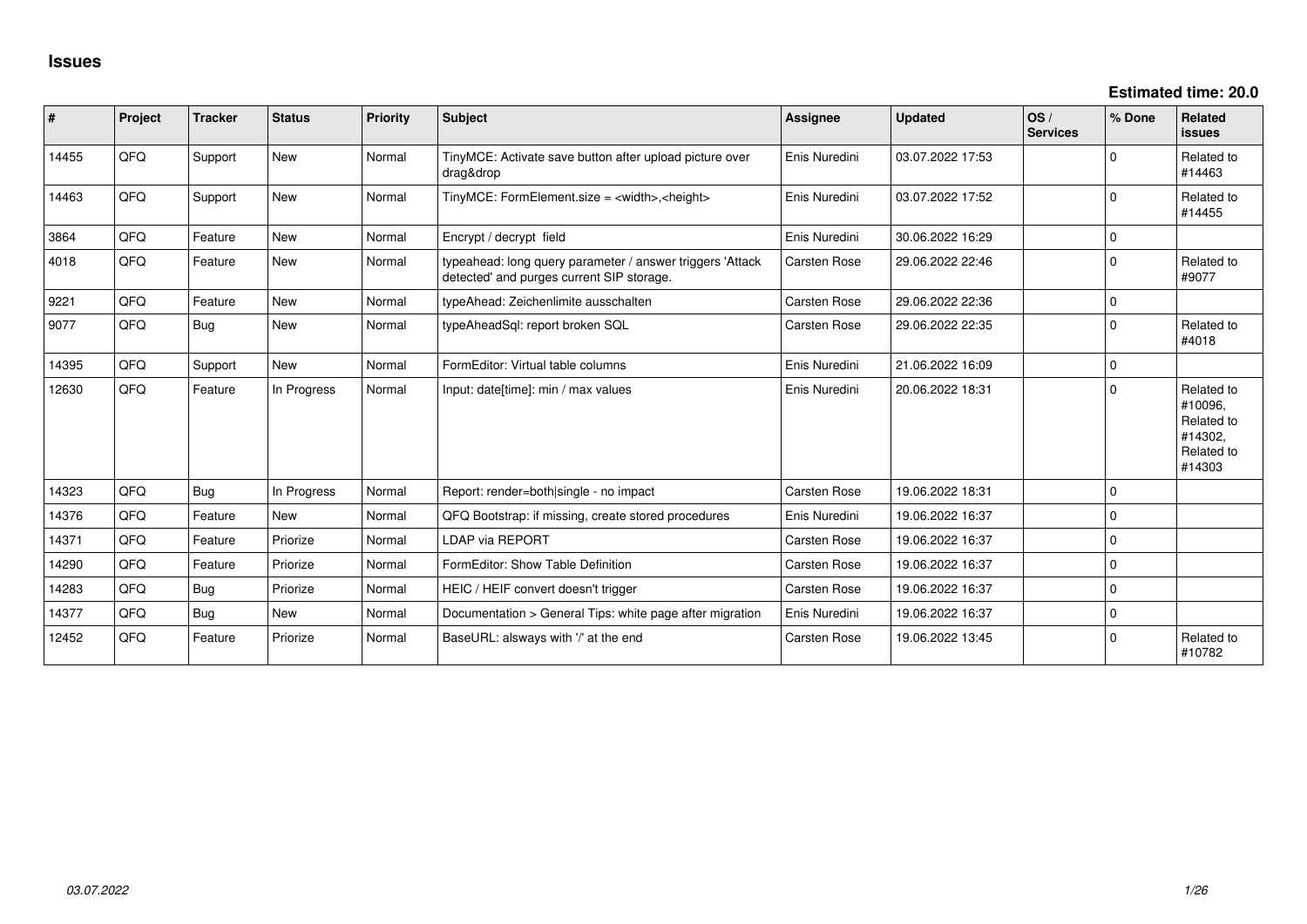| $\vert$ # | Project | <b>Tracker</b> | <b>Status</b>     | <b>Priority</b> | <b>Subject</b>                                                      | Assignee      | <b>Updated</b>   | os/<br><b>Services</b> | % Done       | Related<br><b>issues</b>                                                                                                                                              |
|-----------|---------|----------------|-------------------|-----------------|---------------------------------------------------------------------|---------------|------------------|------------------------|--------------|-----------------------------------------------------------------------------------------------------------------------------------------------------------------------|
| 14320     | QFQ     | Feature        | ToDo              | Normal          | Allow specific HTML Tags and Attributes: general, TinyMCE           | Enis Nuredini | 17.06.2022 10:44 |                        | $\Omega$     | Related to<br>#12664,<br>Related to<br>#12039,<br>Related to<br>#11702,<br>Related to<br>#7239,<br>Related to<br>#3708,<br>Related to<br>#3646,<br>Related to<br>#880 |
| 12262     | QFQ     | Feature        | ToDo              | Normal          | Form buttons on top: more customable                                | Enis Nuredini | 17.06.2022 10:44 |                        | $\Omega$     | Related to<br>#13945, Has<br>duplicate<br>#4046, Has<br>duplicate<br>#10080                                                                                           |
| 14303     | QFQ     | Bug            | ToDo              | Normal          | datetime broken with picker                                         | Enis Nuredini | 17.06.2022 09:02 |                        | $\Omega$     | Related to<br>#12630                                                                                                                                                  |
| 13608     | QFQ     | Feature        | Some day<br>maybe | Normal          | Automatic Browser Language Redirect                                 | Enis Nuredini | 17.06.2022 08:35 |                        | $\mathbf{0}$ |                                                                                                                                                                       |
| 14322     | QFQ     | <b>Bug</b>     | New               | Normal          | Form Load: by default no scroll (save & close should be<br>visible) | Enis Nuredini | 15.06.2022 14:12 |                        | $\mathbf 0$  | Related to<br>#14321,<br>Related to<br>#6232                                                                                                                          |
| 14305     | QFQ     | Bug            | New               | Normal          | Inline Report editing does not create history entries               | Carsten Rose  | 10.06.2022 11:55 |                        | $\mathbf{0}$ |                                                                                                                                                                       |
| 14304     | QFQ     | Bug            | New               | Normal          | table sorter view safer does not work                               | Carsten Rose  | 10.06.2022 11:49 |                        | $\pmb{0}$    |                                                                                                                                                                       |
| 7732      | QFQ     | Feature        | Some day<br>maybe | Normal          | Javascript: Lazy Loading der add on libs                            | Benjamin Baer | 08.06.2022 10:38 |                        | $\Omega$     | Related to<br>#12611,<br>Related to<br>#12490,<br>Related to<br>#10013                                                                                                |
| 10013     | QFQ     | Feature        | Some day<br>maybe | Normal          | FE.typ=editor: CodeMirror                                           | Carsten Rose  | 08.06.2022 10:37 |                        | $\mathbf 0$  | Related to<br>#12611,<br>Related to<br>#12490,<br>Related to<br>#7732                                                                                                 |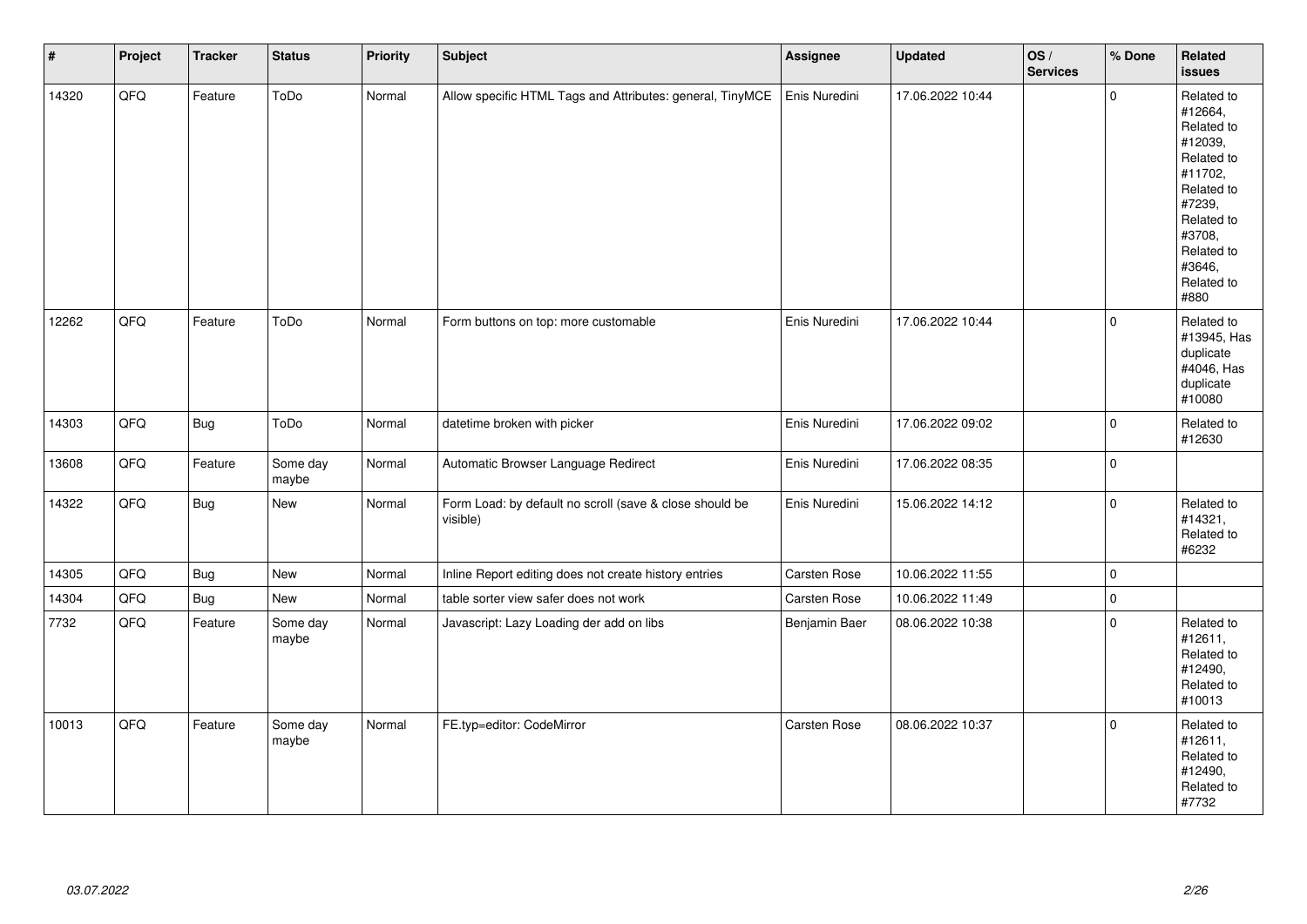| $\vert$ # | Project | <b>Tracker</b> | <b>Status</b>     | <b>Priority</b> | <b>Subject</b>                                                         | Assignee               | <b>Updated</b>   | OS/<br><b>Services</b> | % Done      | <b>Related</b><br><b>issues</b>                                        |
|-----------|---------|----------------|-------------------|-----------------|------------------------------------------------------------------------|------------------------|------------------|------------------------|-------------|------------------------------------------------------------------------|
| 12490     | QFQ     | Feature        | <b>New</b>        | Normal          | Loading Plugins in QFQ - see what tinymce does. (lazy<br>loading)      | Benjamin Baer          | 08.06.2022 10:37 |                        | $\Omega$    | Related to<br>#12611,<br>Related to<br>#10013,<br>Related to<br>#7732  |
| 12611     | QFQ     | Feature        | Some day<br>maybe | Normal          | Refactoring: Bootstrap with Lazy Loading                               | <b>Carsten Rose</b>    | 08.06.2022 10:37 |                        | $\mathbf 0$ | Related to<br>#12490,<br>Related to<br>#10013,<br>Related to<br>#7732  |
| 9052      | QFQ     | Feature        | Feedback          | High            | Report: CodeMirror with SQL Syntax Highlight in FE                     | Enis Nuredini          | 08.06.2022 10:25 |                        | 0           |                                                                        |
| 14175     | QFQ     | <b>Bug</b>     | In Progress       | Normal          | Opening a form with no QFQ Session cookie fails                        | Carsten Rose           | 03.06.2022 10:40 |                        | $\pmb{0}$   |                                                                        |
| 13716     | QFQ     | Bug            | <b>New</b>        | High            | Firefox ask to store username/password                                 | Enis Nuredini          | 30.05.2022 09:31 |                        | $\mathbf 0$ | Related to<br>#13827                                                   |
| 12066     | QFQ     | Bug            | New               | High            | enterAsSubmit: Forward wird nicht ausgeführt                           | Enis Nuredini          | 29.05.2022 09:23 |                        | $\mathbf 0$ |                                                                        |
| 11630     | QFQ     | Bug            | Feedback          | High            | Bitte check ob CALL() in 20.11.0 noch so funktioniert wie in<br>20.4.1 | Enis Nuredini          | 28.05.2022 13:45 |                        | 0           | Related to<br>#11325                                                   |
| 12584     | QFQ     | Feature        | Feedback          | Normal          | T3 v10 migration script: replace alias-patterns (v11)                  | <b>Carsten Rose</b>    | 28.05.2022 11:12 |                        | 100         |                                                                        |
| 12989     | QFQ     | Bug            | <b>New</b>        | Normal          | empty string does not trigger dynamic update                           | Enis Nuredini          | 28.05.2022 11:09 |                        | 0           |                                                                        |
| 14185     | QFQ     | Feature        | <b>New</b>        | Normal          | External/Autocron.php - better suitable directory                      | Support: System        | 28.05.2022 11:03 |                        | 0           |                                                                        |
| 13943     | QFQ     | Bug            | Priorize          | Normal          | unable to find formgroup                                               | Enis Nuredini          | 28.05.2022 11:03 |                        | $\pmb{0}$   |                                                                        |
| 14090     | QFQ     | Feature        | New               | Normal          | Nützliche script funktionen                                            | <b>Carsten Rose</b>    | 28.05.2022 11:03 |                        | $\pmb{0}$   |                                                                        |
| 13609     | QFQ     | Feature        | <b>New</b>        | Normal          | QFQ Introduction: Seite aufloesen                                      | Philipp<br>Gröbelbauer | 28.05.2022 11:02 |                        | $\mathbf 0$ |                                                                        |
| 14233     | QFQ     | Bug            | <b>New</b>        | Normal          | AS link: question - HTML is not rendered                               | <b>Carsten Rose</b>    | 28.05.2022 11:02 |                        | $\pmb{0}$   |                                                                        |
| 14227     | QFQ     | Feature        | <b>New</b>        | Normal          | Selenium Konkurrenz: cypress.io                                        | Enis Nuredini          | 28.05.2022 11:02 |                        | $\mathbf 0$ |                                                                        |
| 14187     | QFQ     | Feature        | <b>New</b>        | High            | gfg.log: show current URL                                              | Carsten Rose           | 28.05.2022 11:02 |                        | $\mathbf 0$ | Related to<br>#13933,<br>Related to<br>#12532.<br>Related to<br>#11893 |
| 14077     | QFQ     | Bug            | <b>New</b>        | Normal          | As link: Attribute 'class' missing by r:1 and r:3 - but should<br>set  | <b>Carsten Rose</b>    | 28.05.2022 11:02 |                        | $\mathbf 0$ | Related to<br>#5342.<br>Related to<br>#4343                            |
| 14028     | QFQ     | Feature        | <b>New</b>        | Normal          | Required notification: visual nicer                                    | Enis Nuredini          | 28.05.2022 11:01 |                        | $\mathbf 0$ |                                                                        |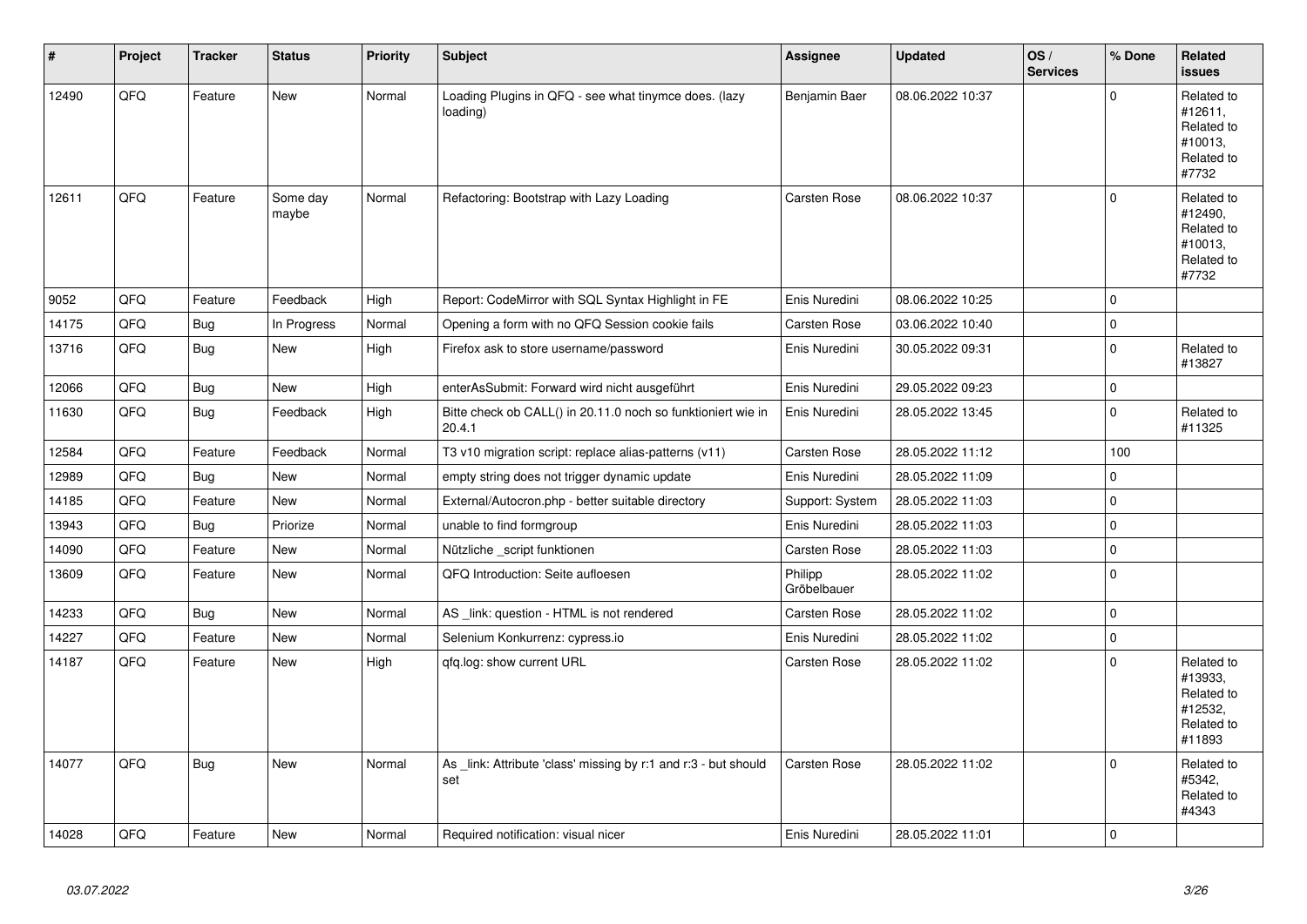| #     | Project | <b>Tracker</b> | <b>Status</b> | <b>Priority</b> | <b>Subject</b>                                                                        | <b>Assignee</b>     | Updated          | OS/<br><b>Services</b> | % Done              | <b>Related</b><br><b>issues</b>                                                                                                |
|-------|---------|----------------|---------------|-----------------|---------------------------------------------------------------------------------------|---------------------|------------------|------------------------|---------------------|--------------------------------------------------------------------------------------------------------------------------------|
| 13945 | QFQ     | Feature        | <b>New</b>    | Normal          | As link: content before/after link                                                    | Enis Nuredini       | 28.05.2022 11:01 |                        | $\Omega$            | Related to<br>#12262                                                                                                           |
| 13689 | QFQ     | Bug            | New           | Normal          | Enter auf Eingabefeld mit ungültigem Wert führt zu blurry<br>Seite                    | Enis Nuredini       | 28.05.2022 10:53 |                        | $\mathbf{0}$        | Related to<br>#14245, Has<br>duplicate<br>#11891                                                                               |
| 14245 | QFQ     | <b>Bug</b>     | <b>New</b>    | Normal          | Form Save Btn bleibt disabled wenn Datumsfeld über<br>Datepicker geändert             | Enis Nuredini       | 27.05.2022 13:45 |                        | $\Omega$            | Related to<br>#13689                                                                                                           |
| 10782 | QFQ     | Feature        | Feedback      | Normal          | Tiny MCE: Image Upload                                                                | Enis Nuredini       | 16.05.2022 23:16 |                        | $\mathbf{0}$        | Related to<br>#12452                                                                                                           |
| 13572 | QFQ     | Feature        | Feedback      | Normal          | Form Load: misleading error message on trying to load non<br>existent primary record  | Enis Nuredini       | 16.05.2022 23:16 |                        | 100                 |                                                                                                                                |
| 13767 | QFQ     | Bug            | Feedback      | Normal          | date/time-picker: required shows up/down button orange                                | Enis Nuredini       | 16.05.2022 23:16 |                        | $\pmb{0}$           |                                                                                                                                |
| 11517 | QFQ     | <b>Bug</b>     | In Progress   | Normal          | extraButtonInfo Broken for multiple FormElements                                      | <b>Carsten Rose</b> | 12.05.2022 13:12 |                        | $\Omega$            | Related to<br>#7890.<br>Related to<br>#3811, Has<br>duplicate<br>#10905, Has<br>duplicate<br>#10553, Has<br>duplicate<br>#6779 |
| 10979 | QFQ     | Feature        | New           | Normal          | Ajax Calls an API - dataReport                                                        | Carsten Rose        | 11.05.2022 12:15 |                        | $\Omega$            |                                                                                                                                |
| 14091 | QFQ     | Bug            | <b>New</b>    | Normal          | inconsistent template path for twig                                                   | <b>Carsten Rose</b> | 19.04.2022 18:36 |                        | $\mathbf 0$         |                                                                                                                                |
| 13451 | QFQ     | <b>Bug</b>     | <b>New</b>    | Normal          | Character Counter / Max Character: Problem in Safari                                  | Carsten Rose        | 15.04.2022 17:18 |                        | $\mathbf 0$         |                                                                                                                                |
| 13900 | QFQ     | Feature        | Priorize      | Normal          | Selenium: Check das Cookie/PDF funktioniert                                           | Enis Nuredini       | 25.03.2022 12:45 |                        | $\mathsf{O}\xspace$ |                                                                                                                                |
| 10569 | QFQ     | Feature        | Priorize      | Normal          | link blank more safe                                                                  | Enis Nuredini       | 25.03.2022 12:44 |                        | $\mathbf 0$         |                                                                                                                                |
| 13899 | QFQ     | Bug            | ToDo          | Normal          | Selenium: zum laufen bringen                                                          | Enis Nuredini       | 25.03.2022 10:24 |                        | $\mathbf 0$         |                                                                                                                                |
| 8891  | QFQ     | Bug            | <b>New</b>    | High            | formSubmitLog: do not log passwords                                                   | Enis Nuredini       | 25.03.2022 09:06 |                        | $\pmb{0}$           |                                                                                                                                |
| 10463 | QFQ     | Feature        | New           | Normal          | Report link: expliztes setzen von HTML Tags (Bedarf fuer<br>'data-selenium' & 'id')   | Enis Nuredini       | 23.03.2022 09:23 |                        | $\Omega$            | Related to<br>#7648                                                                                                            |
| 11892 | QFQ     | Feature        | <b>New</b>    | Normal          | tablesorter: columns with links are hard to order - new<br>qualifier 'Y: <ord>'</ord> | Enis Nuredini       | 23.03.2022 09:22 |                        | $\Omega$            |                                                                                                                                |
| 7602  | QFQ     | Feature        | ToDo          | High            | Multi Select: with checkboxes                                                         | Benjamin Baer       | 22.03.2022 09:07 |                        | $\mathbf 0$         |                                                                                                                                |
| 6140  | QFQ     | Bug            | Priorize      | Normal          | QFQ DnD Sort: Locked fields                                                           | Benjamin Baer       | 21.03.2022 09:56 |                        | $\mathbf 0$         |                                                                                                                                |
| 6801  | QFQ     | Feature        | Priorize      | Normal          | Fabric: Maximize / FullIscreen                                                        | Benjamin Baer       | 21.03.2022 09:56 |                        | 0                   |                                                                                                                                |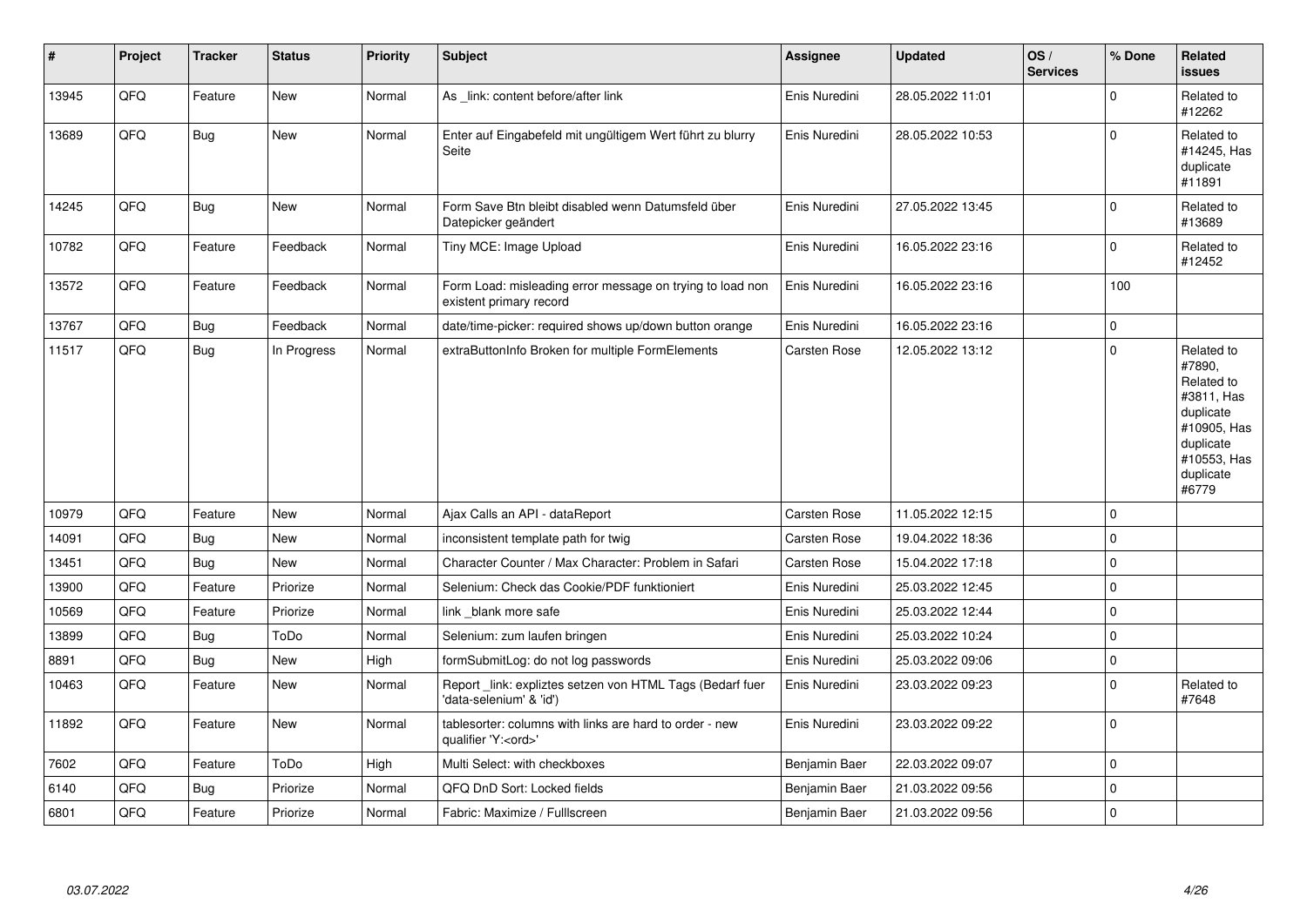| $\sharp$ | Project | <b>Tracker</b> | <b>Status</b> | <b>Priority</b> | Subject                                                                                                                                             | <b>Assignee</b>     | <b>Updated</b>   | OS/<br><b>Services</b> | % Done      | Related<br><b>issues</b>                                               |
|----------|---------|----------------|---------------|-----------------|-----------------------------------------------------------------------------------------------------------------------------------------------------|---------------------|------------------|------------------------|-------------|------------------------------------------------------------------------|
| 12440    | QFQ     | Feature        | In Progress   | Normal          | Typo3 V10 upgrade (durchfuehren und testen)                                                                                                         | Carsten Rose        | 21.03.2022 09:53 |                        | 50          | Related to<br>#12357,<br>Related to<br>#12067,<br>Related to<br>#10661 |
| 5562     | QFQ     | Feature        | Priorize      | Normal          | Drag'n'Drop fuer Uploads                                                                                                                            | Benjamin Baer       | 21.03.2022 09:52 |                        | $\mathbf 0$ | Related to<br>#9706                                                    |
| 6224     | QFQ     | Feature        | Priorize      | Normal          | Dynamic update: fade in/out fields                                                                                                                  | Benjamin Baer       | 21.03.2022 09:50 |                        | $\mathbf 0$ |                                                                        |
| 5366     | QFQ     | Feature        | Priorize      | Normal          | Saving with keyboard shortcuts                                                                                                                      | Benjamin Baer       | 21.03.2022 09:47 |                        | 0           |                                                                        |
| 12714    | QFQ     | Bug            | New           | Normal          | Conversion of GIF to PDF broken when GIF contains Alpha.                                                                                            | <b>Carsten Rose</b> | 19.03.2022 17:49 |                        | 0           |                                                                        |
| 12556    | QFQ     | Feature        | New           | Normal          | Pills Title: colored = static or dynamic on allrequiredgiven                                                                                        | Benjamin Baer       | 19.03.2022 17:49 |                        | 0           |                                                                        |
| 12546    | QFQ     | Bug            | Feedback      | Normal          | Branch 'Development' - Unit Tests mit dirty workaround<br>angepasst                                                                                 | <b>Carsten Rose</b> | 19.03.2022 17:48 |                        | 0           |                                                                        |
| 12512    | QFQ     | Bug            | New           | Normal          | Some MySQL Installation can't use 'stored procedures'                                                                                               | <b>Carsten Rose</b> | 19.03.2022 17:48 |                        | $\mathbf 0$ |                                                                        |
| 12508    | QFQ     | Bug            | In Progress   | High            | afa Form: sendMail                                                                                                                                  | Karin Niffeler      | 19.03.2022 17:48 |                        | 0           |                                                                        |
| 12520    | QFQ     | Bug            | New           | Normal          | Switch FE User: still active even FE User session expired                                                                                           | Carsten Rose        | 19.03.2022 17:48 |                        | 0           |                                                                        |
| 12581    | QFQ     | <b>Bug</b>     | <b>New</b>    | Normal          | Form.forward=close: Record 'new' in new browser tab ><br>save (& close) >> Form is not reloaded with new created<br>record id and stays in mode=new | <b>Carsten Rose</b> | 19.03.2022 17:48 |                        | 0           |                                                                        |
| 12603    | QFQ     | Feature        | New           | Normal          | Dropdown (Select), Radio, checkbox:<br>itemListAlways={{!SELECT key, value}}                                                                        | <b>Carsten Rose</b> | 19.03.2022 17:47 |                        | $\mathbf 0$ |                                                                        |
| 12664    | QFQ     | Feature        | New           | Normal          | TinyMCE: report/remove malicous HTML/JS Code                                                                                                        | <b>Carsten Rose</b> | 19.03.2022 17:47 |                        | $\mathbf 0$ | Related to<br>#14320                                                   |
| 12716    | QFQ     | Bug            | <b>New</b>    | Normal          | template group: Pattern only applied to first instance                                                                                              | <b>Carsten Rose</b> | 19.03.2022 17:47 |                        | 0           |                                                                        |
| 13331    | QFQ     | Bug            | <b>New</b>    | Normal          | Multi Form: Clear Icon misplaced                                                                                                                    | <b>Carsten Rose</b> | 19.03.2022 17:47 |                        | 0           |                                                                        |
| 13332    | QFQ     | Bug            | New           | Normal          | Multi Form: Required Felder werden visuell nicht markiert.                                                                                          | Carsten Rose        | 19.03.2022 17:47 |                        | $\mathbf 0$ |                                                                        |
| 13460    | QFQ     | Bug            | New           | Normal          | Doc: Password set/reset  password should not processed<br>with 'html encode'                                                                        | <b>Carsten Rose</b> | 19.03.2022 17:46 |                        | $\mathbf 0$ |                                                                        |
| 13467    | QFQ     | Feature        | <b>New</b>    | Normal          | ChangeLog Generator                                                                                                                                 | <b>Carsten Rose</b> | 19.03.2022 17:46 |                        | 0           | Related to<br>#11460                                                   |
| 13528    | QFQ     | Bug            | New           | Normal          | qfq.io > releases: es wird kein neues Release angelegt                                                                                              | Benjamin Baer       | 19.03.2022 17:46 |                        | $\mathbf 0$ |                                                                        |
| 13592    | QFQ     | <b>Bug</b>     | <b>New</b>    | Normal          | QFQ Build Queue: das vergeben von Tags klappt nicht. Es<br>werden keine Releases gebaut.                                                            | Carsten Rose        | 19.03.2022 17:45 |                        | $\mathbf 0$ |                                                                        |
| 13647    | QFQ     | <b>Bug</b>     | New           | Normal          | Autofocus funktioniert nicht auf Chrome                                                                                                             | Benjamin Baer       | 19.03.2022 17:44 |                        | 0           |                                                                        |
| 13700    | QFQ     | Feature        | <b>New</b>    | Normal          | Redesign qfq.io Seite                                                                                                                               | Carsten Rose        | 19.03.2022 17:43 |                        | $\mathbf 0$ |                                                                        |
| 13757    | QFQ     | Feature        | New           | High            | QR / Bar-Code Plugin                                                                                                                                | Enis Nuredini       | 19.03.2022 17:43 |                        | $\mathbf 0$ |                                                                        |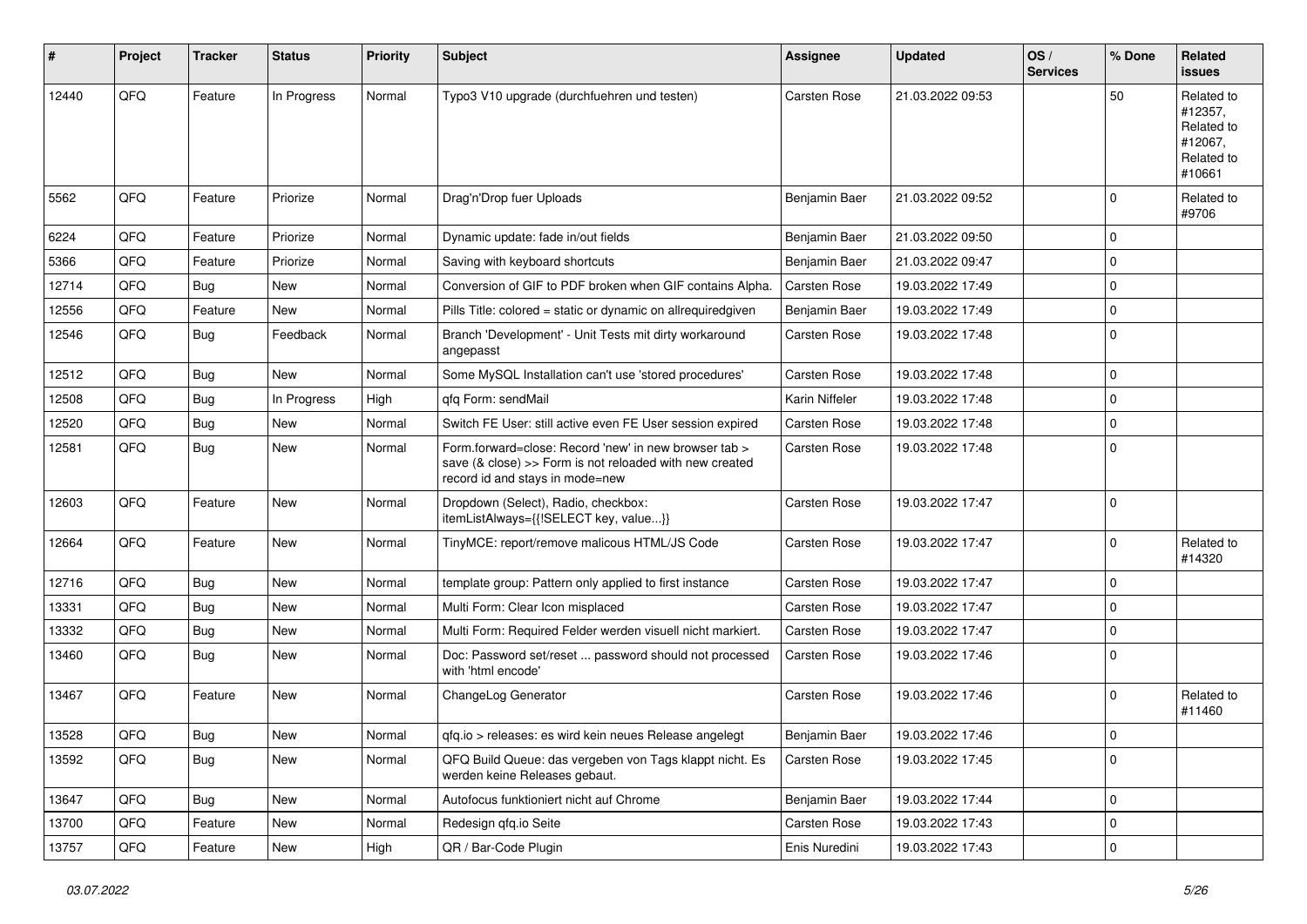| ∦     | Project | <b>Tracker</b> | <b>Status</b>              | <b>Priority</b> | <b>Subject</b>                                                                                                                        | Assignee            | <b>Updated</b>   | OS/<br><b>Services</b> | % Done              | Related<br><b>issues</b>                                             |
|-------|---------|----------------|----------------------------|-----------------|---------------------------------------------------------------------------------------------------------------------------------------|---------------------|------------------|------------------------|---------------------|----------------------------------------------------------------------|
| 13841 | QFQ     | Feature        | New                        | Normal          | Create PDF via iText - evaluate                                                                                                       | <b>Carsten Rose</b> | 19.03.2022 17:42 |                        | $\mathbf 0$         |                                                                      |
| 13843 | QFQ     | Feature        | <b>New</b>                 | Normal          | Create JWT via QFQ                                                                                                                    | Carsten Rose        | 19.03.2022 17:42 |                        | 0                   |                                                                      |
| 5548  | QFQ     | Feature        | Some day<br>maybe          | Normal          | 801 Textfiles/Scriptfiles als Thumbnail                                                                                               | Carsten Rose        | 07.03.2022 16:26 |                        | $\mathbf 0$         |                                                                      |
| 12395 | QFQ     | <b>Bug</b>     | ToDo                       | High            | QFQ Function: Result two times shown                                                                                                  | <b>Carsten Rose</b> | 18.02.2022 08:59 |                        | $\mathbf 0$         |                                                                      |
| 5894  | QFQ     | Feature        | Feedback                   | Normal          | Typeahead in Report: show/hide rows dynamically                                                                                       | <b>Carsten Rose</b> | 18.02.2022 08:50 |                        | $\mathbf 0$         | Related to<br>#5893.<br>Related to<br>#5885                          |
| 4413  | QFQ     | Feature        | <b>New</b>                 | Normal          | fieldset: show/hidden, modeSql, dynamicUpdate                                                                                         | <b>Carsten Rose</b> | 09.02.2022 15:19 |                        | 0                   |                                                                      |
| 13706 | QFQ     | Bug            | <b>New</b>                 | Normal          | Wrong CheckType in FieldElement LastStatus of Form Cron                                                                               | <b>Carsten Rose</b> | 21.01.2022 18:20 |                        | 0                   |                                                                      |
| 13659 | QFQ     | Bug            | New                        | Normal          | wrong sanitize class applied to R-store                                                                                               | <b>Carsten Rose</b> | 15.01.2022 14:23 |                        | 0                   |                                                                      |
| 9789  | QFQ     | Bug            | In Progress                | High            | Record Lock: release to early on 'leave page'                                                                                         | Carsten Rose        | 10.01.2022 09:25 |                        | 100                 | Related to<br>#10081,<br>Related to<br>#9173,<br>Related to<br>#8702 |
| 12476 | QFQ     | Feature        | <b>New</b>                 | Normal          | clearMe: a) should trigger 'dirty', b) sticky on textarea resize                                                                      | Benjamin Baer       | 04.01.2022 08:40 |                        | $\mathbf 0$         | Related to<br>#9528                                                  |
| 6870  | QFQ     | Feature        | Priorize                   | Normal          | Click on ' link' triggers an API call                                                                                                 | Benjamin Baer       | 03.01.2022 08:25 |                        | 0                   |                                                                      |
| 2665  | QFQ     | Bug            | Priorize                   | Normal          | Dynamic Update funktioniert nicht, wenn beim<br>entsprechenden FormElement eine size angegeben ist.                                   | Benjamin Baer       | 03.01.2022 08:12 |                        | 30                  |                                                                      |
| 6566  | QFQ     | Bug            | Priorize                   | Normal          | Link Function 'delete': provided parameter missing on page<br>reload                                                                  | Benjamin Baer       | 03.01.2022 08:08 |                        | 0                   |                                                                      |
| 4457  | QFQ     | Bug            | Priorize                   | Normal          | typeahead: pressing return to select an item, saves the form<br>and closes the form.                                                  | Benjamin Baer       | 03.01.2022 08:01 |                        | $\mathbf 0$         | Related to<br>#4398                                                  |
| 7965  | QFQ     | Feature        | Priorize                   | Normal          | Input type 'text' with visual format - currency                                                                                       | Benjamin Baer       | 03.01.2022 07:45 |                        | 0                   |                                                                      |
| 9135  | QFQ     | Feature        | Priorize                   | Normal          | Progress Bar generic / replace old hourglass download<br>popup                                                                        | Benjamin Baer       | 03.01.2022 07:43 |                        | $\mathbf 0$         |                                                                      |
| 12327 | QFQ     | Bug            | <b>New</b>                 | Normal          | Copy to clipboard: Glyphicon can not be changed                                                                                       | <b>Carsten Rose</b> | 27.12.2021 17:59 |                        | $\mathbf 0$         |                                                                      |
| 13566 | QFQ     | Feature        | Ready to sync<br>(develop) | Normal          | Delete config-example.gfg.php file                                                                                                    | <b>Carsten Rose</b> | 23.12.2021 09:25 |                        | 0                   |                                                                      |
| 12463 | QFQ     | <b>Bug</b>     | ToDo                       | High            | QFQ Function: 'function' and 'sql' on same level - output of<br>sgl is shown two times.                                               | <b>Carsten Rose</b> | 15.12.2021 16:31 |                        | $\mathbf 0$         |                                                                      |
| 12544 | QFQ     | Feature        | New                        | High            | a) ' AS _link' new also as ' AS _format', b) sortierung via<br>'display: none;', c) ' format' benoeitgt nicht zwingend<br>u/U/p/m/z/d | Carsten Rose        | 14.12.2021 16:03 |                        | 0                   |                                                                      |
| 12702 | QFQ     | <b>Bug</b>     | New                        | High            | templateGroup: broken in multiDb Setup                                                                                                | Carsten Rose        | 14.12.2021 16:02 |                        | $\mathsf{O}\xspace$ |                                                                      |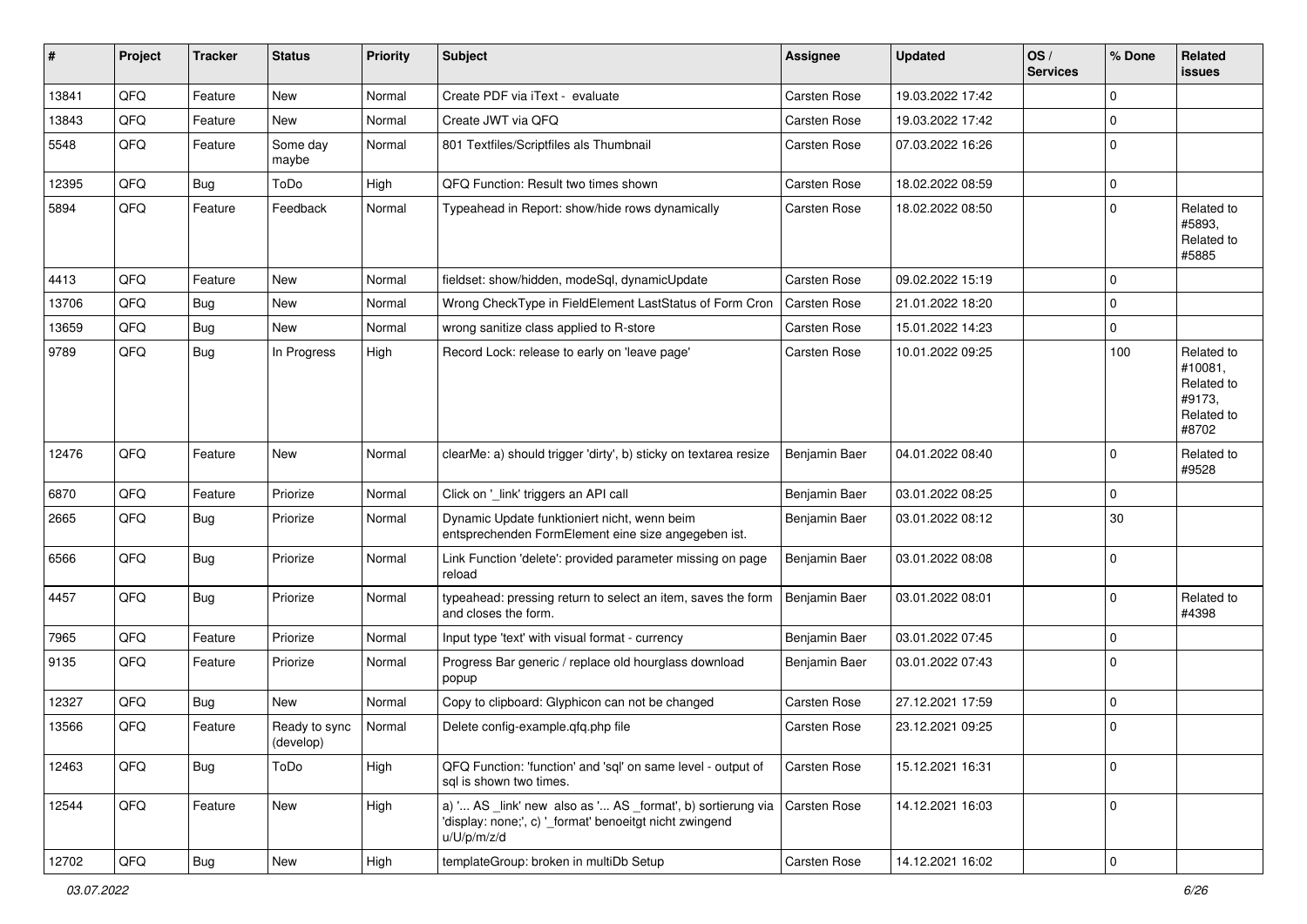| $\vert$ # | Project | <b>Tracker</b> | <b>Status</b>     | <b>Priority</b> | <b>Subject</b>                                                                                           | Assignee            | <b>Updated</b>   | OS/<br><b>Services</b> | % Done       | Related<br><b>issues</b>                                                |
|-----------|---------|----------------|-------------------|-----------------|----------------------------------------------------------------------------------------------------------|---------------------|------------------|------------------------|--------------|-------------------------------------------------------------------------|
| 12545     | QFQ     | <b>Bug</b>     | <b>New</b>        | Urgent          | sql.log not created / updated                                                                            | <b>Carsten Rose</b> | 14.12.2021 16:02 |                        | $\mathbf{0}$ |                                                                         |
| 12532     | QFQ     | Feature        | <b>New</b>        | High            | SIP-Parameter bei Seitenaufruf in Browser-Console<br>anzeigen                                            | Carsten Rose        | 07.12.2021 17:19 |                        | $\Omega$     | Related to<br>#11893,<br>Related to<br>#14187                           |
| 12974     | QFQ     | Bug            | <b>New</b>        | High            | Sanitize Queries in Action-Elements                                                                      | <b>Carsten Rose</b> | 07.12.2021 17:19 |                        | $\Omega$     |                                                                         |
| 12513     | QFQ     | <b>Bug</b>     | New               | High            | Implement server side check of maxlength                                                                 | Carsten Rose        | 07.12.2021 17:19 |                        | $\mathsf 0$  |                                                                         |
| 12670     | QFQ     | <b>Bug</b>     | <b>New</b>        | High            | Dropdown-Menu classes können nicht mehr angegeben<br>werden                                              | Carsten Rose        | 07.12.2021 17:19 |                        | $\mathbf 0$  |                                                                         |
| 6116      | QFQ     | <b>Bug</b>     | Priorize          | High            | value of checkbox not saved                                                                              | <b>Carsten Rose</b> | 07.12.2021 17:19 |                        | $\mathbf 0$  |                                                                         |
| 12186     | QFQ     | Feature        | New               | High            | TinyMCE Config für Objekte                                                                               | <b>Carsten Rose</b> | 07.12.2021 17:19 |                        | $\Omega$     | <b>Blocks</b><br>#12632                                                 |
| 10114     | QFQ     | Feature        | <b>New</b>        | High            | Symbol (Link): 'G:' (Glyphicon) replaced by 'i:' (icon)                                                  |                     | 07.12.2021 17:19 |                        | $\Omega$     | Related to<br>#3797,<br>Related to<br>#4194                             |
| 9834      | QFQ     | Bug            | Priorize          | Normal          | Input elements with tag 'disabled' are missing on<br>form-submit: server option 'processReadOnly' broken | <b>Carsten Rose</b> | 07.12.2021 16:43 |                        | $\Omega$     | Related to<br>#9691,<br>Related to<br>#5305, Has<br>duplicate<br>#12331 |
| 11702     | QFQ     | Feature        | <b>New</b>        | Normal          | HTML Special Char makes no sense for 'allbut' if '&' is<br>forbidden                                     | <b>Carsten Rose</b> | 07.12.2021 16:35 |                        | $\Omega$     | Related to<br>#5112,<br>Related to<br>#14320                            |
| 8082      | QFQ     | Feature        | Priorize          | High            | Contact form without saving record                                                                       | <b>Carsten Rose</b> | 07.12.2021 15:20 |                        | $\Omega$     | Related to<br>#8587,<br><b>Blocks</b><br>#11850                         |
| 13354     | QFQ     | Feature        | <b>New</b>        | Normal          | Using Websocket in QFQ                                                                                   | <b>Carsten Rose</b> | 10.11.2021 15:47 |                        | $\mathbf{0}$ |                                                                         |
| 13330     | QFQ     | Feature        | In Progress       | Normal          | Multi Form: Upload                                                                                       | <b>Carsten Rose</b> | 07.11.2021 12:40 |                        | 50           | Related to<br>#9706                                                     |
| 9013      | QFQ     | Bug            | <b>New</b>        | Normal          | Error in Twig template not handled                                                                       | Carsten Rose        | 20.10.2021 13:43 |                        | $\mathbf 0$  |                                                                         |
| 12337     | QFQ     | Feature        | Some day<br>maybe | Normal          | Database.php: better caching                                                                             | Carsten Rose        | 16.09.2021 15:10 |                        | $\mathbf{0}$ |                                                                         |
| 11323     | QFQ     | Feature        | Some day<br>maybe | Normal          | Report Frontend Editor Modal + Codemirror                                                                | <b>Carsten Rose</b> | 16.09.2021 15:10 |                        | $\Omega$     | Related to<br>#11036                                                    |
| 12315     | QFQ     | Feature        | Some day<br>maybe | Normal          | Form History (Diffs) / Backups                                                                           | Carsten Rose        | 16.09.2021 15:10 |                        | $\Omega$     |                                                                         |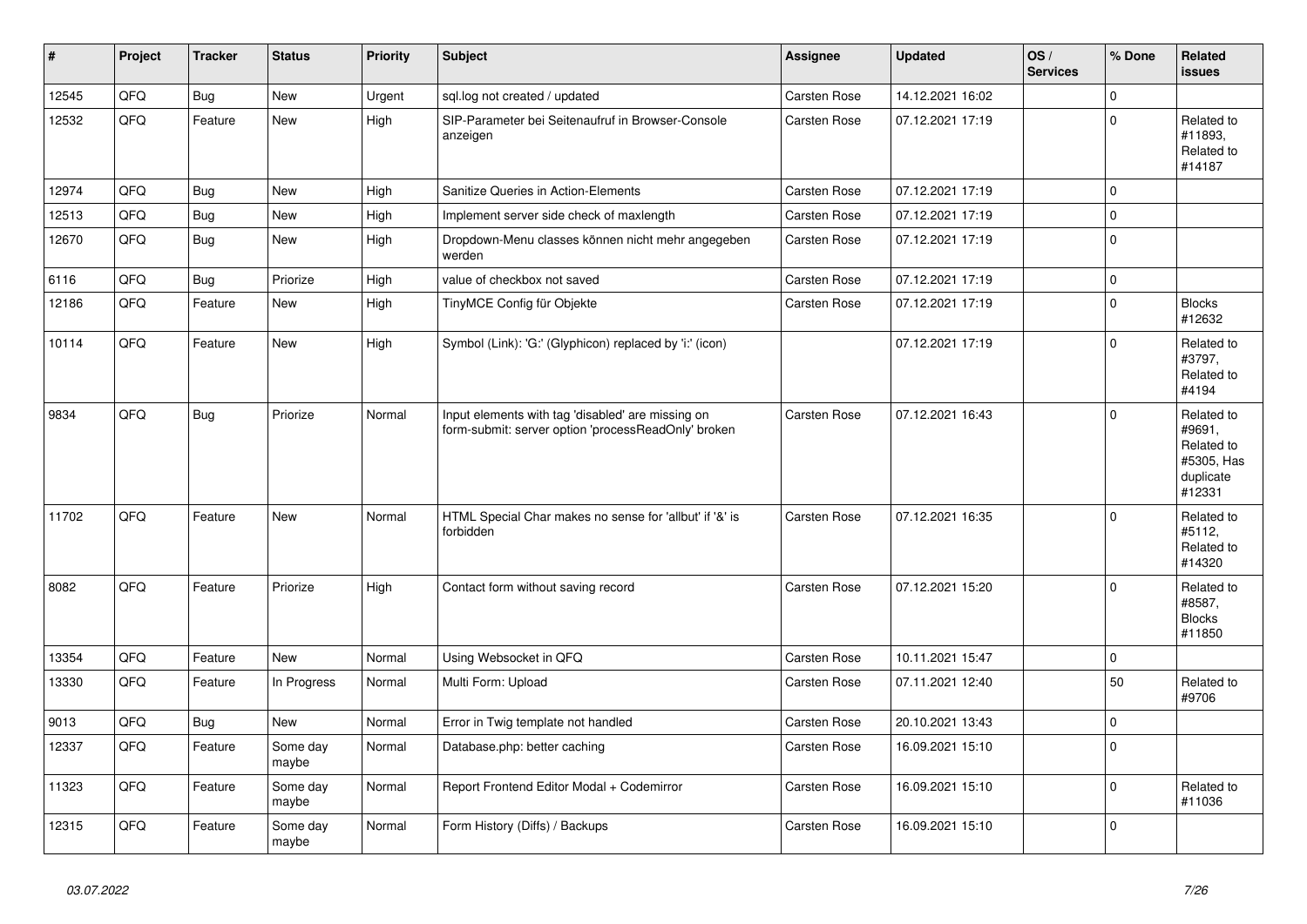| #     | Project        | <b>Tracker</b> | <b>Status</b>     | <b>Priority</b> | <b>Subject</b>                                                          | Assignee            | <b>Updated</b>   | OS/<br><b>Services</b> | % Done      | Related<br><b>issues</b>                      |
|-------|----------------|----------------|-------------------|-----------------|-------------------------------------------------------------------------|---------------------|------------------|------------------------|-------------|-----------------------------------------------|
| 11322 | QFQ            | Feature        | Some day<br>maybe | Normal          | Form Element JSON - (multiline parameter field)                         | Carsten Rose        | 16.09.2021 15:10 |                        | $\mathbf 0$ |                                               |
| 11217 | QFQ            | Feature        | Some day<br>maybe | Normal          | <b>Extend Script Functionality</b>                                      | Carsten Rose        | 16.09.2021 15:10 |                        | $\mathbf 0$ |                                               |
| 10716 | QFQ            | Feature        | Some day<br>maybe | Normal          | Business Logic mit Externen Skripten                                    | Carsten Rose        | 16.09.2021 15:10 |                        | $\mathbf 0$ | Related to<br>#10713,<br>Related to<br>#8217  |
| 8586  | QFQ            | Feature        | Some day<br>maybe | Normal          | QFQ: Enhance Error message for 'record not found'                       | <b>Carsten Rose</b> | 16.09.2021 15:10 |                        | $\mathbf 0$ |                                               |
| 8101  | QFQ            | Feature        | Some day<br>maybe | Normal          | Password hash: support further hashing methods                          | <b>Carsten Rose</b> | 16.09.2021 15:10 |                        | $\mathbf 0$ |                                               |
| 10095 | QFQ            | Feature        | Some day<br>maybe | Normal          | Generic Gitlab Integration into QFQ                                     | Carsten Rose        | 16.09.2021 15:10 |                        | $\mathbf 0$ |                                               |
| 8520  | QFQ            | Feature        | Some day<br>maybe | Normal          | Bring QFQ to Composer                                                   | <b>Carsten Rose</b> | 16.09.2021 15:10 |                        | $\mathbf 0$ |                                               |
| 7453  | QFQ            | Feature        | Some day<br>maybe | Normal          | import / export forms QFQ                                               | <b>Carsten Rose</b> | 16.09.2021 15:10 |                        | $\mathbf 0$ |                                               |
| 7452  | QFQ            | Feature        | Some day<br>maybe | Normal          | automate deployment new QFQ version                                     | <b>Carsten Rose</b> | 16.09.2021 15:10 |                        | $\Omega$    |                                               |
| 7456  | QFQ            | <b>Bug</b>     | Some day<br>maybe | Low             | Todos in Code: solve or make ticket                                     | Carsten Rose        | 16.09.2021 15:10 |                        | $\mathbf 0$ |                                               |
| 10116 | QFQ            | Feature        | Some day<br>maybe | Normal          | TypeAhead: Tag - show inside 'input' element                            | <b>Carsten Rose</b> | 16.09.2021 15:09 |                        | $\mathbf 0$ |                                               |
| 10745 | QFQ            | Feature        | Some day<br>maybe | Normal          | <b>Tablesorter Excel Export</b>                                         | <b>Carsten Rose</b> | 16.09.2021 15:09 |                        | $\mathbf 0$ |                                               |
| 11036 | QFQ            | Feature        | Some day<br>maybe | Normal          | inline report editor permissions                                        | Carsten Rose        | 16.09.2021 15:09 |                        | $\mathbf 0$ | Related to<br>#11323                          |
| 12325 | QFQ            | <b>Bug</b>     | Priorize          | Normal          | MultiDB form.dblndex not working for report syntax                      | Carsten Rose        | 07.09.2021 13:37 |                        | $\Omega$    | Related to<br>#12145,<br>Related to<br>#12314 |
| 11980 | QFQ            | Feature        | In Progress       | Normal          | protected verzeichnis MUSS geschützt werden                             | Carsten Rose        | 07.09.2021 13:30 |                        | 0           |                                               |
| 10793 | $\mathsf{QFQ}$ | Feature        | In Progress       | Normal          | Update NPM Packages                                                     | Carsten Rose        | 07.09.2021 13:25 |                        | $30\,$      |                                               |
| 10661 | QFQ            | Bug            | In Progress       | Normal          | Typo3 Warnungen                                                         | Carsten Rose        | 07.09.2021 13:23 |                        | 0           | Related to<br>#12440                          |
| 4445  | QFQ            | Feature        | Some day<br>maybe | Normal          | template group: Option to simulate fieldset                             |                     | 28.06.2021 14:11 |                        | 0           |                                               |
| 9669  | QFQ            | <b>Bug</b>     | Some day<br>maybe | Normal          | Checkbox / Template Group: radio/checkbox visible broken<br>after 'add' | Carsten Rose        | 16.06.2021 13:47 |                        | $\mathbf 0$ | Related to<br>#8091                           |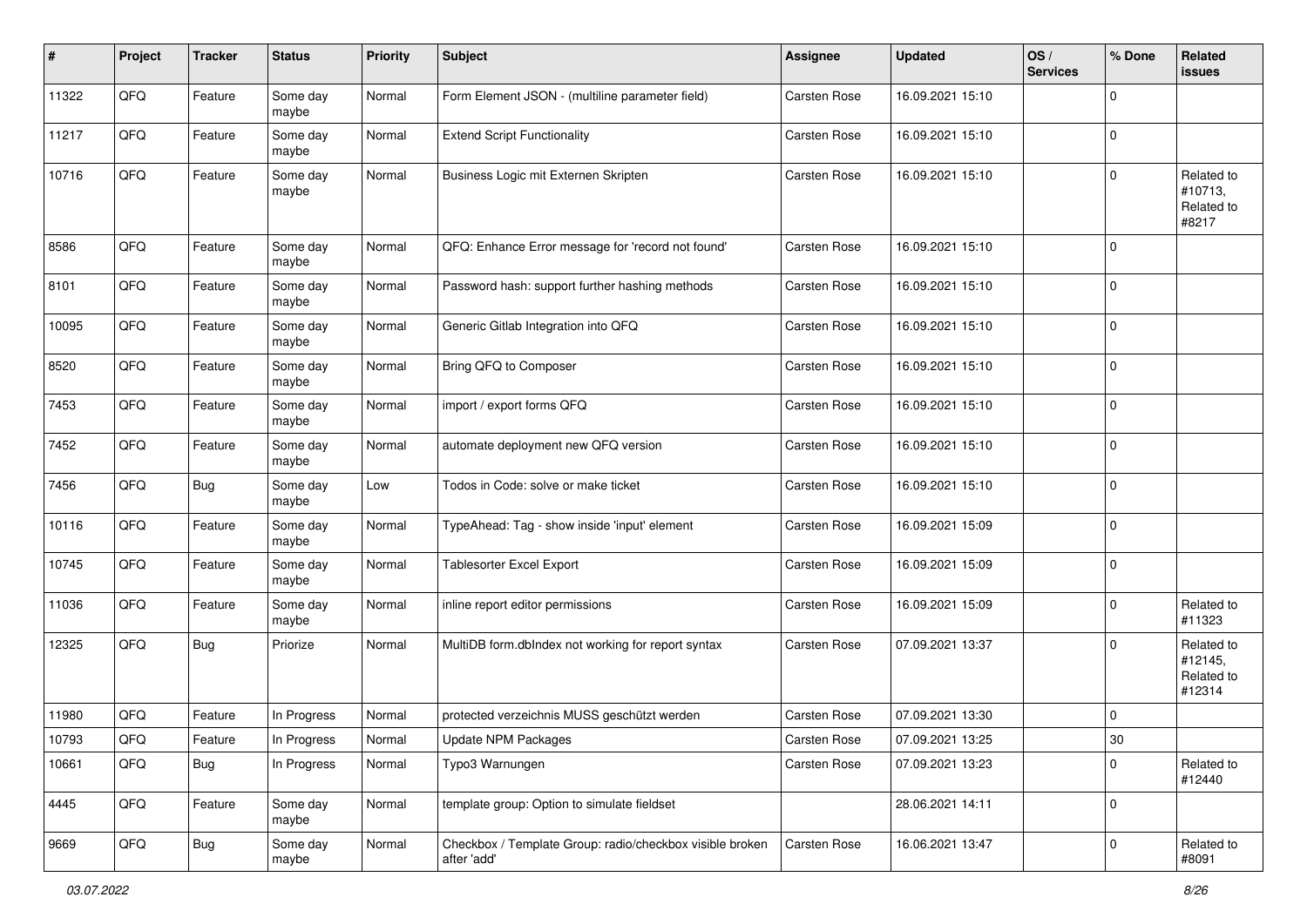| $\vert$ # | Project | <b>Tracker</b> | <b>Status</b> | <b>Priority</b> | <b>Subject</b>                                                           | Assignee            | <b>Updated</b>   | OS/<br><b>Services</b> | % Done       | Related<br><b>issues</b>                                               |
|-----------|---------|----------------|---------------|-----------------|--------------------------------------------------------------------------|---------------------|------------------|------------------------|--------------|------------------------------------------------------------------------|
| 8204      | QFQ     | Feature        | Priorize      | High            | Position 'required mark'                                                 | <b>Carsten Rose</b> | 16.06.2021 13:44 |                        | $\Omega$     |                                                                        |
| 5305      | QFQ     | <b>Bug</b>     | New           | Normal          | Upload FormElement: nicht disabled by readonly Form                      | Carsten Rose        | 16.06.2021 13:43 |                        | $\Omega$     | Related to<br>#9347,<br>Related to<br>#9834                            |
| 12679     | QFQ     | Feature        | <b>New</b>    | Normal          | tablesorter: custom column width                                         | Carsten Rose        | 16.06.2021 11:10 |                        | $\mathbf 0$  |                                                                        |
| 9121      | QFQ     | Bug            | Priorize      | High            | sip links have r and __dbIndexData set                                   | <b>Carsten Rose</b> | 12.06.2021 10:41 |                        | $\mathbf 0$  |                                                                        |
| 9347      | QFQ     | Bug            | <b>New</b>    | High            | FE.type=upload with dynamic show/hidden: required not<br>detected        | Carsten Rose        | 12.06.2021 10:40 |                        | $\Omega$     | Related to<br>#5305.<br>Related to<br>#12398                           |
| 11460     | QFQ     | Feature        | <b>New</b>    | Normal          | Easier creation of changelog: gitchangelog                               | Carsten Rose        | 12.06.2021 10:20 |                        | $\Omega$     | Related to<br>#13467                                                   |
| 6261      | QFQ     | Feature        | <b>New</b>    | Normal          | Persistent SIP                                                           | Carsten Rose        | 12.06.2021 09:07 |                        | $\Omega$     | Related to<br>#10819                                                   |
| 6723      | QFQ     | Feature        | <b>New</b>    | Normal          | Report QFQ Installation and Version                                      | Carsten Rose        | 12.06.2021 09:07 |                        | $\Omega$     |                                                                        |
| 9348      | QFQ     | Feature        | New           | Normal          | defaultThumbnailSize: pre render thumbnails                              | <b>Carsten Rose</b> | 12.06.2021 09:05 |                        | $\mathbf{0}$ |                                                                        |
| 9346      | QFQ     | Feature        | Priorize      | Normal          | beforeSave: check if an upload is given                                  | Carsten Rose        | 11.06.2021 21:18 |                        | $\mathbf 0$  |                                                                        |
| 7890      | QFQ     | Bug            | New           | Normal          | FormElement 'required': extraButtonInfo not aligned                      | Carsten Rose        | 11.06.2021 21:17 |                        | $\mathbf 0$  | Related to<br>#11517                                                   |
| 9531      | QFQ     | Bug            | <b>New</b>    | High            | FE File: Dynamic Update / modeSql / required detected<br>even it not set | Carsten Rose        | 11.06.2021 20:32 |                        | $\mathbf{0}$ | Related to<br>#12398                                                   |
| 12632     | QFQ     | Feature        | New           | Normal          | TinyMCE: Prepare CSS classes for images                                  | Carsten Rose        | 04.06.2021 14:35 |                        | 100          | Blocked by<br>#12186                                                   |
| 11893     | QFQ     | Feature        | New           | High            | Broken SIP: a) only report one time, b) only report in main<br>column    | <b>Carsten Rose</b> | 12.05.2021 12:13 |                        | $\Omega$     | Related to<br>#12532,<br>Related to<br>#14187                          |
| 10012     | QFQ     | Feature        | Priorize      | Normal          | redirectAllMailTo: {{beEmail:T}}                                         | Carsten Rose        | 08.05.2021 09:54 |                        | $\Omega$     | Related to<br>#12412,<br>Related to<br>#12413,<br>Related to<br>#10011 |
| 10011     | QFQ     | Feature        | Priorize      | Normal          | Offer new STORE TYPO3 Variable 'beUser', 'beEmail'                       | <b>Carsten Rose</b> | 08.05.2021 09:51 |                        | $\Omega$     | Related to<br>#10012,<br>Related to<br>#12511                          |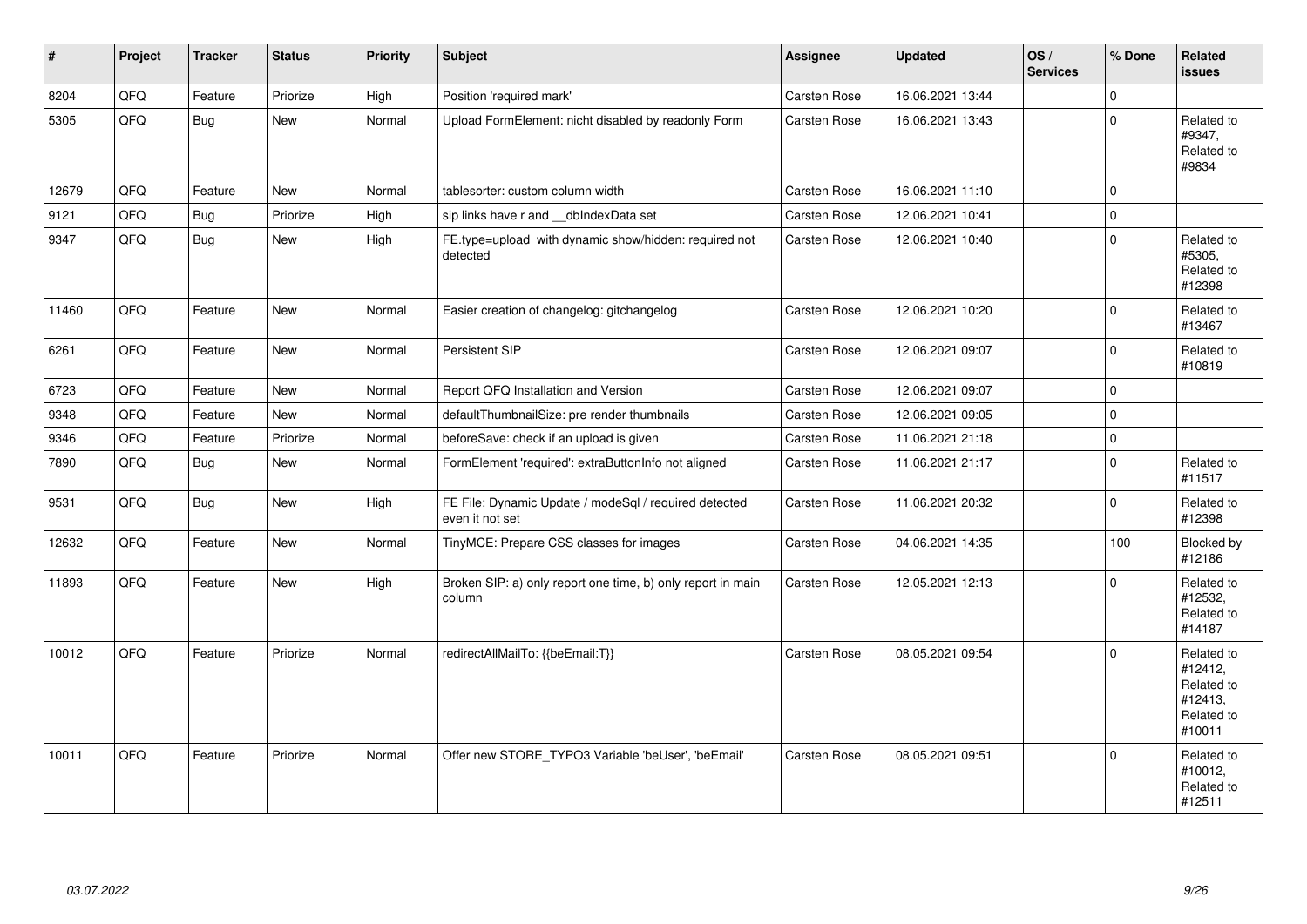| ∦     | Project | <b>Tracker</b> | <b>Status</b>     | <b>Priority</b> | <b>Subject</b>                                                                                                 | Assignee            | <b>Updated</b>   | OS/<br><b>Services</b> | % Done      | Related<br><b>issues</b>                      |
|-------|---------|----------------|-------------------|-----------------|----------------------------------------------------------------------------------------------------------------|---------------------|------------------|------------------------|-------------|-----------------------------------------------|
| 12412 | QFQ     | Feature        | <b>New</b>        | Normal          | Action/Escape qualifier 'e' (empty), '0': if given, an empty<br>string (or '0') will be treated as 'not found' | Carsten Rose        | 08.05.2021 09:40 |                        | $\Omega$    | Related to<br>#12413,<br>Related to<br>#10012 |
| 12439 | QFQ     | Feature        | In Progress       | Normal          | TinyMCE Paste from Word & Character Count/Limit                                                                | Carsten Rose        | 05.05.2021 22:15 |                        | $\mathbf 0$ |                                               |
| 9668  | QFQ     | Feature        | Priorize          | Normal          | Form.mode: rename 'hidden' to 'hide'                                                                           | <b>Carsten Rose</b> | 05.05.2021 22:14 |                        | $\Omega$    | Related to<br>#6437                           |
| 8044  | QFQ     | Feature        | Priorize          | Normal          | Transaction: a) Form, b) Report                                                                                | Carsten Rose        | 05.05.2021 22:14 |                        | 0           | Related to<br>#8043                           |
| 3867  | QFQ     | Feature        | Priorize          | Normal          | Readonly Formular: Template Groups add/delete<br>ausbeldnen                                                    | Carsten Rose        | 05.05.2021 22:12 |                        | $\Omega$    |                                               |
| 8963  | QFQ     | Feature        | Priorize          | Normal          | Setting values in a store: flexible way                                                                        | <b>Carsten Rose</b> | 05.05.2021 22:10 |                        | $\mathbf 0$ | Related to<br>#8975                           |
| 9394  | QFQ     | Feature        | Priorize          | Normal          | REST: allow for non numerical ids in get requests                                                              | Carsten Rose        | 05.05.2021 22:10 |                        | $\mathbf 0$ |                                               |
| 11320 | QFQ     | Feature        | Priorize          | Normal          | Typo3 Version 10 support                                                                                       | Carsten Rose        | 05.05.2021 22:09 |                        | $\Omega$    |                                               |
| 12503 | QFQ     | Feature        | Priorize          | Normal          | Detect dangerous UPDATE statement with missing WHERE                                                           | Carsten Rose        | 05.05.2021 22:09 |                        | $\mathbf 0$ |                                               |
| 12504 | QFQ     | Feature        | Priorize          | Normal          | sql.log: report fe.id                                                                                          | Carsten Rose        | 05.05.2021 22:09 |                        | $\Omega$    |                                               |
| 12465 | QFQ     | Feature        | <b>New</b>        | Normal          | QFQ Function: use in FE to fill StoreRecord                                                                    | Carsten Rose        | 05.05.2021 21:58 |                        | $\mathbf 0$ |                                               |
| 9173  | QFQ     | Bug            | Priorize          | Urgent          | <b>Stale Record Lock: Firefox</b>                                                                              | Carsten Rose        | 03.05.2021 21:14 |                        | $\Omega$    | Related to<br>#9789                           |
| 9534  | QFQ     | Bug            | Priorize          | Urgent          | FE.type=upload: 'Unknown Mode: ID"                                                                             | Carsten Rose        | 03.05.2021 21:14 |                        | $\mathbf 0$ | Related to<br>#9532                           |
| 9517  | QFQ     | Feature        | In Progress       | High            | Input multiple tags with typeahead                                                                             | Carsten Rose        | 03.05.2021 21:14 |                        | 40          | Related to<br>#10150                          |
| 9548  | QFQ     | Feature        | Feedback          | High            | FormElement: Pattern mismatch - optional report only on<br>focus lost                                          | Benjamin Baer       | 03.05.2021 21:14 |                        | $\Omega$    |                                               |
| 7850  | QFQ     | Feature        | <b>New</b>        | High            | Upload records: non 'pathFileName' column                                                                      | Carsten Rose        | 03.05.2021 21:14 |                        | 0           |                                               |
| 8668  | QFQ     | Bug            | New               | High            | Pill disabled: dyamic mode 'hidden' not respected - FE is still<br>required                                    | <b>Carsten Rose</b> | 03.05.2021 21:14 |                        | $\Omega$    |                                               |
| 8083  | QFQ     | Bug            | <b>New</b>        | High            | FormEditor: primary table list does not respect<br>'indexDb={{indexData:Y}}'                                   | <b>Carsten Rose</b> | 03.05.2021 21:14 |                        | $\Omega$    | Has duplicate<br>#6678                        |
| 7899  | QFQ     | Bug            | <b>New</b>        | High            | Fe.type=password / retype / required: always complain<br>about missing value                                   | Carsten Rose        | 03.05.2021 21:14 |                        | $\Omega$    |                                               |
| 8431  | QFQ     | <b>Bug</b>     | <b>New</b>        | High            | autocron.php with wrong path                                                                                   | <b>Carsten Rose</b> | 03.05.2021 21:14 |                        | $\mathbf 0$ |                                               |
| 8962  | QFQ     | Feature        | New               | High            | allow for form fields with identical names                                                                     | <b>Carsten Rose</b> | 03.05.2021 21:14 |                        | $\mathbf 0$ |                                               |
| 4258  | QFQ     | Feature        | Some day<br>maybe | High            | <b>System Defaults: Forms</b>                                                                                  | <b>Carsten Rose</b> | 03.05.2021 21:14 |                        | $\mathbf 0$ |                                               |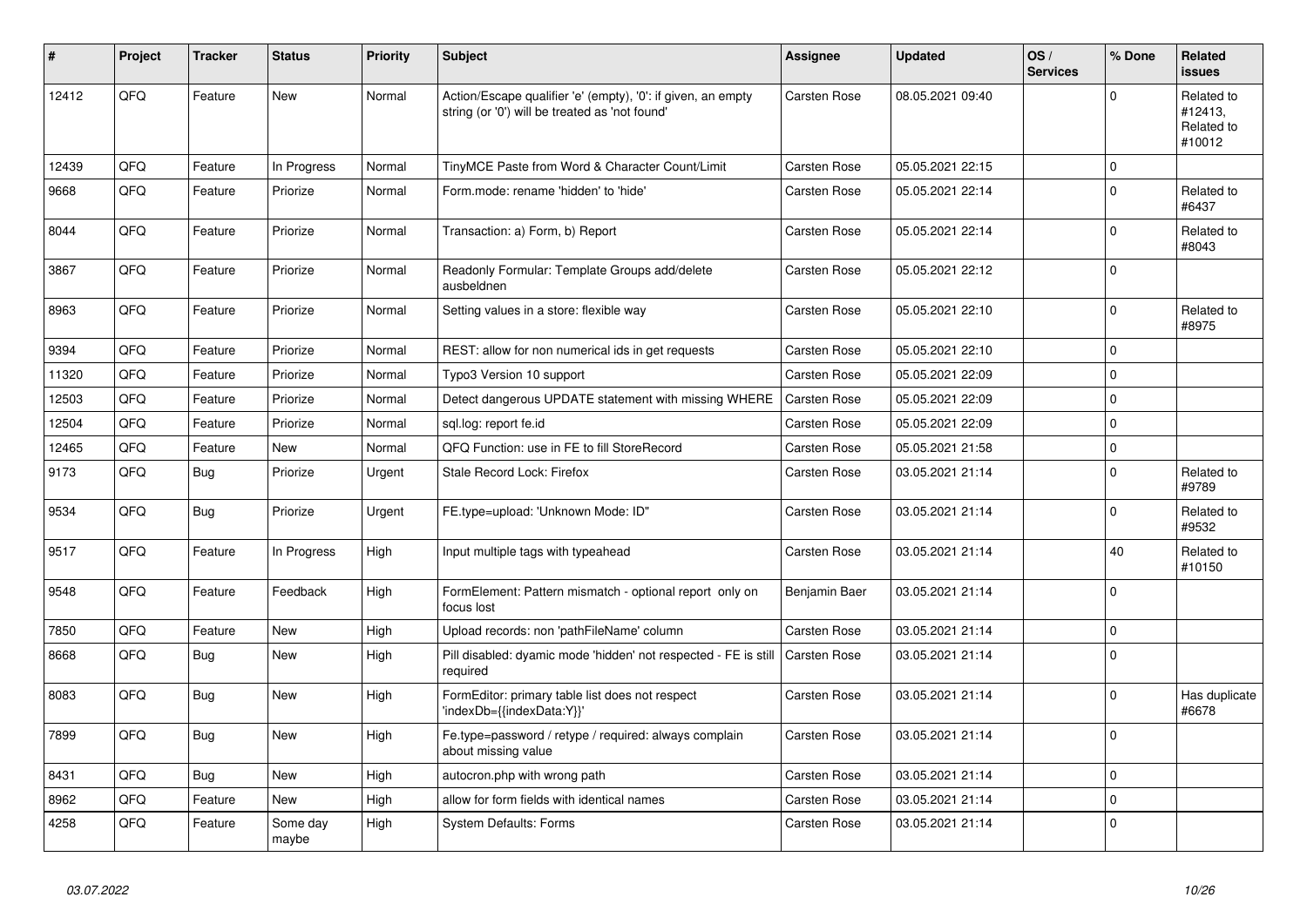| #     | Project | <b>Tracker</b> | <b>Status</b>     | Priority | <b>Subject</b>                                                                                         | <b>Assignee</b>     | <b>Updated</b>   | OS/<br><b>Services</b> | % Done      | Related<br><b>issues</b>                    |
|-------|---------|----------------|-------------------|----------|--------------------------------------------------------------------------------------------------------|---------------------|------------------|------------------------|-------------|---------------------------------------------|
| 3967  | QFQ     | Feature        | Some day<br>maybe | High     | Report: Checkbox, Radio, Dropdown, Input welches ohne<br>Submit funktioniert - 'Inline-Form'           | Carsten Rose        | 03.05.2021 21:14 |                        | $\Omega$    |                                             |
| 5715  | QFQ     | Feature        | New               | High     | PDF Caching                                                                                            | Carsten Rose        | 03.05.2021 21:14 |                        | $\Omega$    | Related to<br>#5851,<br>Related to<br>#6357 |
| 7650  | QFQ     | Bug            | <b>New</b>        | High     | Optional do not show 'required' sign on FormElement                                                    | <b>Carsten Rose</b> | 03.05.2021 21:14 |                        | $\mathbf 0$ |                                             |
| 5459  | QFQ     | Bug            | New               | High     | Multi DB: spread system tables between 'QFQ' and<br>'Data'-DB                                          | <b>Carsten Rose</b> | 03.05.2021 21:14 |                        | $\mathbf 0$ | Related to<br>#4720                         |
| 5221  | QFQ     | <b>Bug</b>     | <b>New</b>        | High     | Download Dialog: Bleibt stehen in FF wenn Datei<br>automatisch gespeichert wird.                       | Carsten Rose        | 03.05.2021 21:14 |                        | $\Omega$    |                                             |
| 3990  | QFQ     | Feature        | Some day<br>maybe | High     | custom class definition: add space automatically                                                       | <b>Carsten Rose</b> | 03.05.2021 21:14 |                        | $\mathbf 0$ |                                             |
| 4279  | QFQ     | <b>Bug</b>     | Some day<br>maybe | High     | config.linkVars lost                                                                                   | Carsten Rose        | 03.05.2021 21:14 |                        | $\mathbf 0$ |                                             |
| 880   | QFQ     | Feature        | Some day<br>maybe | Urgent   | Security: PHP, SQL Injection, XSS                                                                      |                     | 03.05.2021 21:14 |                        | $\Omega$    | Related to<br>#14320                        |
| 3061  | QFQ     | Bug            | Some day<br>maybe | High     | winstitute: mysql connection durcheinander - nmhp17<br>(ag7)/QFQ arbeitet mit DB/Tabellen von biostat. | Carsten Rose        | 03.05.2021 21:14 |                        | $\Omega$    |                                             |
| 3727  | QFQ     | Feature        | <b>New</b>        | High     | Security: Session Hijacking erschweren                                                                 | Carsten Rose        | 03.05.2021 21:14 |                        | $\pmb{0}$   |                                             |
| 3109  | QFQ     | <b>Bug</b>     | Some day<br>maybe | High     | RealUrl: Links werden nicht korrekt gerendert                                                          | <b>Carsten Rose</b> | 03.05.2021 21:14 |                        | $\Omega$    |                                             |
| 3570  | QFQ     | <b>Bug</b>     | Some day<br>maybe | High     | Formular mit prmitnew permitEdit=Always wird nicht<br>aufgerufen (ist leer)                            | Carsten Rose        | 03.05.2021 21:14 |                        | $\Omega$    |                                             |
| 3848  | QFQ     | Feature        | Some day<br>maybe | High     | Antivirus check fuer Upload files in qfq?                                                              | <b>Carsten Rose</b> | 03.05.2021 21:14 |                        | $\Omega$    | Related to<br>#4131                         |
| 11850 | QFQ     | Feature        | <b>New</b>        | Urgent   | Wizard Form: basierend auf einer Tabelle eine Form<br>anlegen.                                         |                     | 03.05.2021 21:12 |                        | $\Omega$    | Blocked by<br>#8082                         |
| 12468 | QFQ     | <b>Bug</b>     | New               | Urgent   | Form: update Form.title after save                                                                     | <b>Carsten Rose</b> | 03.05.2021 21:12 |                        | $\mathbf 0$ |                                             |
| 11237 | QFQ     | Bug            | <b>New</b>        | High     | Radiobutton / parameter.buttonClass= btn-default - kein dirty<br>Trigger                               | Benjamin Baer       | 03.05.2021 21:12 |                        | $\mathbf 0$ | Related to<br>#10766                        |
| 11057 | QFQ     | Bug            | New               | High     | Checkboxes ohne span.checkmark im Report werden<br>ausgeblendet                                        | Benjamin Baer       | 03.05.2021 21:12 |                        | $\Omega$    | Related to<br>#11039                        |
| 10640 | QFQ     | Bug            | <b>New</b>        | High     | TypeAhead Tag: FE editierbar trotz readOnly                                                            | Carsten Rose        | 03.05.2021 21:12 |                        | $\Omega$    | Related to<br>#7795                         |
| 10506 | QFQ     | Bug            | New               | High     | Template Group broken on MultiDB instance                                                              | <b>Carsten Rose</b> | 03.05.2021 21:12 |                        | $\Omega$    | Related to<br>#10505                        |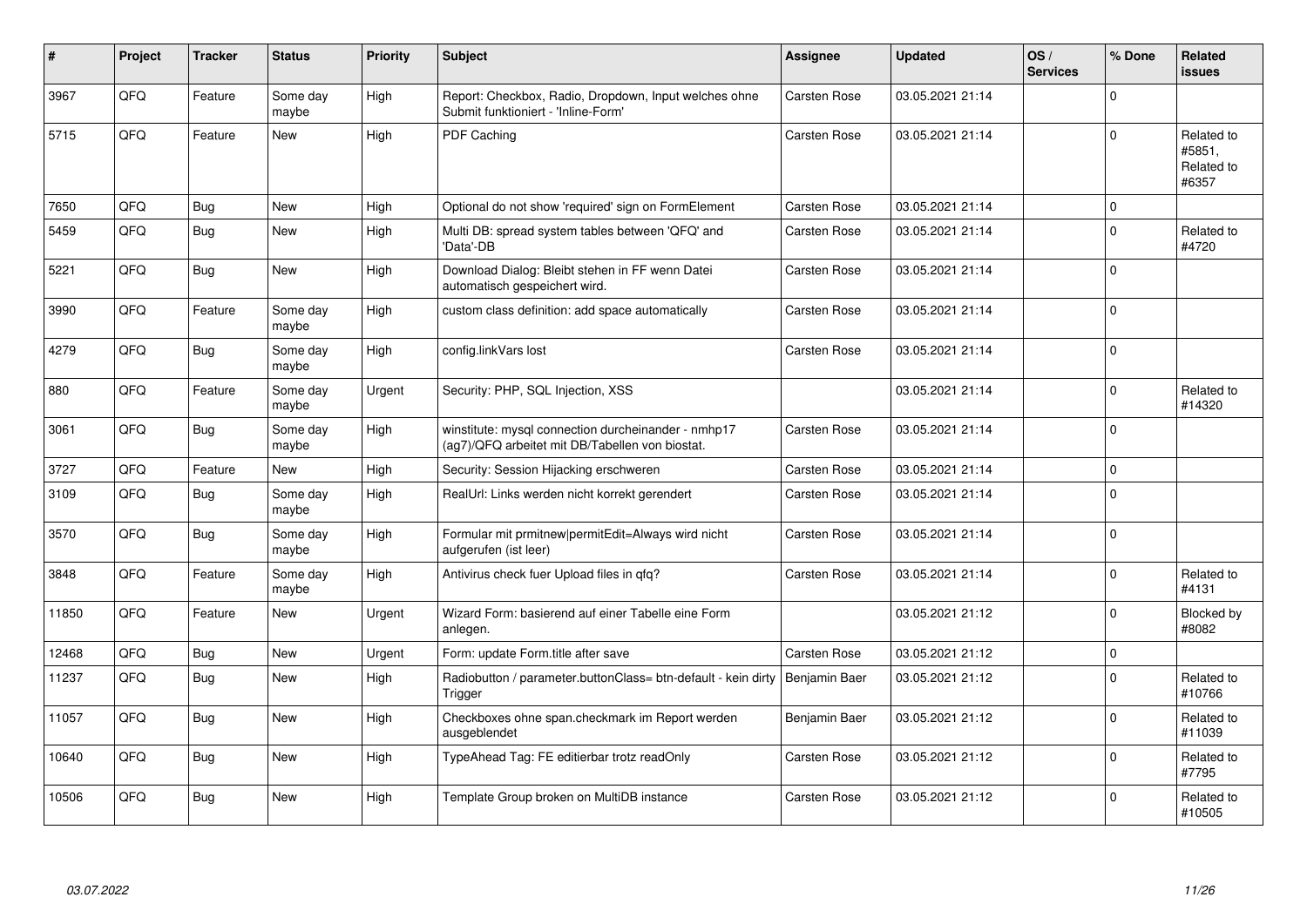| #     | Project | <b>Tracker</b> | <b>Status</b>     | <b>Priority</b> | <b>Subject</b>                                                                                             | <b>Assignee</b>                                        | <b>Updated</b>   | OS/<br><b>Services</b> | % Done      | Related<br><b>issues</b>                      |                      |
|-------|---------|----------------|-------------------|-----------------|------------------------------------------------------------------------------------------------------------|--------------------------------------------------------|------------------|------------------------|-------------|-----------------------------------------------|----------------------|
| 10081 | QFQ     | <b>Bug</b>     | New               | High            | Stale record lock after 'forbidden' character                                                              | Carsten Rose                                           | 03.05.2021 21:12 |                        | $\Omega$    | Related to<br>#10082.<br>Related to<br>#9789  |                      |
| 10766 | QFQ     | <b>Bug</b>     | New               | High            | Radiobutton / parameter.buttonClass=btn-default: dynamic<br>update                                         |                                                        | 03.05.2021 21:12 |                        | 0           | Related to<br>#11237                          |                      |
| 10508 | QFQ     | <b>Bug</b>     | New               | High            | Multi Form broken on Multi DB Instance                                                                     | Carsten Rose                                           | 03.05.2021 21:12 |                        | 0           |                                               |                      |
| 10345 | QFQ     | Feature        | New               | Normal          | Templates - Patterns QFQ Style                                                                             |                                                        | 03.05.2021 21:01 |                        | $\mathbf 0$ | Related to<br>#10713                          |                      |
| 12119 | QFQ     | Feature        | New               | Normal          | AS paged: error message missing if there ist no 'r' argument.                                              | <b>Carsten Rose</b>                                    | 03.05.2021 20:51 |                        | 0           |                                               |                      |
| 12163 | QFQ     | Feature        | <b>New</b>        | Normal          | Checkbox: table wrap                                                                                       | Carsten Rose                                           | 03.05.2021 20:51 |                        | 0           |                                               |                      |
| 11668 | QFQ     | <b>Bug</b>     | New               | Normal          | Play function.sql - problem with mysql                                                                     | Carsten Rose                                           | 03.05.2021 20:48 |                        | $\mathbf 0$ |                                               |                      |
| 11667 | QFQ     | <b>Bug</b>     | New               | Normal          | MySQL mariadb-server-10.3: Incorrect datetime value                                                        | Carsten Rose                                           | 03.05.2021 20:48 |                        | $\mathbf 0$ |                                               |                      |
| 11955 | QFQ     | Feature        | <b>New</b>        | Normal          | subrecord: new title option to set <th> attributes - e.g. to<br/>customize tablesorter options.</th>       | attributes - e.g. to<br>customize tablesorter options. | Carsten Rose     | 03.05.2021 20:47       |             | $\mathbf 0$                                   | Related to<br>#11775 |
| 11747 | QFQ     | Feature        | New               | Normal          | Maintenance Page with Redirect                                                                             | Carsten Rose                                           | 03.05.2021 20:47 |                        | 0           | Related to<br>#11741                          |                      |
| 4194  | QFQ     | Feature        | In Progress       | Normal          | Bootstrap 4 ist jetzt offiziel                                                                             |                                                        | 03.05.2021 20:47 |                        | $\mathbf 0$ | Related to<br>#10114                          |                      |
| 12400 | QFQ     | Feature        | New               | Normal          | Tutorial ist in QFQ Doku, Wird in der Suche gefunden, es<br>gibt aber kein Menupunkt - Inhalt ueberpruefen | <b>Carsten Rose</b>                                    | 03.05.2021 20:45 |                        | $\mathbf 0$ |                                               |                      |
| 12477 | QFQ     | Feature        | New               | Normal          | Support for refactoring: Form, FormElement, diverse<br>Tabellen/Spalten, tt-content Records                | <b>Carsten Rose</b>                                    | 03.05.2021 20:45 |                        | $\mathbf 0$ |                                               |                      |
| 12413 | QFQ     | Feature        | New               | Normal          | STORE_TYPO3: enhance for {{be_users.email:T}},<br>{{fe users.email:T}}                                     | Carsten Rose                                           | 03.05.2021 20:45 |                        | $\Omega$    | Related to<br>#12412,<br>Related to<br>#10012 |                      |
| 12480 | QFQ     | Feature        | New               | Normal          | If QFQ upgrade is running, block further request                                                           | <b>Carsten Rose</b>                                    | 03.05.2021 20:45 |                        | 0           |                                               |                      |
| 12474 | QFQ     | Feature        | New               | Normal          | Check BaseConfigURL if it is given and the the last char is '/'                                            | <b>Carsten Rose</b>                                    | 03.05.2021 20:45 |                        | 0           |                                               |                      |
| 12269 | QFQ     | Feature        | <b>New</b>        | Normal          | 2FA - Login                                                                                                | Carsten Rose                                           | 03.05.2021 20:45 |                        | 0           |                                               |                      |
| 12156 | QFQ     | Feature        | <b>New</b>        | Normal          | Form: Optional disable 'leave page'                                                                        |                                                        | 03.05.2021 20:45 |                        | $\mathbf 0$ |                                               |                      |
| 12162 | QFQ     | Feature        | New               | Normal          | FE.type=sendmail: personalized mailing (several mails) via<br>template                                     | <b>Carsten Rose</b>                                    | 03.05.2021 20:45 |                        | $\mathbf 0$ |                                               |                      |
| 12109 | QFQ     | Feature        | New               | Normal          | Donwload Link: Plain, SIP, Persistent Link, Peristent SIP -<br>new notation                                | Carsten Rose                                           | 03.05.2021 20:45 |                        | $\mathbf 0$ | Related to<br>#12085                          |                      |
| 7278  | QFQ     | Feature        | Some day<br>maybe | Normal          | Form: Wert vordefinieren der immer gesetzt wird                                                            |                                                        | 02.05.2021 09:27 |                        | 0           |                                               |                      |
| 12135 | QFQ     | Feature        | New               | Normal          | Subrecord: Notiz                                                                                           |                                                        | 24.04.2021 16:58 |                        | $\pmb{0}$   |                                               |                      |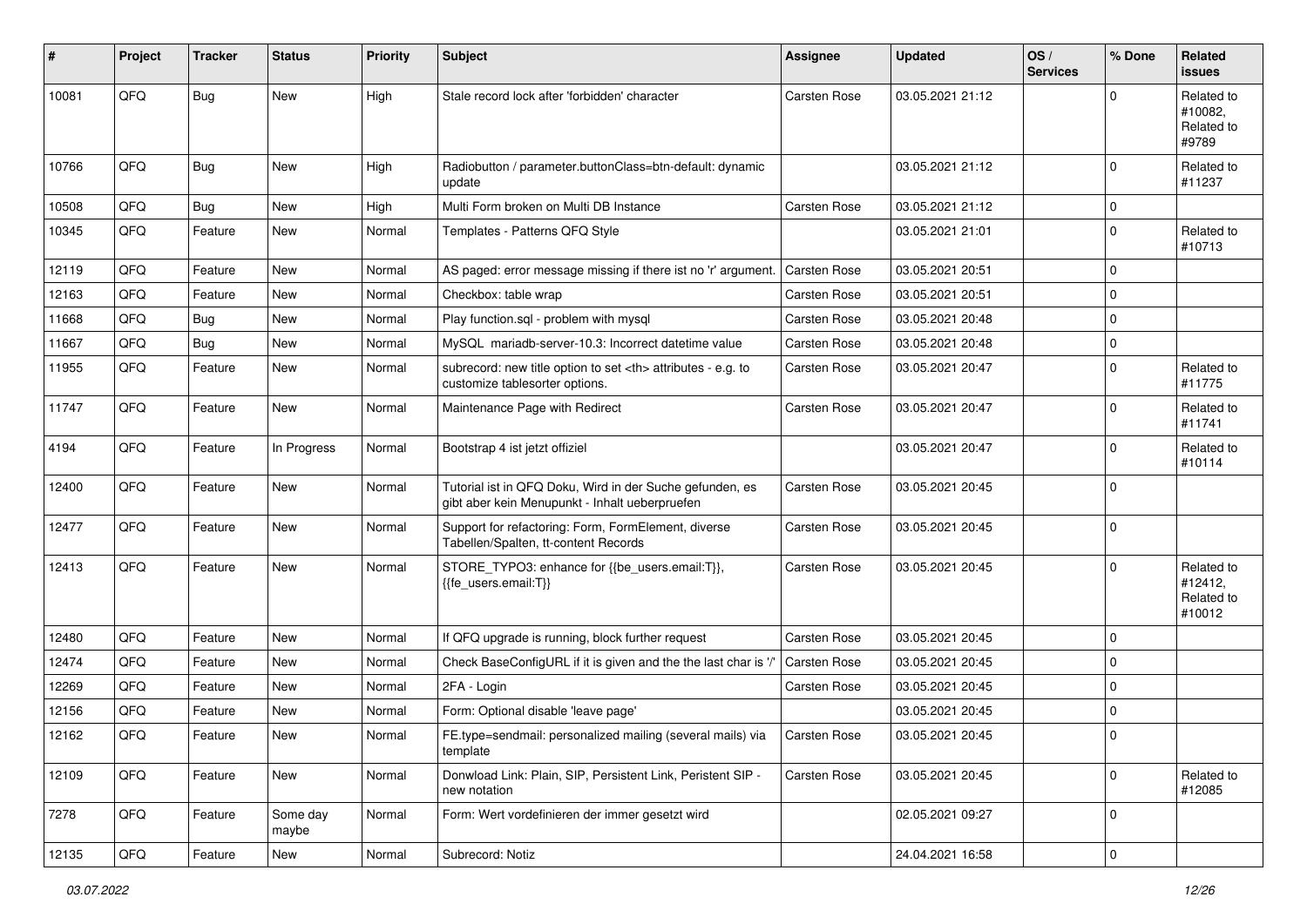| ∦     | Project | <b>Tracker</b> | <b>Status</b>     | <b>Priority</b> | Subject                                                                                              | Assignee            | <b>Updated</b>   | OS/<br><b>Services</b> | % Done      | Related<br><b>issues</b>  |
|-------|---------|----------------|-------------------|-----------------|------------------------------------------------------------------------------------------------------|---------------------|------------------|------------------------|-------------|---------------------------|
| 12330 | QFQ     | Feature        | New               | Normal          | Copy to input field / text area / TinyMCE                                                            | Carsten Rose        | 07.04.2021 09:01 |                        | $\mathbf 0$ |                           |
| 10080 | QFQ     | Feature        | <b>New</b>        | Normal          | Popup on 'save' / 'close': configure dialog (answer<br>ves/no/cancle/)                               | <b>Carsten Rose</b> | 28.03.2021 20:52 |                        | $\mathbf 0$ | Is duplicate of<br>#12262 |
| 11347 | QFQ     | Bug            | Feedback          | Normal          | If Bedingungen funktionieren nicht korrekt                                                           | Christoph Fuchs     | 21.03.2021 20:37 |                        | $\mathbf 0$ |                           |
| 12187 | QFQ     | Bug            | <b>New</b>        | Normal          | Trigger FormAsFile() via Report: probably problem with multi<br>DB setup                             | Carsten Rose        | 20.03.2021 21:20 |                        | $\mathbf 0$ |                           |
| 10714 | QFQ     | Feature        | New               | Normal          | multi Table Form                                                                                     | <b>Carsten Rose</b> | 16.03.2021 18:44 |                        | 0           |                           |
| 8217  | QFQ     | Feature        | <b>New</b>        | Normal          | if-elseif-else construct                                                                             | <b>Carsten Rose</b> | 16.03.2021 18:41 |                        | $\Omega$    | Related to<br>#10716      |
| 11516 | QFQ     | Feature        | <b>New</b>        | Normal          | Multi Page Form (Previous/Next Buttons)                                                              | <b>Carsten Rose</b> | 16.03.2021 17:52 |                        | $\mathbf 0$ |                           |
| 12146 | QFQ     | Feature        | New               | Normal          | Autocron Job: Anzeigen wann der naechste Job ausgefuehrt<br>wird, resp das er nicht ausgefuehrt wird | Carsten Rose        | 15.03.2021 15:23 |                        | $\mathbf 0$ |                           |
| 12133 | QFQ     | Bug            | <b>New</b>        | Normal          | NPM, phpSpreadSheet aktualisieren                                                                    | <b>Carsten Rose</b> | 15.03.2021 09:04 |                        | $\mathbf 0$ |                           |
| 8187  | QFQ     | Feature        | New               | Normal          | Subrecord: enable/hide new button - make new/edit/delete<br>customizeable.                           | <b>Carsten Rose</b> | 06.03.2021 18:44 |                        | $\Omega$    | Related to<br>#11326      |
| 12045 | QFQ     | Bug            | <b>New</b>        | Normal          | templateGroup afterSave FE: Aufruf ohne<br>sqlHonorFormElements funktioniert nicht                   | <b>Carsten Rose</b> | 18.02.2021 16:33 |                        | $\Omega$    |                           |
| 12040 | QFQ     | Bug            | New               | Normal          | FE Mode 'hidden' für zwei FEs auf einer Zeile                                                        | Carsten Rose        | 18.02.2021 10:13 |                        | 0           |                           |
| 12039 | QFQ     | Feature        | <b>New</b>        | Normal          | Missing htmlSpecialChar() in pre processing on form submit                                           |                     | 18.02.2021 00:09 |                        | $\mathbf 0$ | Related to<br>#14320      |
| 12024 | QFQ     | Feature        | New               | Normal          | Excel Export: text columns by default decode<br>htmlspeciachar()                                     | <b>Carsten Rose</b> | 17.02.2021 23:55 |                        | $\mathbf 0$ | Related to<br>#12022      |
| 12038 | QFQ     | Feature        | New               | Normal          | a) STORE_VAR: filenameOnlyStripUniq, b) SP:<br>QSTRIPUNIQ()                                          |                     | 17.02.2021 23:55 |                        | $\mathbf 0$ |                           |
| 12023 | QFQ     | Feature        | <b>New</b>        | Normal          | MySQL Stored Precdure: QDECODESPECIALCHAR()                                                          | <b>Carsten Rose</b> | 16.02.2021 11:16 |                        | $\mathbf 0$ | Related to<br>#12022      |
| 9958  | QFQ     | Bug            | Priorize          | Normal          | Broken subrecord query: no error message                                                             | <b>Carsten Rose</b> | 05.02.2021 15:15 |                        | $\mathbf 0$ |                           |
| 7229  | QFQ     | Feature        | Some day<br>maybe | Normal          | New FormElement.type: Button                                                                         |                     | 01.02.2021 12:32 |                        | $\mathbf 0$ |                           |
| 3880  | QFQ     | Feature        | Some day<br>maybe | Normal          | Form 'Form': anlegen einer Tabelle                                                                   |                     | 14.01.2021 10:12 |                        | $\Omega$    |                           |
| 9281  | QFQ     | Bug            | Some day<br>maybe | Normal          | Allow STRICT_TRANS_TABLES                                                                            | Carsten Rose        | 02.01.2021 18:43 |                        | 0           |                           |
| 9126  | QFQ     | <b>Bug</b>     | Some day<br>maybe | Normal          | hidden Form elements are present in page source                                                      |                     | 02.01.2021 18:41 |                        | $\mathbf 0$ |                           |
| 5695  | QFQ     | Feature        | In Progress       | Normal          | Multiform                                                                                            | Carsten Rose        | 02.01.2021 18:38 |                        | 0           |                           |
| 11775 | QFQ     | Feature        | New               | Normal          | Subrecord Tooltip pro Feld                                                                           | Carsten Rose        | 18.12.2020 15:22 |                        | 0           | Related to<br>#11955      |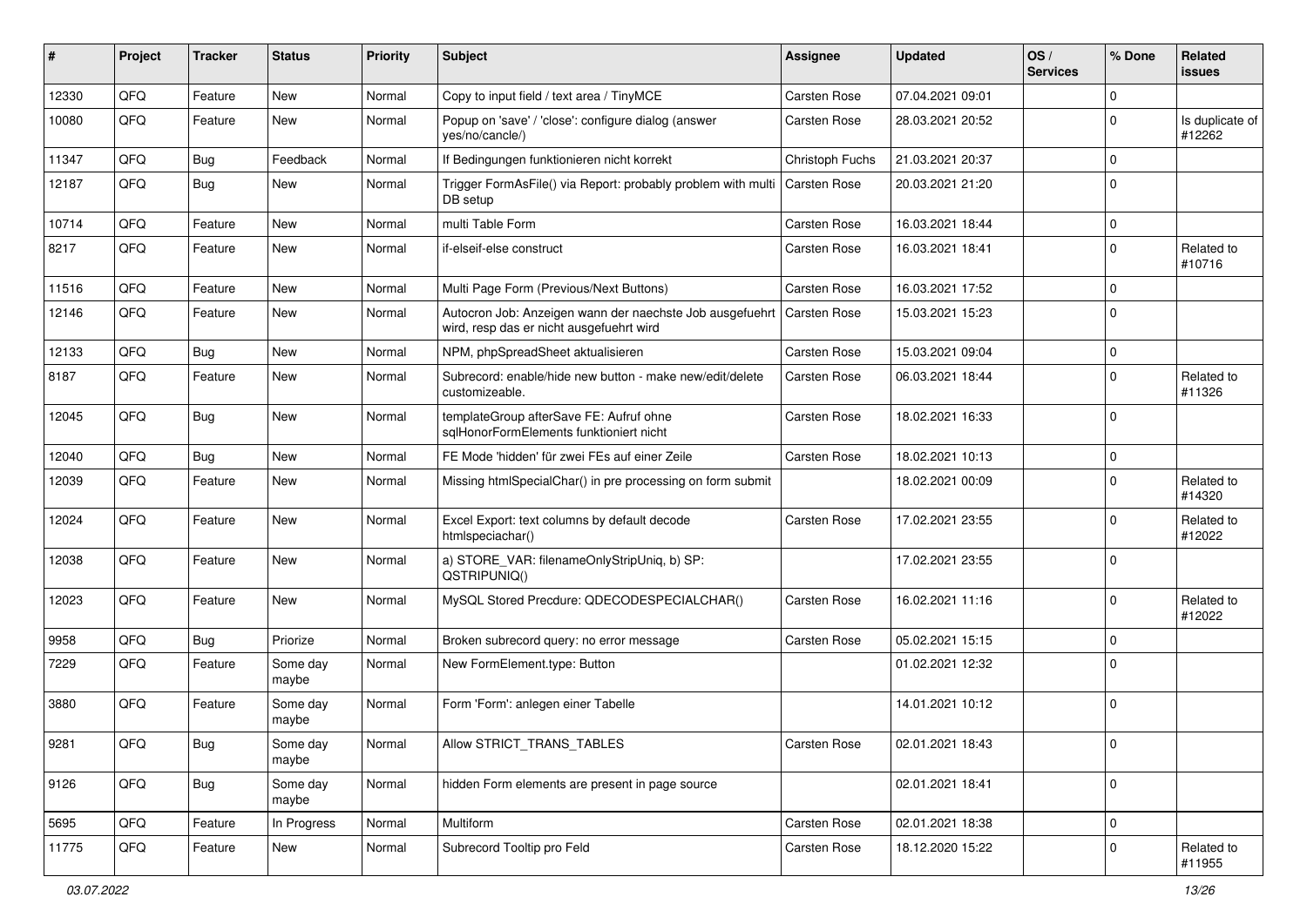| #     | Project | <b>Tracker</b> | <b>Status</b> | <b>Priority</b> | <b>Subject</b>                                                                      | Assignee            | <b>Updated</b>   | OS/<br><b>Services</b> | % Done      | <b>Related</b><br><b>issues</b>                                      |
|-------|---------|----------------|---------------|-----------------|-------------------------------------------------------------------------------------|---------------------|------------------|------------------------|-------------|----------------------------------------------------------------------|
| 11752 | QFQ     | Bug            | <b>New</b>    | Normal          | checkbox renders multiple input elements with same name                             | Carsten Rose        | 17.12.2020 14:58 |                        | 0           | Related to<br>#11750                                                 |
| 11716 | QFQ     | Feature        | <b>New</b>    | Normal          | Form an beliebiger Stelle im Report anzeigen                                        |                     | 09.12.2020 09:47 |                        | $\mathbf 0$ |                                                                      |
| 11715 | QFQ     | Bug            | <b>New</b>    | Normal          | acceptZeroAsRequired and requiredOffButMark do not<br>coincide                      |                     | 08.12.2020 12:13 |                        | $\Omega$    |                                                                      |
| 11695 | QFQ     | Bug            | <b>New</b>    | Normal          | MultiForm required FE Error                                                         | <b>Carsten Rose</b> | 04.12.2020 13:34 |                        | 0           |                                                                      |
| 11534 | QFQ     | Feature        | New           | Normal          | Report: Action on selected rows - Table batchprocessing<br>feature                  |                     | 18.11.2020 08:15 |                        | $\mathbf 0$ |                                                                      |
| 11535 | QFQ     | Feature        | <b>New</b>    | Normal          | Ability to create SQL columns in frontend QFQ forms                                 |                     | 17.11.2020 12:11 |                        | $\pmb{0}$   |                                                                      |
| 11523 | QFQ     | Feature        | <b>New</b>    | Normal          | Mit dynamic Update erkennen, ob Upload gemacht wurde                                | <b>Carsten Rose</b> | 13.11.2020 15:07 |                        | $\Omega$    | Related to<br>#9533                                                  |
| 11522 | QFQ     | <b>Bug</b>     | <b>New</b>    | Normal          | Aus/Einblenden von Reitern                                                          |                     | 13.11.2020 14:58 |                        | $\mathbf 0$ |                                                                      |
| 10704 | QFQ     | Bug            | <b>New</b>    | Normal          | wkhtml problem rendering fullCalendar.js / fabric.js >><br>successor: puppeteer     | <b>Carsten Rose</b> | 12.11.2020 23:45 |                        | $\Omega$    | Related to<br>#5024,<br>Related to<br>#4650,<br>Related to<br>#10715 |
| 10588 | QFQ     | Bug            | <b>New</b>    | Normal          | typeahed Tag: Doku anpassen                                                         | Carsten Rose        | 12.11.2020 23:45 |                        | $\mathbf 0$ |                                                                      |
| 10937 | QFQ     | Bug            | <b>New</b>    | Normal          | Fehler mit abhängigen Select- Feldern beim Positionieren                            | <b>Carsten Rose</b> | 12.11.2020 23:45 |                        | $\Omega$    |                                                                      |
| 10759 | QFQ     | Bug            | <b>New</b>    | Normal          | emptyMeansNull - Feld falsch aktualisiert                                           |                     | 12.11.2020 23:45 |                        | $\mathbf 0$ |                                                                      |
| 11504 | QFQ     | Feature        | <b>New</b>    | Normal          | Dynamic Update: Button text update for 'Save',' Close' &<br>'Delete'                | Carsten Rose        | 12.11.2020 23:44 |                        | $\Omega$    |                                                                      |
| 11239 | QFQ     | Bug            | <b>New</b>    | Normal          | Radiobutton (plain): horizontales Rendern abhängig vom<br>Datentyp in der Datenbank | <b>Carsten Rose</b> | 30.09.2020 18:37 |                        | $\Omega$    |                                                                      |
| 11195 | QFQ     | Bug            | <b>New</b>    | Low             | Dynamic Update: Note not updated if new text is empty<br>(v20.4)                    |                     | 25.09.2020 11:14 |                        | $\Omega$    |                                                                      |
| 11076 | QFQ     | Feature        | In Progress   | Normal          | SELECT  AS _websocket                                                               | <b>Carsten Rose</b> | 30.08.2020 17:49 |                        | $\mathbf 0$ |                                                                      |
| 11080 | QFQ     | Feature        | <b>New</b>    | Normal          | Send MQTT messages                                                                  | <b>Carsten Rose</b> | 29.08.2020 19:49 |                        | 0           |                                                                      |
| 10996 | QFQ     | Feature        | <b>New</b>    | Normal          | Download video via sip: no seek                                                     | Carsten Rose        | 12.08.2020 14:18 |                        | $\mathbf 0$ |                                                                      |
| 10976 | QFQ     | Feature        | New           | Normal          | Excel Export Verbesserungen                                                         | <b>Carsten Rose</b> | 06.08.2020 10:56 |                        | $\mathbf 0$ |                                                                      |
| 10890 | QFQ     | <b>Bug</b>     | New           | Normal          | AutoCron hangs                                                                      |                     | 20.07.2020 13:56 |                        | $\mathbf 0$ |                                                                      |
| 10874 | QFQ     | Feature        | <b>New</b>    | Normal          | Erstellen eines Foreign Keys in der Tabelle "FormElement"                           |                     | 13.07.2020 10:11 |                        | $\mathbf 0$ |                                                                      |
| 10819 | QFQ     | Feature        | <b>New</b>    | Normal          | Persistent SIP - second try                                                         | Carsten Rose        | 29.06.2020 23:02 |                        | $\Omega$    | Related to<br>#6261                                                  |
| 10763 | QFQ     | Feature        | <b>New</b>    | Normal          | form accessed and submitted despite logout?                                         |                     | 16.06.2020 11:43 |                        | $\pmb{0}$   |                                                                      |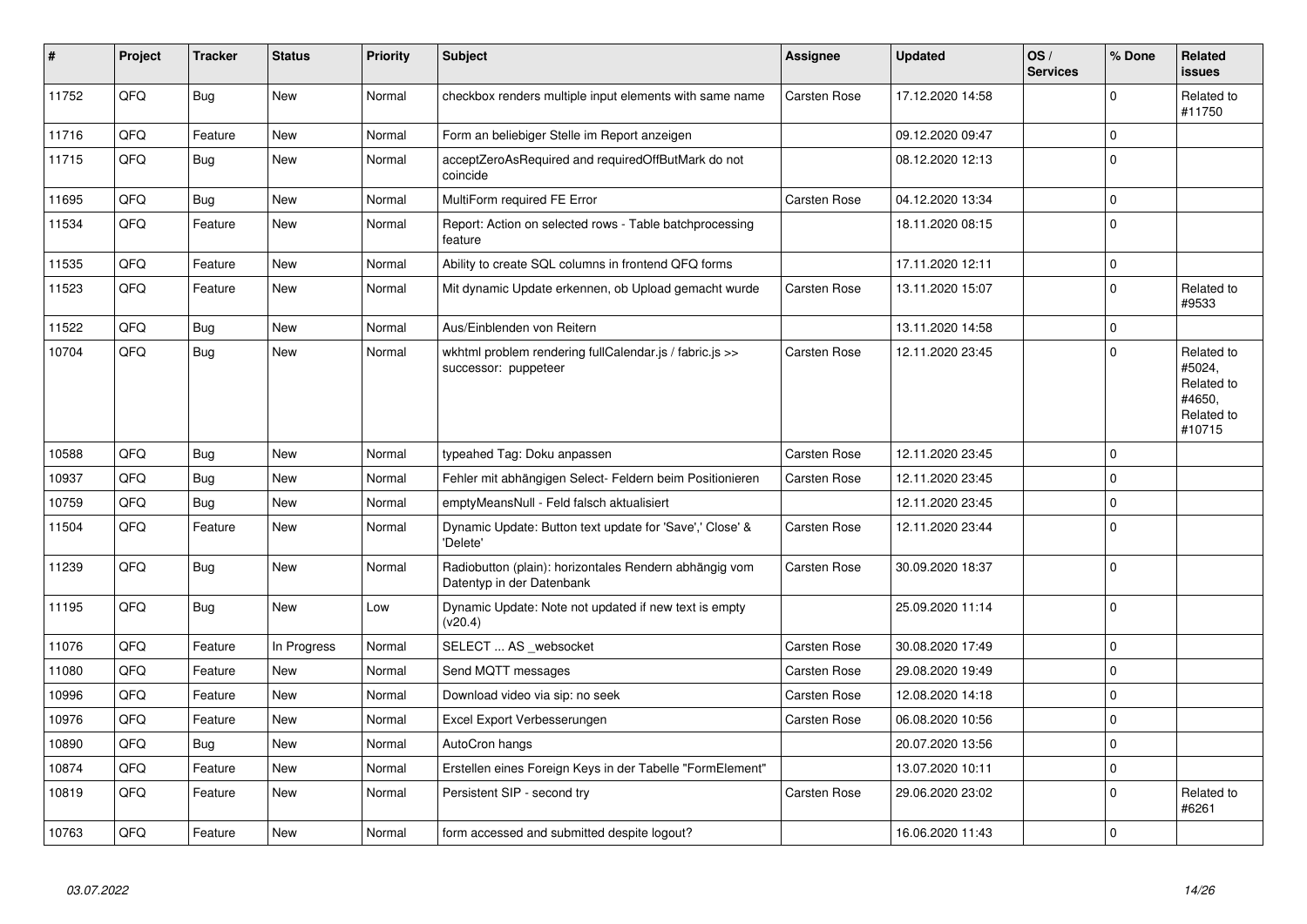| $\vert$ # | Project | <b>Tracker</b> | <b>Status</b>     | <b>Priority</b> | <b>Subject</b>                                                                                     | <b>Assignee</b>     | <b>Updated</b>   | OS/<br><b>Services</b> | % Done      | <b>Related</b><br><b>issues</b>                                      |
|-----------|---------|----------------|-------------------|-----------------|----------------------------------------------------------------------------------------------------|---------------------|------------------|------------------------|-------------|----------------------------------------------------------------------|
| 3432      | QFQ     | Feature        | <b>New</b>        | Normal          | subrecord: dynamicUpdate                                                                           | <b>Carsten Rose</b> | 11.06.2020 21:10 |                        | $\Omega$    | Related to<br>#5691                                                  |
| 10738     | QFQ     | Feature        | Some day<br>maybe | Normal          | CORS headers for external API requests                                                             |                     | 10.06.2020 14:00 |                        | $\mathbf 0$ |                                                                      |
| 10005     | QFQ     | Feature        | Priorize          | Normal          | Report / special column name:  AS calendar                                                         | <b>Carsten Rose</b> | 03.06.2020 17:28 |                        | $\Omega$    |                                                                      |
| 10658     | QFQ     | <b>Bug</b>     | New               | Normal          | processReadOnly broken                                                                             | Carsten Rose        | 27.05.2020 17:55 |                        | 0           |                                                                      |
| 5345      | QFQ     | Feature        | New               | Normal          | Report: UPDATE / INSERT / DELETE statements should<br>trigger subqueries, depending on the result. | Carsten Rose        | 27.05.2020 16:11 |                        | $\Omega$    |                                                                      |
| 10593     | QFQ     | Feature        | <b>New</b>        | Normal          | label2: text behind input element                                                                  | <b>Carsten Rose</b> | 16.05.2020 10:57 |                        | 0           |                                                                      |
| 5559      | QFQ     | <b>Bug</b>     | <b>New</b>        | Normal          | FE.type = Upload: 'accept' might contain variables                                                 | <b>Carsten Rose</b> | 11.05.2020 21:23 |                        | $\mathbf 0$ |                                                                      |
| 10443     | QFQ     | Feature        | In Progress       | Normal          | Konzept_api / _live                                                                                | <b>Carsten Rose</b> | 07.05.2020 09:39 |                        | $\mathbf 0$ |                                                                      |
| 10384     | QFQ     | Feature        | <b>New</b>        | Normal          | Parameter Exchange QFQ Instances                                                                   |                     | 07.05.2020 09:38 |                        | 0           |                                                                      |
| 10322     | QFQ     | <b>Bug</b>     | <b>New</b>        | Normal          | FormElement / Radio: missing column 'enum' >> FE not<br>reported                                   | <b>Carsten Rose</b> | 07.05.2020 09:37 |                        | $\mathbf 0$ |                                                                      |
| 10124     | QFQ     | Feature        | Feedback          | Normal          | qfq AAI-Login                                                                                      | Karin Niffeler      | 07.05.2020 09:36 |                        | 0           |                                                                      |
| 10119     | QFQ     | Feature        | New               | Normal          | Dropdown (selectlist) & Type Ahead: format and catagorize<br>list                                  | Carsten Rose        | 07.05.2020 09:36 |                        | $\mathbf 0$ |                                                                      |
| 10082     | QFQ     | Bug            | <b>New</b>        | Normal          | FE.type=SELECT - 'sanatize' Class                                                                  | Carsten Rose        | 07.05.2020 09:36 |                        | 0           | Related to<br>#10081                                                 |
| 4050      | QFQ     | Feature        | <b>New</b>        | Normal          | sql.log: 1) FormElement ID which causes a specific action,<br>2) Result in the same row.           | Carsten Rose        | 15.04.2020 11:35 |                        | $\Omega$    | Related to<br>#5458                                                  |
| 10324     | QFQ     | <b>Bug</b>     | <b>New</b>        | Normal          | Excel Export mit Template funktioniert nur, wenn Template<br>vor uid kommt                         |                     | 30.03.2020 11:20 |                        | $\Omega$    | Related to<br>#10257                                                 |
| 10115     | QFQ     | Feature        | <b>New</b>        | Normal          | TypeAhead: static list                                                                             | <b>Carsten Rose</b> | 26.02.2020 16:42 |                        | 100         |                                                                      |
| 10003     | QFQ     | Feature        | Priorize          | Normal          | fieldset: stronger visualize group                                                                 | Benjamin Baer       | 12.02.2020 08:13 |                        | 0           |                                                                      |
| 10015     | QFQ     | Feature        | Priorize          | Normal          | Monospace in Textarea                                                                              | Carsten Rose        | 03.02.2020 13:40 |                        | 0           |                                                                      |
| 9707      | QFQ     | Feature        | <b>New</b>        | Normal          | SIP security: encode pageld and check pageld on decode                                             | Carsten Rose        | 01.02.2020 23:22 |                        | $\mathbf 0$ |                                                                      |
| 9811      | QFQ     | Feature        | <b>New</b>        | Normal          | Report: tag every n'th row                                                                         | Carsten Rose        | 01.02.2020 23:22 |                        | $\mathbf 0$ |                                                                      |
| 9706      | QFQ     | Feature        | New               | Normal          | Multi File Upload (hidden template group)                                                          | Carsten Rose        | 01.02.2020 23:22 |                        | $\Omega$    | Related to<br>#7521,<br>Related to<br>#5562,<br>Related to<br>#13330 |
| 9783      | QFQ     | Bug            | <b>New</b>        | Normal          | Email with special characters                                                                      | <b>Carsten Rose</b> | 01.02.2020 23:22 |                        | 0           |                                                                      |
| 9691      | QFQ     | Bug            | In Progress       | Normal          | Checkbox: dynamic update > readonly                                                                | Carsten Rose        | 01.02.2020 23:22 |                        | 50          | Related to<br>#9834                                                  |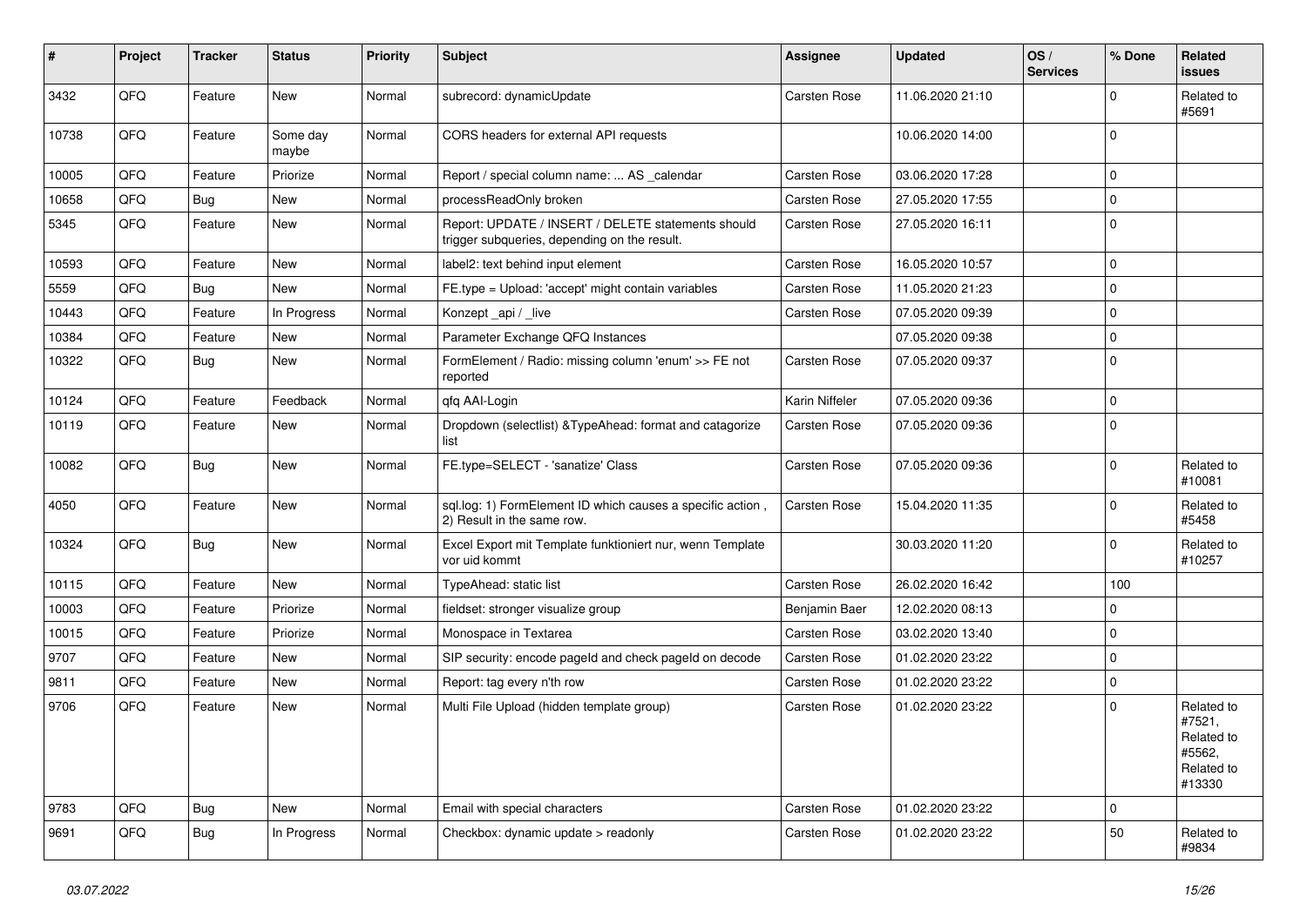| #    | Project | <b>Tracker</b> | <b>Status</b>     | <b>Priority</b> | <b>Subject</b>                                                                                         | Assignee            | <b>Updated</b>   | OS/<br><b>Services</b> | % Done      | Related<br><b>issues</b> |
|------|---------|----------------|-------------------|-----------------|--------------------------------------------------------------------------------------------------------|---------------------|------------------|------------------------|-------------|--------------------------|
| 9781 | QFQ     | Feature        | <b>New</b>        | Normal          | Button: CSS class to make buttons smaller                                                              | <b>Carsten Rose</b> | 01.02.2020 23:22 |                        | $\Omega$    |                          |
| 9537 | QFQ     | Feature        | New               | Normal          | FormEditor: Edit fieldset in FrontEnd                                                                  | <b>Carsten Rose</b> | 01.02.2020 23:22 |                        | $\mathbf 0$ |                          |
| 9533 | QFQ     | Bug            | New               | Normal          | FE.type=upload: Check in 'beforeSave' if upload is given                                               | Carsten Rose        | 01.02.2020 23:22 |                        | $\mathbf 0$ | Related to<br>#11523     |
| 9352 | QFQ     | Feature        | New               | Normal          | FE 'Native' fire slaveld, sqlAfter, sqllns                                                             | <b>Carsten Rose</b> | 01.02.2020 23:22 |                        | $\mathbf 0$ |                          |
| 9208 | QFQ     | Feature        | New               | Normal          | Manage 'recent' records                                                                                | <b>Carsten Rose</b> | 01.02.2020 23:22 |                        | $\mathbf 0$ |                          |
| 9317 | QFQ     | <b>Bug</b>     | New               | Normal          | FE.type=note: with dynamic show/hidden an empty label<br>causes trouble                                | <b>Carsten Rose</b> | 01.02.2020 23:22 |                        | $\mathbf 0$ |                          |
| 9136 | QFQ     | Feature        | <b>New</b>        | Normal          | Create ZIP files with dynamic PDFs                                                                     | <b>Carsten Rose</b> | 01.02.2020 23:22 |                        | $\mathbf 0$ |                          |
| 9177 | QFQ     | Bug            | New               | Normal          | Bug? QFQ tries to save an action FE, which has real<br>existing column name                            | <b>Carsten Rose</b> | 01.02.2020 23:22 |                        | $\Omega$    |                          |
| 9275 | QFQ     | Bug            | <b>New</b>        | Normal          | autcron: t3 page, which takes to long to respond, is not<br>reported properly                          | Carsten Rose        | 01.02.2020 23:22 |                        | 100         |                          |
| 9130 | QFQ     | Feature        | Some day<br>maybe | Normal          | tablesorter: Automatic Row numbering / Zeilenummer                                                     | Benjamin Baer       | 01.02.2020 23:22 |                        | $\Omega$    |                          |
| 9129 | QFQ     | Feature        | New               | Normal          | sqlValidate: Message as notification, not as error                                                     | <b>Carsten Rose</b> | 01.02.2020 23:22 |                        | $\mathbf 0$ | Related to<br>#9128      |
| 8975 | QFQ     | Feature        | <b>New</b>        | Normal          | Report Notation: 2.0                                                                                   | <b>Carsten Rose</b> | 01.02.2020 23:22 |                        | $\mathbf 0$ | Related to<br>#8963      |
| 9128 | QFQ     | Feature        | <b>New</b>        | Normal          | Error Message: not replaced variables- a) replace back to<br>'{{', b) underline                        | Carsten Rose        | 01.02.2020 23:22 |                        | $\mathbf 0$ | Related to<br>#9129      |
| 9127 | QFQ     | Bug            | <b>New</b>        | Normal          | Error Message: change 'roll over' color - text not readable                                            | <b>Carsten Rose</b> | 01.02.2020 23:22 |                        | $\mathbf 0$ |                          |
| 8806 | QFQ     | Feature        | New               | Normal          | SQL Function nl2br                                                                                     | <b>Carsten Rose</b> | 01.02.2020 23:22 |                        | $\Omega$    |                          |
| 7924 | QFQ     | Feature        | New               | Normal          | Radio/Checkbox with Tooltip                                                                            | <b>Carsten Rose</b> | 01.02.2020 23:22 |                        | $\mathbf 0$ |                          |
| 8336 | QFQ     | Feature        | New               | Normal          | Form > modified > Close New: a) Optional disable popup, b)<br>custom text, c) mode on save: close stay | <b>Carsten Rose</b> | 01.02.2020 23:22 |                        | $\Omega$    | Related to<br>#8335      |
| 8049 | QFQ     | <b>Bug</b>     | New               | Normal          | FE.type=note, column 'value': text moves some pixel to top<br>after save                               | <b>Carsten Rose</b> | 01.02.2020 23:22 |                        | $\Omega$    |                          |
| 8719 | QFQ     | Feature        | New               | Normal          | extraButtonLock: add support for 0/1                                                                   | <b>Carsten Rose</b> | 01.02.2020 23:22 |                        | $\mathbf 0$ |                          |
| 8089 | QFQ     | Feature        | New               | Normal          | Copy/Paste for FormElements                                                                            | <b>Carsten Rose</b> | 01.02.2020 23:22 |                        | $\mathbf 0$ |                          |
| 7519 | QFQ     | Feature        | New               | Normal          | Select: Multi                                                                                          | Carsten Rose        | 01.02.2020 23:22 |                        | 0           |                          |
| 7730 | QFQ     | Feature        | Priorize          | Normal          | SELECT Box: title in between                                                                           | Benjamin Baer       | 01.02.2020 23:22 |                        | $\mathbf 0$ |                          |
| 7795 | QFQ     | Bug            | New               | Normal          | Readonly Form: Typeahead-Felder                                                                        | Carsten Rose        | 01.02.2020 23:22 |                        | $\mathbf 0$ | Related to<br>#10640     |
| 7513 | QFQ     | <b>Bug</b>     | New               | Normal          | Radios not correct aligned                                                                             | Carsten Rose        | 01.02.2020 23:22 |                        | $\mathbf 0$ |                          |
| 7520 | QFQ     | Feature        | New               | Normal          | QR Code:  AS _qr ( AS _link)                                                                           | Carsten Rose        | 01.02.2020 23:22 |                        | $\mathsf 0$ |                          |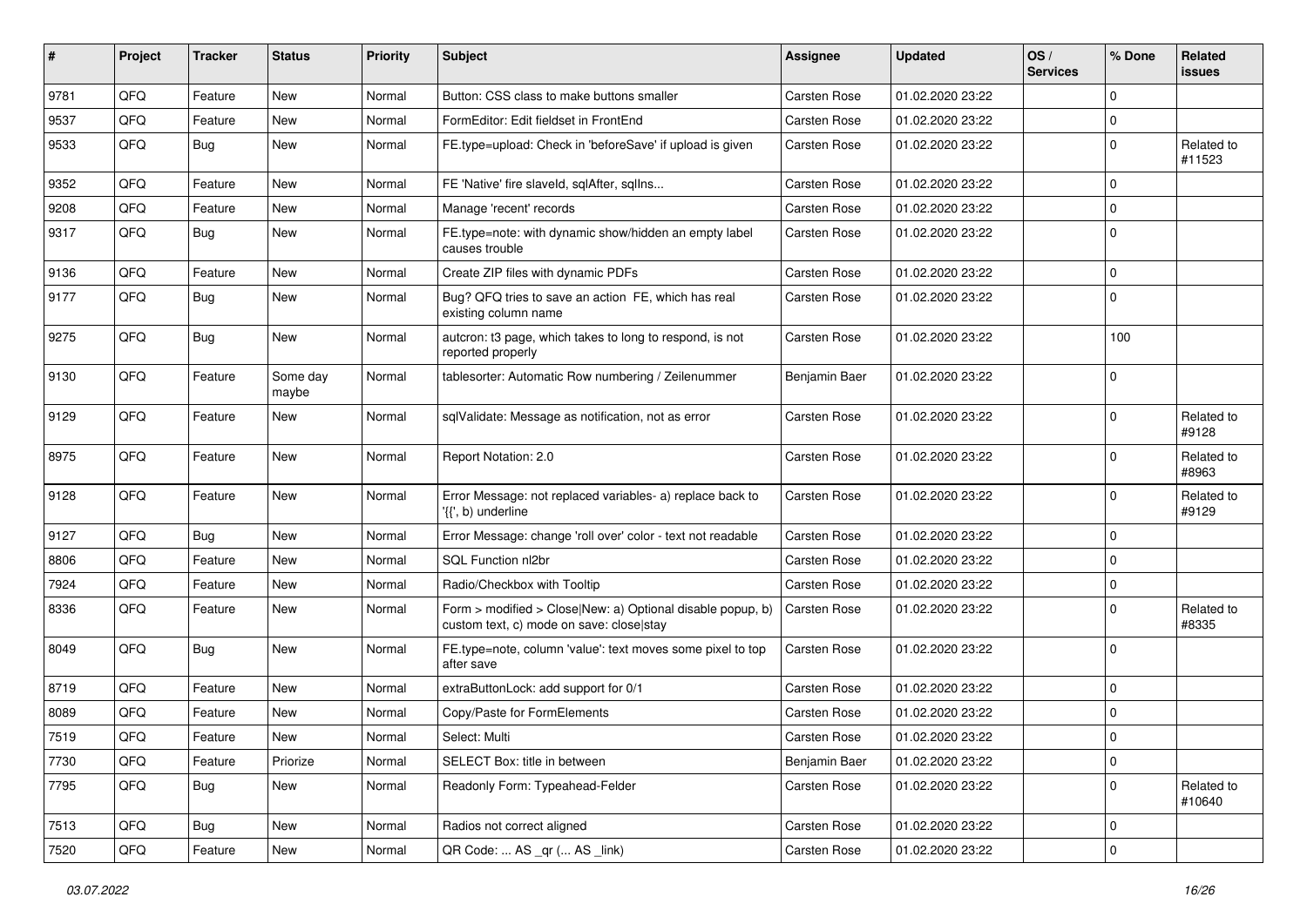| #    | Project | <b>Tracker</b> | <b>Status</b> | <b>Priority</b> | Subject                                                                                                                    | Assignee            | <b>Updated</b>   | OS/<br><b>Services</b> | % Done      | Related<br><b>issues</b> |
|------|---------|----------------|---------------|-----------------|----------------------------------------------------------------------------------------------------------------------------|---------------------|------------------|------------------------|-------------|--------------------------|
| 7524 | QFQ     | Bug            | New           | Normal          | QFQ throws a 'General Error' if 'fileadmin/protected/log/' is<br>not writeable                                             | <b>Carsten Rose</b> | 01.02.2020 23:22 |                        | $\Omega$    |                          |
| 7685 | QFQ     | <b>Bug</b>     | <b>New</b>    | Normal          | Open FormElement from QFQ error message and save<br>modified record: error about missing {{formId:F}}                      | Carsten Rose        | 01.02.2020 23:22 |                        | $\Omega$    |                          |
| 7812 | QFQ     | Feature        | <b>New</b>    | Normal          | FE 'Subrecord' - new option 'subrecordShowFilter',<br>'subrecordPaging'                                                    | <b>Carsten Rose</b> | 01.02.2020 23:22 |                        | $\mathbf 0$ |                          |
| 7547 | QFQ     | Bug            | <b>New</b>    | Normal          | Error Message in afterSave: wrong parameter column<br>reported                                                             | Carsten Rose        | 01.02.2020 23:22 |                        | $\mathbf 0$ |                          |
| 7512 | QFQ     | <b>Bug</b>     | <b>New</b>    | Normal          | FE: inputType=number >> 'pattern' is not respected                                                                         | <b>Carsten Rose</b> | 01.02.2020 23:22 |                        | $\mathbf 0$ |                          |
| 6250 | QFQ     | Feature        | In Progress   | Normal          | Enhance layout: a) Subrecord, b) Subrecord-Title                                                                           | <b>Carsten Rose</b> | 01.02.2020 23:22 |                        | $\Omega$    | Related to<br>#5391      |
| 7109 | QFQ     | Feature        | <b>New</b>    | Normal          | Dynamic Updates: row/element hide                                                                                          | <b>Carsten Rose</b> | 01.02.2020 23:22 |                        | $\mathbf 0$ | Has duplicate<br>#4081   |
| 7002 | QFQ     | Bug            | <b>New</b>    | Normal          | Dynamic Update: row does not disappear / appear                                                                            | <b>Carsten Rose</b> | 01.02.2020 23:22 |                        | $\mathbf 0$ |                          |
| 4082 | QFQ     | Feature        | <b>New</b>    | Normal          | Dynamic Update: modeSql - useful default                                                                                   | <b>Carsten Rose</b> | 01.02.2020 23:22 |                        | $\Omega$    |                          |
| 7521 | QFQ     | Feature        | <b>New</b>    | Normal          | TemplateGroup: fe.type=upload                                                                                              | <b>Carsten Rose</b> | 01.02.2020 23:21 |                        | $\Omega$    | Related to<br>#9706      |
| 7574 | QFQ     | Bug            | <b>New</b>    | Normal          | Substitute error: form element not reported / dont parse<br>Form.note                                                      | <b>Carsten Rose</b> | 01.02.2020 23:21 |                        | $\mathbf 0$ |                          |
| 7683 | QFQ     | Feature        | New           | Normal          | Special column names in '{{ SELECT  AS link }}' should<br>be detected                                                      | <b>Carsten Rose</b> | 01.02.2020 23:21 |                        | $\mathbf 0$ |                          |
| 7681 | QFQ     | Feature        | <b>New</b>    | Normal          | Optional switch off 'check for modified record'                                                                            | Carsten Rose        | 01.02.2020 23:21 |                        | $\mathbf 0$ |                          |
| 9602 | QFQ     | Feature        | <b>New</b>    | Normal          | Form definition as JSON                                                                                                    | Carsten Rose        | 01.02.2020 23:21 |                        | $\mathbf 0$ | Related to<br>#9600      |
| 7175 | QFQ     | Feature        | <b>New</b>    | Normal          | Upload: md5 hash as filename                                                                                               | Carsten Rose        | 01.02.2020 23:21 |                        | $\Omega$    |                          |
| 7219 | QFQ     | Bug            | New           | Normal          | typeSheadSql / typeAheadSqlPrefetch: change to curly<br>braces                                                             | <b>Carsten Rose</b> | 01.02.2020 23:21 |                        | $\mathbf 0$ |                          |
| 7239 | QFQ     | Feature        | <b>New</b>    | Normal          | TinyMCE: html tag whitelist                                                                                                | Carsten Rose        | 01.02.2020 23:21 |                        | $\Omega$    | Related to<br>#14320     |
| 7261 | QFQ     | Bug            | New           | Normal          | Report pathFilename for user without path, only the filename                                                               | <b>Carsten Rose</b> | 01.02.2020 23:21 |                        | $\mathbf 0$ |                          |
| 7280 | QFQ     | Feature        | <b>New</b>    | Normal          | recently used table                                                                                                        | Carsten Rose        | 01.02.2020 23:21 |                        | $\Omega$    |                          |
| 7481 | QFQ     | Feature        | New           | Normal          | Detect 'BaseUrl' automatically                                                                                             | Carsten Rose        | 01.02.2020 23:21 |                        | $\mathbf 0$ |                          |
| 7342 | QFQ     | Feature        | <b>New</b>    | Normal          | add content $=$ hide this                                                                                                  | Carsten Rose        | 01.02.2020 23:21 |                        | $\mathbf 0$ |                          |
| 6855 | QFQ     | Feature        | <b>New</b>    | Normal          | With {{feUser:U}}!={{feUser:T}}: Save / Delete: only possible<br>with {{feUserSave:U}}='yes' and '{{feUserDelete:U}}='yes' | <b>Carsten Rose</b> | 01.02.2020 23:21 |                        | $\mathbf 0$ |                          |
| 7119 | QFQ     | Feature        | New           | Normal          | Upload: scaleDownWidth, scaleDownHeight                                                                                    | <b>Carsten Rose</b> | 01.02.2020 23:21 |                        | $\mathbf 0$ |                          |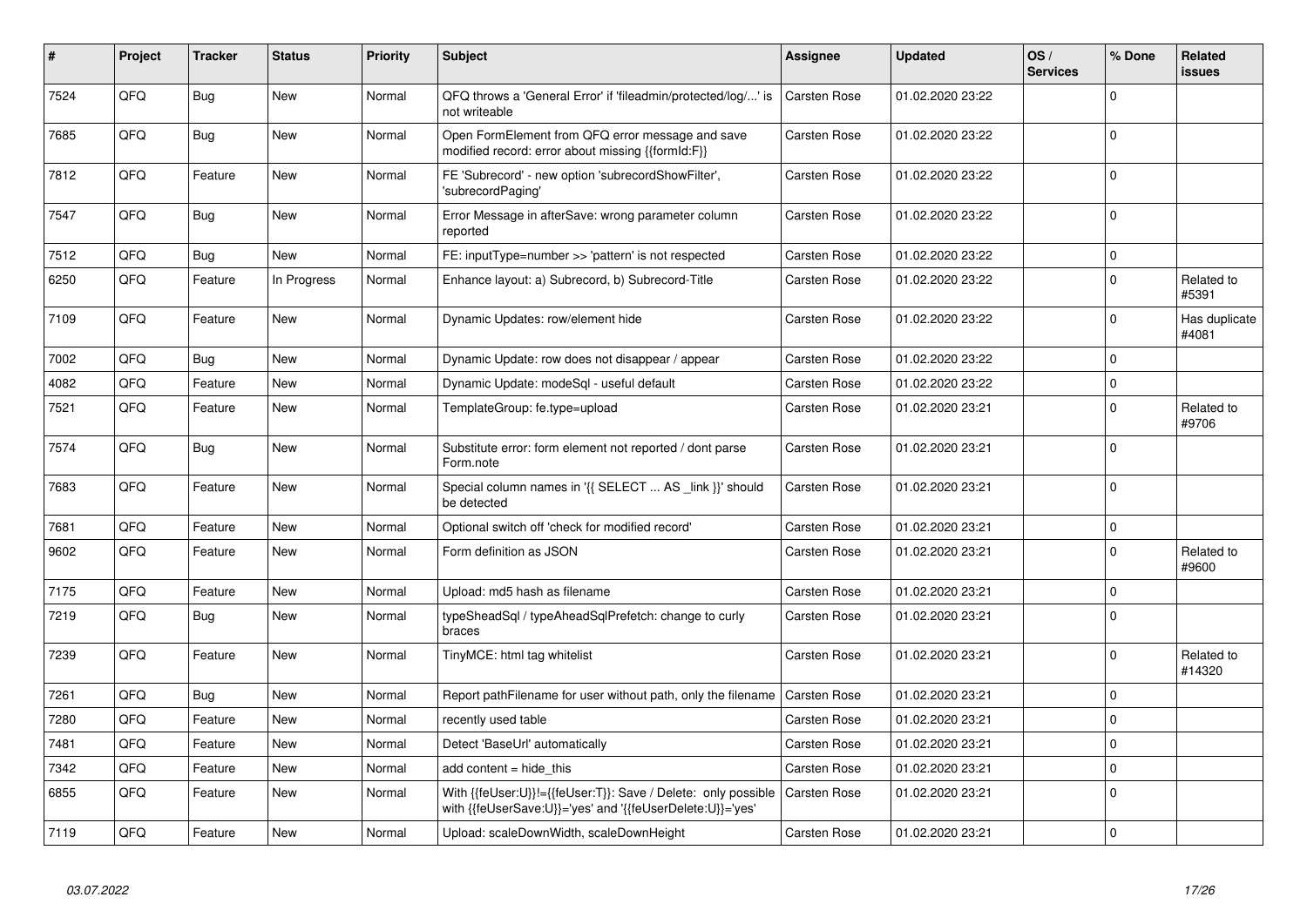| ∦    | Project | <b>Tracker</b> | <b>Status</b>     | <b>Priority</b> | <b>Subject</b>                                                                                                   | <b>Assignee</b>     | <b>Updated</b>   | OS/<br><b>Services</b> | % Done              | Related<br><b>issues</b>                    |
|------|---------|----------------|-------------------|-----------------|------------------------------------------------------------------------------------------------------------------|---------------------|------------------|------------------------|---------------------|---------------------------------------------|
| 6970 | QFQ     | Feature        | Some day<br>maybe | Normal          | tablesorter: default fuer 'sortReset' aendern von 'Ctrl' zu 'Alt'                                                | Benjamin Baer       | 01.02.2020 23:21 |                        | $\mathbf 0$         |                                             |
| 7014 | QFQ     | Bug            | <b>New</b>        | Normal          | Sending invalid emails succeeds when<br>debug.redirectAllMailTo is set                                           | <b>Carsten Rose</b> | 01.02.2020 23:21 |                        | $\mathbf 0$         |                                             |
| 7099 | QFQ     | Feature        | <b>New</b>        | Normal          | Redesign FormEditor                                                                                              | Carsten Rose        | 01.02.2020 23:21 |                        | $\mathbf 0$         |                                             |
| 6972 | QFQ     | Feature        | Some day<br>maybe | Normal          | Fabric Clipboard / cross browser tab                                                                             | Benjamin Baer       | 01.02.2020 23:21 |                        | $\mathbf 0$         |                                             |
| 6912 | QFQ     | Bug            | <b>New</b>        | Normal          | error Message Var 'deadline' already set in SIP - in Form<br>with FE.value={{deadline:R:::{{deadlinePeriod:Y}}}} | Carsten Rose        | 01.02.2020 23:21 |                        | $\mathbf 0$         |                                             |
| 7102 | QFQ     | Feature        | New               | Normal          | Comment sign in report: '#' and '--'                                                                             | <b>Carsten Rose</b> | 01.02.2020 23:21 |                        | $\mathbf 0$         |                                             |
| 6765 | QFQ     | Feature        | New               | Normal          | Moeglichkeit via QFQ eigene Logs zu schreiben                                                                    | <b>Carsten Rose</b> | 01.02.2020 23:21 |                        | 0                   |                                             |
| 6609 | QFQ     | Feature        | <b>New</b>        | Normal          | Formlet: JSON API erweitern                                                                                      | <b>Carsten Rose</b> | 01.02.2020 23:21 |                        | 50                  |                                             |
| 6594 | QFQ     | Feature        | New               | Normal          | Excel: on download, check if there is a valid sip                                                                | <b>Carsten Rose</b> | 01.02.2020 23:21 |                        | $\mathbf 0$         |                                             |
| 6677 | QFQ     | Bug            | <b>New</b>        | Normal          | Error message FE Action Element: no/wrong FE reference<br>who cause the problem.                                 | <b>Carsten Rose</b> | 01.02.2020 23:21 |                        | $\mathbf 0$         |                                             |
| 6483 | QFQ     | Bug            | New               | Normal          | R Store funktioniert nicht bei 'Report Notation' im FE                                                           | Carsten Rose        | 01.02.2020 23:21 |                        | $\mathbf 0$         |                                             |
| 6437 | QFQ     | Feature        | <b>New</b>        | Normal          | Neuer Mode Button bei FormElementen                                                                              | Carsten Rose        | 01.02.2020 23:21 |                        | $\Omega$            | Related to<br>#9668,<br>Blocked by<br>#9678 |
| 6289 | QFQ     | Feature        | <b>New</b>        | Normal          | Form: Log                                                                                                        | <b>Carsten Rose</b> | 01.02.2020 23:21 |                        | 0                   |                                             |
| 6462 | QFQ     | Bug            | <b>New</b>        | Normal          | File Upload: Nutzlose Fehlermeldung wenn Datei zu gross                                                          | Carsten Rose        | 01.02.2020 23:21 |                        | $\mathbf 0$         | Related to<br>#6139                         |
| 6292 | QFQ     | Feature        | <b>New</b>        | Normal          | Download: File speichern mit Hash aber original Filename in<br>der Datenbank vermerken fuer Downloads            | Carsten Rose        | 01.02.2020 23:21 |                        | $\mathbf 0$         |                                             |
| 4250 | QFQ     | Feature        | <b>New</b>        | Normal          | AutoCron in QFQ via PHP                                                                                          | <b>Carsten Rose</b> | 01.02.2020 23:21 |                        | $\mathbf 0$         | Related to<br>#3292,<br>Related to<br>#3291 |
| 5131 | QFQ     | Feature        | <b>New</b>        | Normal          | Activate Spin Gear ('wait/busy' indicator) via LINK attribute                                                    | <b>Carsten Rose</b> | 01.02.2020 23:21 |                        | 0                   |                                             |
| 5576 | QFQ     | Bug            | <b>New</b>        | Normal          | Using MySQL 'DROP' requires privilege - wich is not really<br>necessary.                                         | <b>Carsten Rose</b> | 01.02.2020 23:21 |                        | $\mathbf 0$         |                                             |
| 3504 | QFO     | Feature        | New               | Normal          | Logging: welche Action FEs werden wann wie ausgefuehrt                                                           | Carsten Rose        | 01.02.2020 23:21 |                        | $\mathbf 0$         | Related to<br>#5458,<br>Related to<br>#4092 |
| 3547 | QFQ     | <b>Bug</b>     | New               | Normal          | FE of type 'note' causes writing of empty fields.                                                                | Carsten Rose        | 01.02.2020 23:21 |                        | $\mathbf 0$         |                                             |
| 5452 | QFQ     | Feature        | Some day<br>maybe | Normal          | Thumbnails from PDF: bad quality                                                                                 |                     | 01.02.2020 23:20 |                        | $\mathsf{O}\xspace$ |                                             |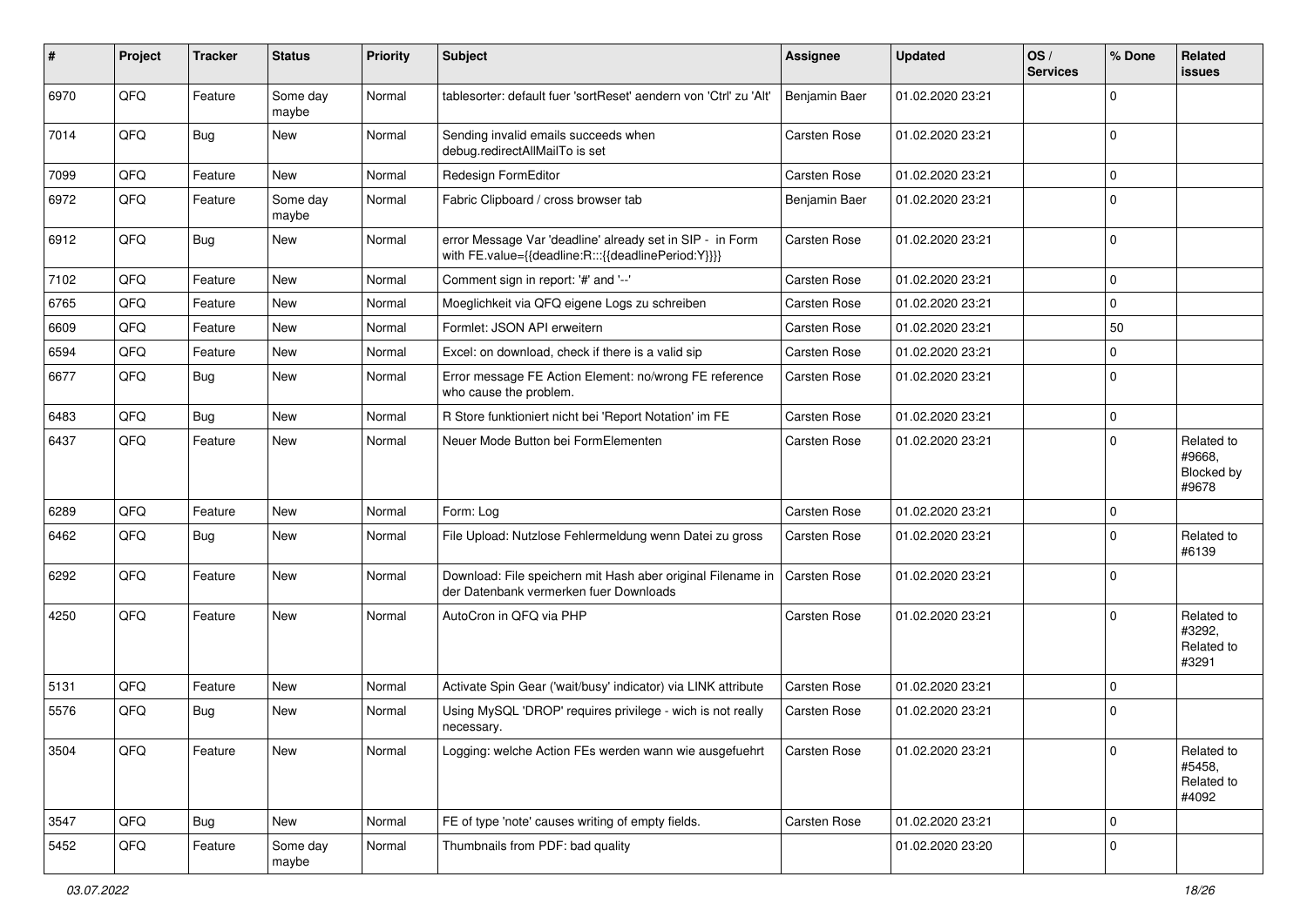| ∦    | Project | <b>Tracker</b> | <b>Status</b>     | Priority | <b>Subject</b>                                                                                                                                                | <b>Assignee</b>     | <b>Updated</b>   | OS/<br><b>Services</b> | % Done       | <b>Related</b><br><b>issues</b>                |
|------|---------|----------------|-------------------|----------|---------------------------------------------------------------------------------------------------------------------------------------------------------------|---------------------|------------------|------------------------|--------------|------------------------------------------------|
| 4771 | QFQ     | <b>Bug</b>     | Some day<br>maybe | Normal   | gfg: select-down-values empty after save (edit-form for<br>program administrators)                                                                            | <b>Carsten Rose</b> | 01.02.2020 23:20 |                        | $\Omega$     | Related to<br>#4549. Has<br>duplicate<br>#4282 |
| 5480 | QFQ     | Feature        | Some day<br>maybe | Normal   | QFQ: Dokumentation mit Screenshots versehen                                                                                                                   | <b>Carsten Rose</b> | 01.02.2020 23:20 |                        | $\Omega$     | Related to<br>#9879                            |
| 5892 | QFQ     | Feature        | Some day<br>maybe | Normal   | QFQ should use T3 API to manipulate FE GROUP<br>membership                                                                                                    |                     | 01.02.2020 23:20 |                        | $\mathbf 0$  |                                                |
| 4719 | QFQ     | Feature        | Some day<br>maybe | Normal   | Custom Message in Client in case of 'Browser tab close,<br>modification will be lost'                                                                         |                     | 01.02.2020 23:20 |                        | $\Omega$     |                                                |
| 4549 | QFQ     | Bug            | Some day<br>maybe | Normal   | TemplateGroups: FE.type SELECT loose selected value<br>after save                                                                                             | <b>Carsten Rose</b> | 01.02.2020 23:20 |                        | $\mathbf{0}$ | Related to<br>#4548.<br>Related to<br>#4771    |
| 4551 | QFQ     | Feature        | Some day<br>maybe | Normal   | Set 'pills' via dynamicUpdate to show/hide/disabled                                                                                                           |                     | 01.02.2020 23:20 |                        | $\Omega$     | Related to<br>#3752                            |
| 4640 | QFQ     | Feature        | Some day<br>maybe | Normal   | Rename System Forms                                                                                                                                           |                     | 01.02.2020 23:20 |                        | $\Omega$     |                                                |
| 4546 | QFQ     | Bug            | Some day<br>maybe | Normal   | NH: SIP storage is destroyed                                                                                                                                  |                     | 01.02.2020 23:20 |                        | $\Omega$     |                                                |
| 4446 | QFQ     | Feature        | Some day<br>maybe | Normal   | New FE get same feldContainerId as last modifed FE                                                                                                            |                     | 01.02.2020 23:20 |                        | $\Omega$     |                                                |
| 4626 | QFQ     | Feature        | Some day<br>maybe | Normal   | Mobile View: 'classBody=qfq-form-right' makes no sense                                                                                                        |                     | 01.02.2020 23:20 |                        | $\Omega$     |                                                |
| 4659 | QFQ     | <b>Bug</b>     | Some day<br>maybe | Normal   | infoButtonExtra                                                                                                                                               | Carsten Rose        | 01.02.2020 23:20 |                        | $\Omega$     |                                                |
| 4536 | QFQ     | Feature        | Some day<br>maybe | Normal   | FE upload: problem with delete if mutliple uploads an<br>FE.name="                                                                                            |                     | 01.02.2020 23:20 |                        | $\Omega$     |                                                |
| 4627 | QFQ     | Feature        | Some day<br>maybe | Normal   | dbupdate: all tables - check 'create', 'modified' if it is possible<br>to change to default 'CURRENT_TIMESTAMP' and modified<br>'ON UPDATE CURRENT TIMESTAMP' |                     | 01.02.2020 23:20 |                        | $\mathbf 0$  |                                                |
| 4650 | QFQ     | Feature        | Some day<br>maybe | Normal   | Convert html to doc/rtf                                                                                                                                       | Carsten Rose        | 01.02.2020 23:20 |                        | $\Omega$     | Related to<br>#10704                           |
| 4343 | QFQ     | Feature        | Some day<br>maybe | Normal   | Link: Classifier to add 'attributes'                                                                                                                          | Carsten Rose        | 01.02.2020 23:20 |                        | $\Omega$     | Related to<br>#14077                           |
| 4365 | QFQ     | Feature        | Some day<br>maybe | Normal   | Multi Language: new way of config                                                                                                                             | Carsten Rose        | 01.02.2020 23:20 |                        | $\mathbf{0}$ |                                                |
| 4443 | QFQ     | Feature        | Some day<br>maybe | Normal   | Form: multiple secondary tables                                                                                                                               |                     | 01.02.2020 23:20 |                        | $\Omega$     |                                                |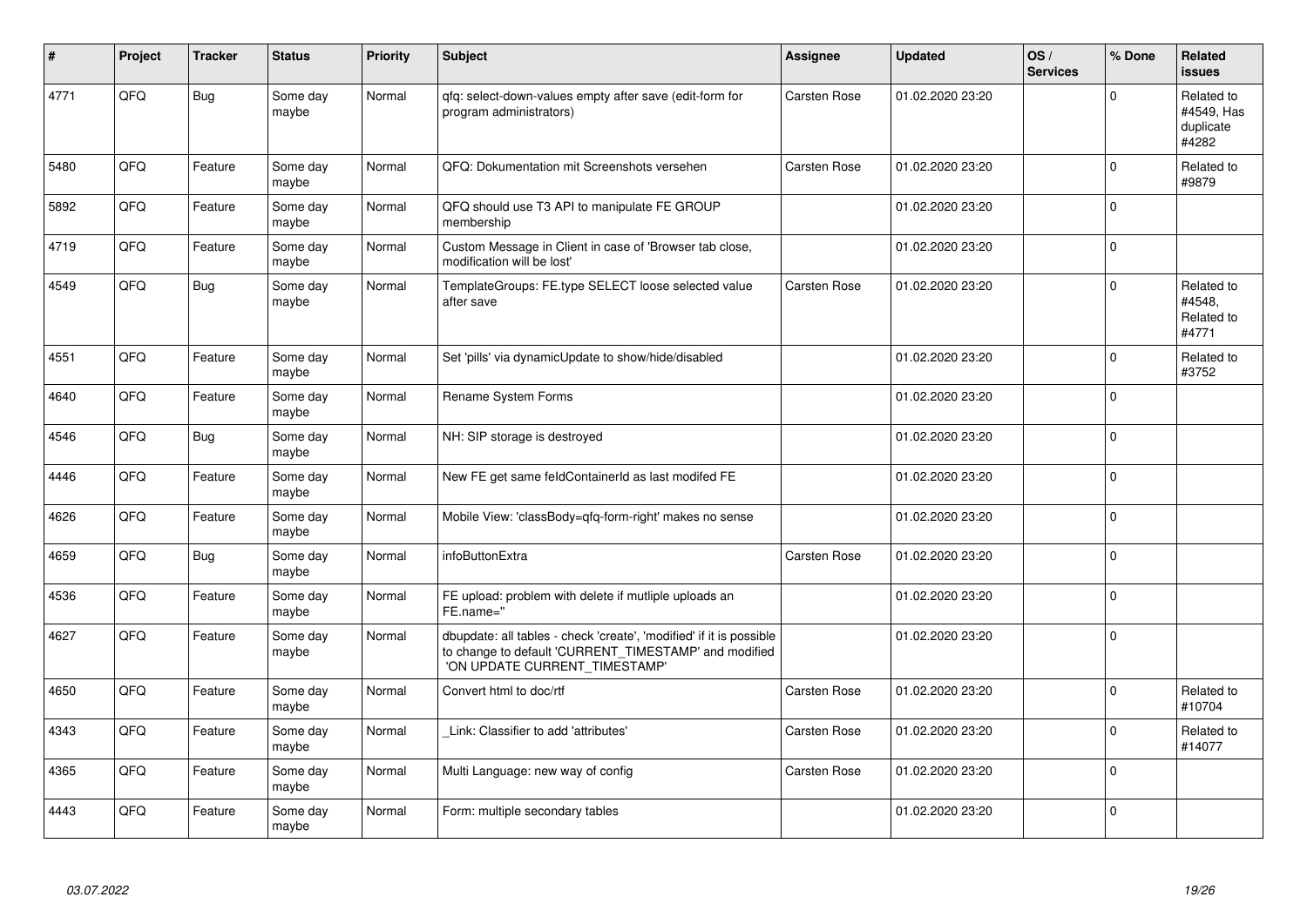| #    | Project        | <b>Tracker</b> | <b>Status</b>     | <b>Priority</b> | <b>Subject</b>                                                                                                                                           | <b>Assignee</b>     | <b>Updated</b>   | OS/<br><b>Services</b> | % Done      | Related<br><b>issues</b>                    |
|------|----------------|----------------|-------------------|-----------------|----------------------------------------------------------------------------------------------------------------------------------------------------------|---------------------|------------------|------------------------|-------------|---------------------------------------------|
| 5665 | QFQ            | Feature        | Some day<br>maybe | Normal          | Versuch das '{{!' nicht mehr noetig ist.                                                                                                                 | Carsten Rose        | 01.02.2020 23:20 |                        | $\Omega$    | Related to<br>#7432,<br>Related to<br>#7434 |
| 7402 | QFQ            | Bug            | Some day<br>maybe | Normal          | thumbnail cache: outdated picture when permission denied<br>and permission resolved.                                                                     |                     | 01.02.2020 23:20 |                        | $\Omega$    |                                             |
| 5851 | QFQ            | Feature        | Some day<br>maybe | Normal          | Queue System implementieren: MQTT, RabbitMQ                                                                                                              |                     | 01.02.2020 23:20 |                        | $\mathbf 0$ | Related to<br>#5715                         |
| 5850 | QFQ            | Feature        | Some day<br>maybe | Normal          | Deployment: In QFQ Doc best practice fuer zeitgemaesses<br>Deployment beschreiben                                                                        |                     | 01.02.2020 23:20 |                        | $\mathbf 0$ |                                             |
| 7101 | QFQ            | Bug            | Some day<br>maybe | Normal          | 'form' in SIP and 'report' - breaks                                                                                                                      |                     | 01.02.2020 23:20 |                        | $\mathbf 0$ |                                             |
| 5342 | QFQ            | Feature        | Some day<br>maybe | Normal          | link - with HTML Attributes                                                                                                                              |                     | 01.02.2020 23:20 |                        | $\mathbf 0$ | Related to<br>#14077                        |
| 4652 | QFQ            | Feature        | Some day<br>maybe | Normal          | UZH CD: Weiterleitung auf benutzerdefinierte 403/404 Seite                                                                                               | <b>Carsten Rose</b> | 01.02.2020 23:20 |                        | $\mathbf 0$ |                                             |
| 4757 | QFQ            | Feature        | Some day<br>maybe | Normal          | Test subrecord: download links ok? Links ok?                                                                                                             | Carsten Rose        | 01.02.2020 23:20 |                        | $\mathbf 0$ |                                             |
| 4816 | QFQ            | Feature        | Some day<br>maybe | Normal          | Templates for QFQ Reports (Tables, Radios, )                                                                                                             |                     | 01.02.2020 23:20 |                        | $\mathbf 0$ |                                             |
| 5428 | QFQ            | Feature        | Some day<br>maybe | Normal          | secure thumbnail: late render on access.                                                                                                                 | Carsten Rose        | 01.02.2020 23:20 |                        | $\mathbf 0$ |                                             |
| 5455 | QFQ            | Feature        | Some day<br>maybe | Normal          | Mail Redirects grld abhaengig                                                                                                                            |                     | 01.02.2020 23:20 |                        | $\mathbf 0$ |                                             |
| 5024 | QFQ            | Feature        | Some day<br>maybe | Normal          | Fabric: Generate PDF with edits                                                                                                                          | Benjamin Baer       | 01.02.2020 23:20 |                        | $\mathbf 0$ | Related to<br>#10704                        |
| 4398 | QFQ            | Bug            | Some day<br>maybe | Normal          | Typeahead: mouse click in a prefilled input opens a single<br>item dropdown with the current value - click on it seems to<br>set the value, not the key. | Benjamin Baer       | 01.02.2020 23:20 |                        | $\Omega$    | Related to<br>#4457                         |
| 4454 | QFQ            | Bug            | Some day<br>maybe | Normal          | Required Elements: multiple elements in a row - whole row<br>marked if only one input is empty.                                                          | Benjamin Baer       | 01.02.2020 23:20 |                        | $\Omega$    |                                             |
| 4435 | QFQ            | Feature        | Some day<br>maybe | Normal          | Report: striptags - specify allowed tags                                                                                                                 |                     | 01.02.2020 23:20 |                        | $\mathbf 0$ |                                             |
| 1234 | $\mathsf{QFQ}$ | Feature        | Some day<br>maybe | Normal          | QF: Record numbering: Im Grid soll in Spalte 1 optional die<br>laufende Nummer der Records angezeigt werden.                                             |                     | 01.02.2020 23:20 |                        | 0           |                                             |
| 955  | QFQ            | Feature        | Some day<br>maybe | Normal          | QF: Notizen vor/nach dem Form                                                                                                                            |                     | 01.02.2020 23:20 |                        | 0           |                                             |
| 4439 | QFQ            | Feature        | Some day<br>maybe | Normal          | Log: report all actions fired by an FE Element, incl. the<br>original directive (slaveld, sqllnsert, )                                                   |                     | 01.02.2020 23:20 |                        | $\mathbf 0$ | Related to<br>#4432,<br>Related to<br>#5458 |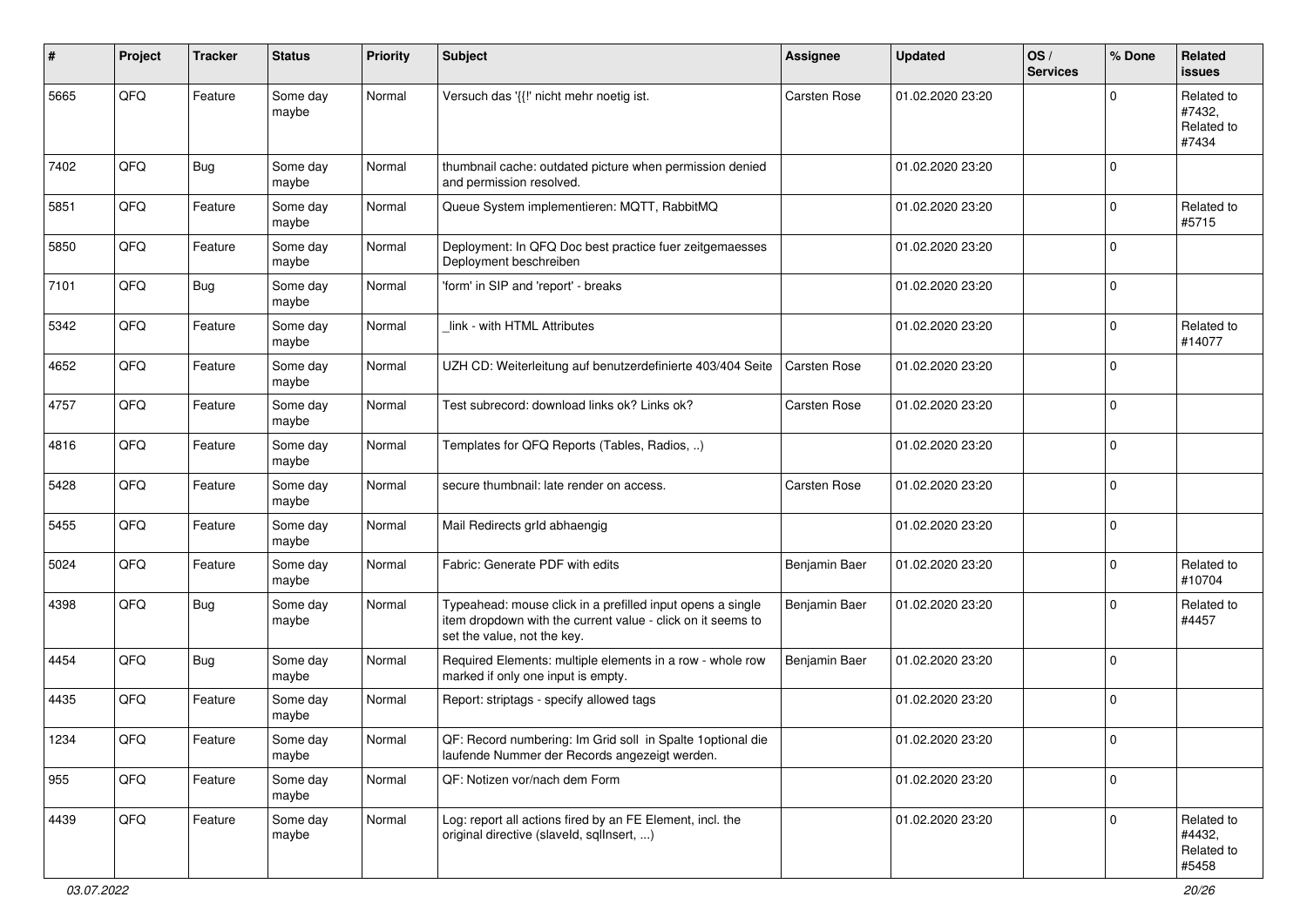| #    | Project | <b>Tracker</b> | <b>Status</b>     | <b>Priority</b> | <b>Subject</b>                                                                                                          | <b>Assignee</b>     | <b>Updated</b>   | OS/<br><b>Services</b> | % Done      | Related<br><b>issues</b>                    |
|------|---------|----------------|-------------------|-----------------|-------------------------------------------------------------------------------------------------------------------------|---------------------|------------------|------------------------|-------------|---------------------------------------------|
| 4433 | QFQ     | Feature        | Some day<br>maybe | Normal          | Log when SIP will be destroyed by QFQ for any (security)<br>reason                                                      |                     | 01.02.2020 23:20 |                        | $\Omega$    | Related to<br>#4432.<br>Related to<br>#5458 |
| 4328 | QFQ     | <b>Bug</b>     | Some day<br>maybe | Normal          | Error Message: Show FE name/number on problems in FE                                                                    | <b>Carsten Rose</b> | 01.02.2020 23:20 |                        | $\Omega$    |                                             |
| 4330 | QFQ     | Feature        | Some day<br>maybe | Normal          | Error Message: report missing {{ / }} in sqlUpdate, sqlInsert,<br>sqlDelete, sqlAfter, sqlBefore in FE action elements. | <b>Carsten Rose</b> | 01.02.2020 23:20 |                        | $\mathbf 0$ |                                             |
| 4651 | QFQ     | Bug            | Some day<br>maybe | Normal          | "Loading document" Modal wird angezeigt bei uzhcd type=2<br>Ansicht                                                     | <b>Carsten Rose</b> | 01.02.2020 23:20 |                        | $\mathbf 0$ |                                             |
| 8056 | QFQ     | Feature        | Some day<br>maybe | Normal          | Termin Organisation (Reservation)                                                                                       |                     | 01.02.2020 23:19 |                        | $\mathbf 0$ | Related to<br>#8658                         |
| 7281 | QFQ     | <b>Bug</b>     | Some day<br>maybe | Normal          | Subrecords: on large screen separator line too short                                                                    |                     | 01.02.2020 23:19 |                        | $\mathbf 0$ |                                             |
| 7921 | QFQ     | Feature        | Some day<br>maybe | Normal          | Rest API Export: URL kuerzer machen                                                                                     |                     | 01.02.2020 23:19 |                        | $\mathbf 0$ |                                             |
| 8522 | QFQ     | Feature        | Some day<br>maybe | Normal          | build QFQ - npm warnings                                                                                                | Benjamin Baer       | 01.02.2020 23:19 |                        | 50          |                                             |
| 5991 | QFQ     | <b>Bug</b>     | Some day<br>maybe | Normal          | URLs with ' ' or long parameter are problematic                                                                         | <b>Carsten Rose</b> | 01.02.2020 23:19 |                        | $\mathbf 0$ |                                             |
| 6704 | QFQ     | Feature        | Some day<br>maybe | Normal          | Upload Mode: Bilder in Notizen rechts sollen aktuellen<br>Upload repräsentieren.                                        |                     | 01.02.2020 23:19 |                        | $\mathbf 0$ | Related to<br>#3264                         |
| 5895 | QFQ     | Feature        | Some day<br>maybe | Normal          | Tutorial: List of all QFQ Features                                                                                      |                     | 01.02.2020 23:19 |                        | $\mathbf 0$ |                                             |
| 6084 | QFQ     | Feature        | Some day<br>maybe | Normal          | New escape type: 'D' - convert date                                                                                     |                     | 01.02.2020 23:19 |                        | $\mathbf 0$ |                                             |
| 5983 | QFQ     | Feature        | Some day<br>maybe | Normal          | Form Submit (save & update): normalize date/-time FE                                                                    | Carsten Rose        | 01.02.2020 23:19 |                        | 0           |                                             |
| 5923 | QFQ     | Feature        | Some day<br>maybe | Normal          | fillStoreSystemBySqlLate                                                                                                |                     | 01.02.2020 23:19 |                        | $\mathbf 0$ |                                             |
| 5893 | QFQ     | Feature        | Some day<br>maybe | Normal          | Edit on double-click                                                                                                    |                     | 01.02.2020 23:19 |                        | $\mathbf 0$ | Related to<br>#5894                         |
| 7100 | QFQ     | Feature        | Some day<br>maybe | Normal          | Download: log access, max downloads, time limit                                                                         |                     | 01.02.2020 23:19 |                        | $\Omega$    |                                             |
| 5706 | QFQ     | Bug            | Some day<br>maybe | Normal          | upload: fileDestination needs to be sanatized                                                                           | Carsten Rose        | 01.02.2020 23:19 |                        | 0           |                                             |
| 5805 | QFQ     | Feature        | Some day<br>maybe | Normal          | TypeAHead SQL value instead of key stored                                                                               |                     | 01.02.2020 23:19 |                        | 0           | Related to<br>#5444                         |
| 5852 | QFQ     | Feature        | Some day<br>maybe | Normal          | Logging: mail.log / sql.log - im FE anzeigen und via AJAX<br>aktualisieren                                              | Carsten Rose        | 01.02.2020 23:19 |                        | 0           | Related to<br>#5885                         |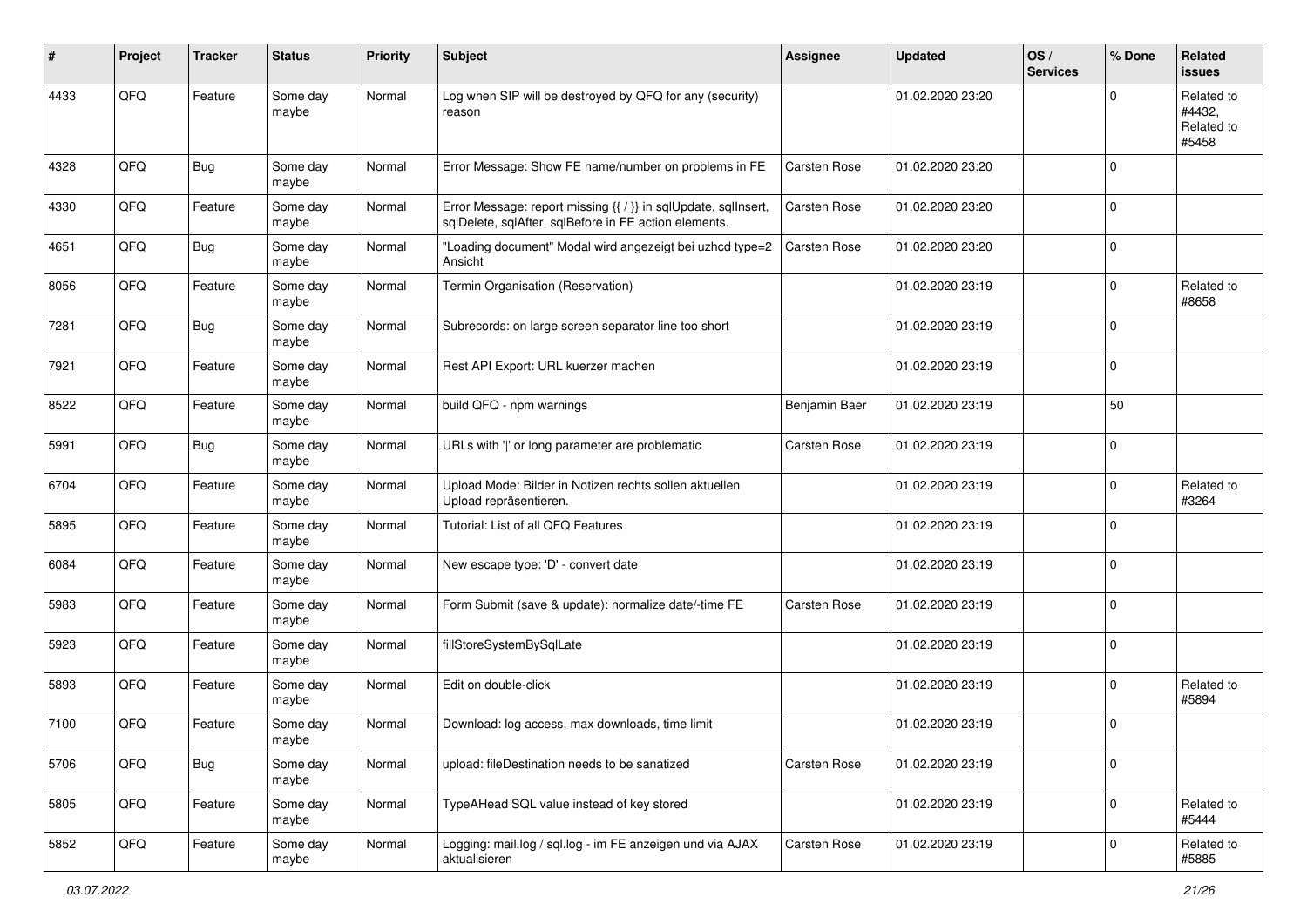| #     | Project | <b>Tracker</b> | <b>Status</b>     | <b>Priority</b> | <b>Subject</b>                                                                                                       | Assignee            | <b>Updated</b>   | OS/<br><b>Services</b> | % Done      | Related<br><b>issues</b> |
|-------|---------|----------------|-------------------|-----------------|----------------------------------------------------------------------------------------------------------------------|---------------------|------------------|------------------------|-------------|--------------------------|
| 5557  | QFQ     | Bug            | Some day<br>maybe | Normal          | Form load: STORE_RECORD filled, but should be empty                                                                  | Carsten Rose        | 01.02.2020 23:19 |                        | $\Omega$    |                          |
| 5877  | QFQ     | Bug            | Some day<br>maybe | Normal          | FE.type=note:bsColumn strange behaviour                                                                              |                     | 01.02.2020 23:19 |                        | $\mathbf 0$ |                          |
| 5579  | QFQ     | Feature        | Some day<br>maybe | Normal          | Enhance Doc / Presentation: variable type 'link column type'                                                         | Carsten Rose        | 01.02.2020 23:19 |                        | $\mathbf 0$ |                          |
| 5768  | QFQ     | Bug            | Some day<br>maybe | Normal          | {{pageLanguage:T}}' missing if QFQ is called via api                                                                 | <b>Carsten Rose</b> | 01.02.2020 23:19 |                        | $\mathbf 0$ |                          |
| 4606  | QFQ     | Feature        | Some day<br>maybe | Normal          | link: qualifier to render bootstrap button                                                                           | <b>Carsten Rose</b> | 01.02.2020 23:19 |                        | $\mathbf 0$ |                          |
| 5389  | QFQ     | Feature        | Some day<br>maybe | Normal          | QFQ Design: Multline label / note                                                                                    | Benjamin Baer       | 01.02.2020 23:19 |                        | $\Omega$    |                          |
| 4872  | QFQ     | Feature        | Some day<br>maybe | Normal          | Fields of Typo3 page available in STORE_TYPO3                                                                        | <b>Carsten Rose</b> | 01.02.2020 23:19 |                        | $\mathbf 0$ |                          |
| 5021  | QFQ     | Bug            | Some day<br>maybe | Normal          | FE.typ=extra - during save displays error 'datum2' already<br>filled in STORE_SIP - the value is stored nevertheless | <b>Carsten Rose</b> | 01.02.2020 23:19 |                        | $\mathbf 0$ | Related to<br>#3875      |
| 5132  | QFQ     | Feature        | Some day<br>maybe | Normal          | Error Message sendmail missing attachment: more details                                                              | <b>Carsten Rose</b> | 01.02.2020 23:19 |                        | $\Omega$    |                          |
| 4869  | QFQ     | Feature        | Some day<br>maybe | Normal          | Dynamic Update (show, hide, readonly?, required?) for<br><b>Template Group Elements</b>                              | <b>Carsten Rose</b> | 01.02.2020 23:19 |                        | $\mathbf 0$ | Related to<br>#4865      |
| 3613  | QFQ     | Bug            | Some day<br>maybe | Normal          | note /note unchecked -> note div (col-md) wird weiterhin<br>gerendert                                                | Elias Villiger      | 01.02.2020 23:19 |                        | 100         |                          |
| 4528  | QFQ     | Bug            | Some day<br>maybe | Normal          | extraButtonLock mit SQLAhead Bug                                                                                     | <b>Carsten Rose</b> | 01.02.2020 23:19 |                        | 0           |                          |
| 4583  | QFQ     | Bug            | Some day<br>maybe | Normal          | Dynamic Update bei TypeAhead Feldern                                                                                 | <b>Carsten Rose</b> | 01.02.2020 23:19 |                        | $\mathbf 0$ |                          |
| 4092  | QFQ     | Bug            | Some day<br>maybe | Normal          | 1) Logging verbessern wann welches FE warum<br>ausgefuehrt wird, 2) Documentation: Best Practice Template<br>Group   | <b>Carsten Rose</b> | 01.02.2020 23:19 |                        | $\mathbf 0$ | Related to<br>#3504      |
| 9968  | QFQ     | Feature        | Priorize          | Normal          | Tooltip in Links for Developer                                                                                       | <b>Carsten Rose</b> | 01.02.2020 23:17 |                        | 0           |                          |
| 8277  | QFQ     | Feature        | Priorize          | Normal          | fe.parameter.default=                                                                                                | Carsten Rose        | 01.02.2020 23:17 |                        | $\Omega$    | Related to<br>#8113      |
| 9928  | QFQ     | Feature        | Priorize          | Normal          | SpecialColumnName: a) Deprecated: ' AS "_+tag " ', b)<br>New: ' AS "_ <tag1><tag2>"'</tag2></tag1>                   | Carsten Rose        | 01.02.2020 23:17 |                        | $\Omega$    | Related to<br>#9929      |
| 10014 | QFG     | Feature        | New               | Normal          | Manual.rst: describe behaviour and process order of<br>fillStoreVar, slaveId, sqlBefore,                             | Carsten Rose        | 01.02.2020 22:31 |                        | $\mathbf 0$ |                          |
| 9855  | QFQ     | Bug            | New               | Normal          | <b>Required Check</b>                                                                                                |                     | 01.02.2020 15:56 |                        | 0           |                          |
| 9535  | QFQ     | <b>Bug</b>     | Feedback          | Normal          | Report:  AS '_vertical' - column to wide - vertical >> rot45,<br>rot90                                               | Benjamin Baer       | 01.02.2020 15:56 |                        | 0           |                          |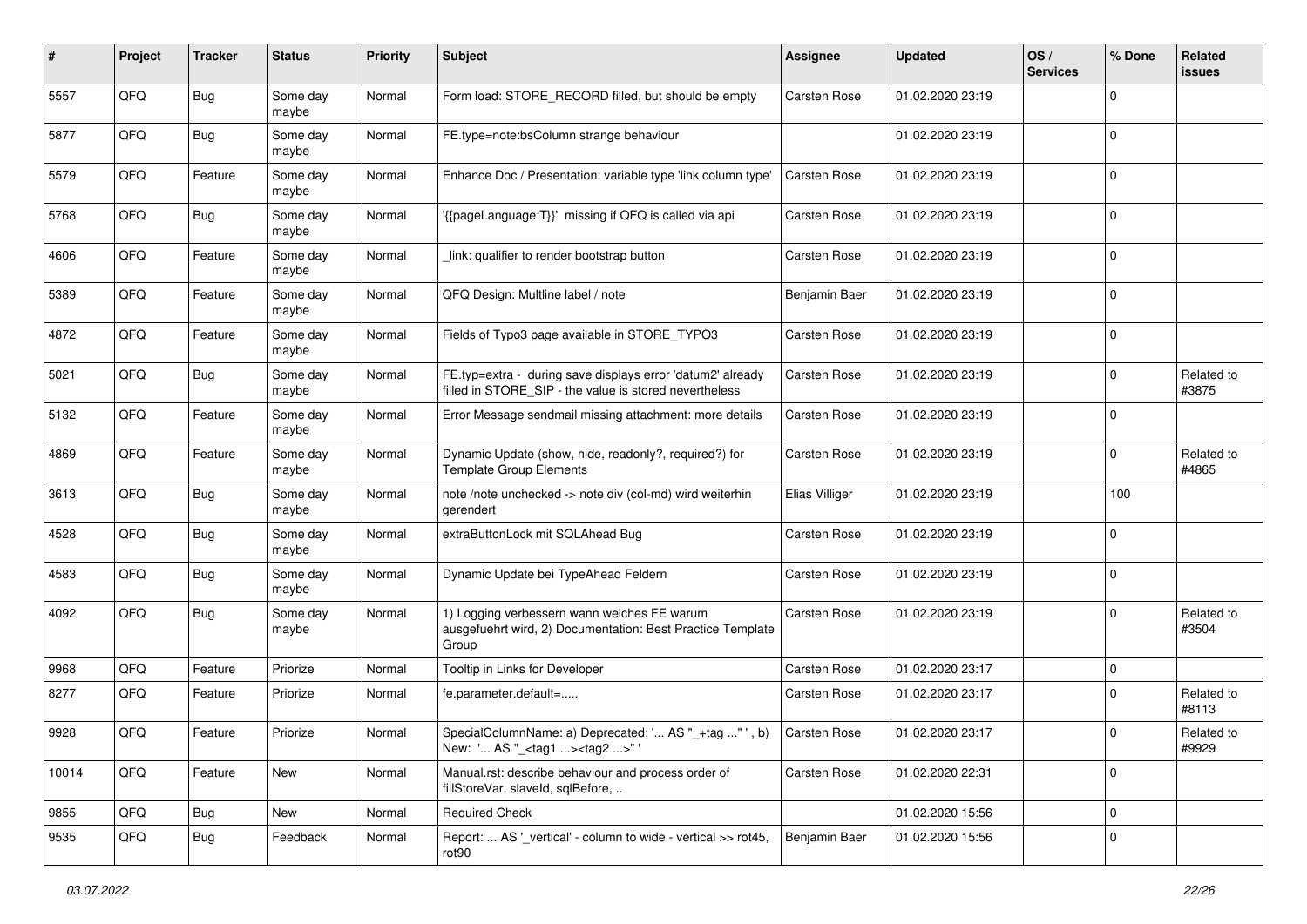| #    | Project | <b>Tracker</b> | <b>Status</b>     | <b>Priority</b> | <b>Subject</b>                                                                            | <b>Assignee</b>     | <b>Updated</b>   | OS/<br><b>Services</b> | % Done      | Related<br><b>issues</b> |
|------|---------|----------------|-------------------|-----------------|-------------------------------------------------------------------------------------------|---------------------|------------------|------------------------|-------------|--------------------------|
| 9898 | QFQ     | Bug            | Feedback          | Normal          | Formular trotz Timeout gespeichert                                                        | Benjamin Baer       | 01.02.2020 15:56 |                        | $\Omega$    |                          |
| 9773 | QFQ     | Bug            | New               | Normal          | form.parameter.formModeGlobal=requiredOff                                                 | Carsten Rose        | 01.02.2020 15:56 |                        | $\mathbf 0$ |                          |
| 2643 | QFQ     | <b>Bug</b>     | Some day<br>maybe | Normal          | Zend / PHP Webinars anschauen                                                             | <b>Carsten Rose</b> | 01.02.2020 15:56 |                        | $\Omega$    |                          |
| 9024 | QFQ     | Bug            | Some day<br>maybe | Normal          | QFQ Einarbeitung                                                                          |                     | 01.02.2020 15:56 |                        | $\mathbf 0$ |                          |
| 9983 | QFQ     | Feature        | New               | Normal          | Report Notation: new keyword 'range'                                                      | Carsten Rose        | 01.02.2020 15:55 |                        | $\mathbf 0$ |                          |
| 9975 | QFQ     | Bug            | Priorize          | Normal          | Dropdown Menu: 'r:3' broken                                                               | Carsten Rose        | 01.02.2020 10:13 |                        | $\Omega$    |                          |
| 9947 | QFQ     | Bug            | Priorize          | Normal          | Unwanted error message if missing 'typeAheadSqlPrefetch'                                  | <b>Carsten Rose</b> | 01.02.2020 10:13 |                        | $\mathbf 0$ |                          |
| 9900 | QFQ     | Feature        | Priorize          | Normal          | Generic API Call: tt-content record >> JSON                                               | Carsten Rose        | 01.02.2020 10:13 |                        | $\mathbf 0$ |                          |
| 9862 | QFQ     | <b>Bug</b>     | Priorize          | Normal          | Failed writing to sql mail qfq.log should throw an exception                              | <b>Carsten Rose</b> | 01.02.2020 10:13 |                        | $\Omega$    |                          |
| 8034 | QFQ     | Feature        | Priorize          | Normal          | FormElement 'data': 22.22.2222 should not be accepted                                     | <b>Carsten Rose</b> | 01.02.2020 10:13 |                        | $\mathbf 0$ |                          |
| 8037 | QFQ     | Bug            | Priorize          | Normal          | FE.type=upload (advanced mode): {{slaveld:V}} missing<br>during dynamic update            | Carsten Rose        | 01.02.2020 10:13 |                        | $\Omega$    |                          |
| 7656 | QFQ     | Bug            | Priorize          | Normal          | FE with required, 'pattern' and 'extraButtonLock': always<br>complain about missing value | <b>Carsten Rose</b> | 01.02.2020 10:13 |                        | $\mathbf 0$ |                          |
| 8584 | QFQ     | Feature        | Priorize          | Normal          | FE 'Action' - never assign to Container (except Template<br>Group)                        | <b>Carsten Rose</b> | 01.02.2020 10:13 |                        | $\mathbf 0$ |                          |
| 8585 | QFQ     | Feature        | Priorize          | Normal          | Enhance Error message for 'unknown form'                                                  | Carsten Rose        | 01.02.2020 10:13 |                        | $\mathbf 0$ |                          |
| 7630 | QFQ     | Feature        | Priorize          | Normal          | detailed error message for simple upload                                                  | Carsten Rose        | 01.02.2020 10:13 |                        | $\mathbf 0$ |                          |
| 7616 | QFQ     | <b>Bug</b>     | Priorize          | Normal          | Selectlist with Enum & Dynamic Update                                                     | Carsten Rose        | 01.02.2020 10:13 |                        | $\mathbf 0$ |                          |
| 6574 | QFQ     | Bug            | Priorize          | Normal          | qfq.log: Fehlermeldung wurde angezeigt, aber nicht geloggt                                | Carsten Rose        | 01.02.2020 10:13 |                        | $\mathbf 0$ |                          |
| 7522 | QFQ     | Feature        | Priorize          | Normal          | Inserting default index.html to folder (Avoid Apache<br>Indexing)                         | <b>Carsten Rose</b> | 01.02.2020 10:13 |                        | $\Omega$    |                          |
| 7290 | QFQ     | Feature        | Priorize          | Normal          | FormEditor: title as textarea if LEN(title)>60                                            | Carsten Rose        | 01.02.2020 10:13 |                        | $\mathbf 0$ | Blocked by<br>#7682      |
| 6998 | QFQ     | Feature        | Priorize          | Normal          | Form: with debug=on show column information as tooltip of<br>column label                 | Carsten Rose        | 01.02.2020 10:13 |                        | $\mathbf 0$ |                          |
| 7217 | QFQ     | Feature        | Priorize          | Normal          | Download: notice User if ` sip=?` is missing                                              | Carsten Rose        | 01.02.2020 10:13 |                        | $\mathbf 0$ |                          |
| 3782 | QFQ     | Bug            | Priorize          | Normal          | Bei fehlerhafter Eingabe (z.B. Datum) sollte das erwartete<br>Format angezeigt werden     | <b>Carsten Rose</b> | 01.02.2020 10:13 |                        | 0           |                          |
| 5942 | QFQ     | Feature        | Priorize          | Normal          | 'L' and 'type': append to links, generate via '_link' by using<br>'u:' .                  | Carsten Rose        | 01.02.2020 10:13 |                        | 0           |                          |
| 7920 | QFQ     | Feature        | New               | Normal          | FE: Syntax Highlight, Zeinlenumbruch                                                      | Carsten Rose        | 01.02.2020 10:03 |                        | 0           |                          |
| 5782 | QFQ     | Feature        | New               | Normal          | NextCloud API                                                                             | Carsten Rose        | 01.02.2020 10:02 |                        | 0           |                          |
| 7660 | QFG     | Feature        | New               | Normal          | IMAP: import mails to DB, move / delete mails                                             | Carsten Rose        | 01.02.2020 09:52 |                        | $\mathbf 0$ |                          |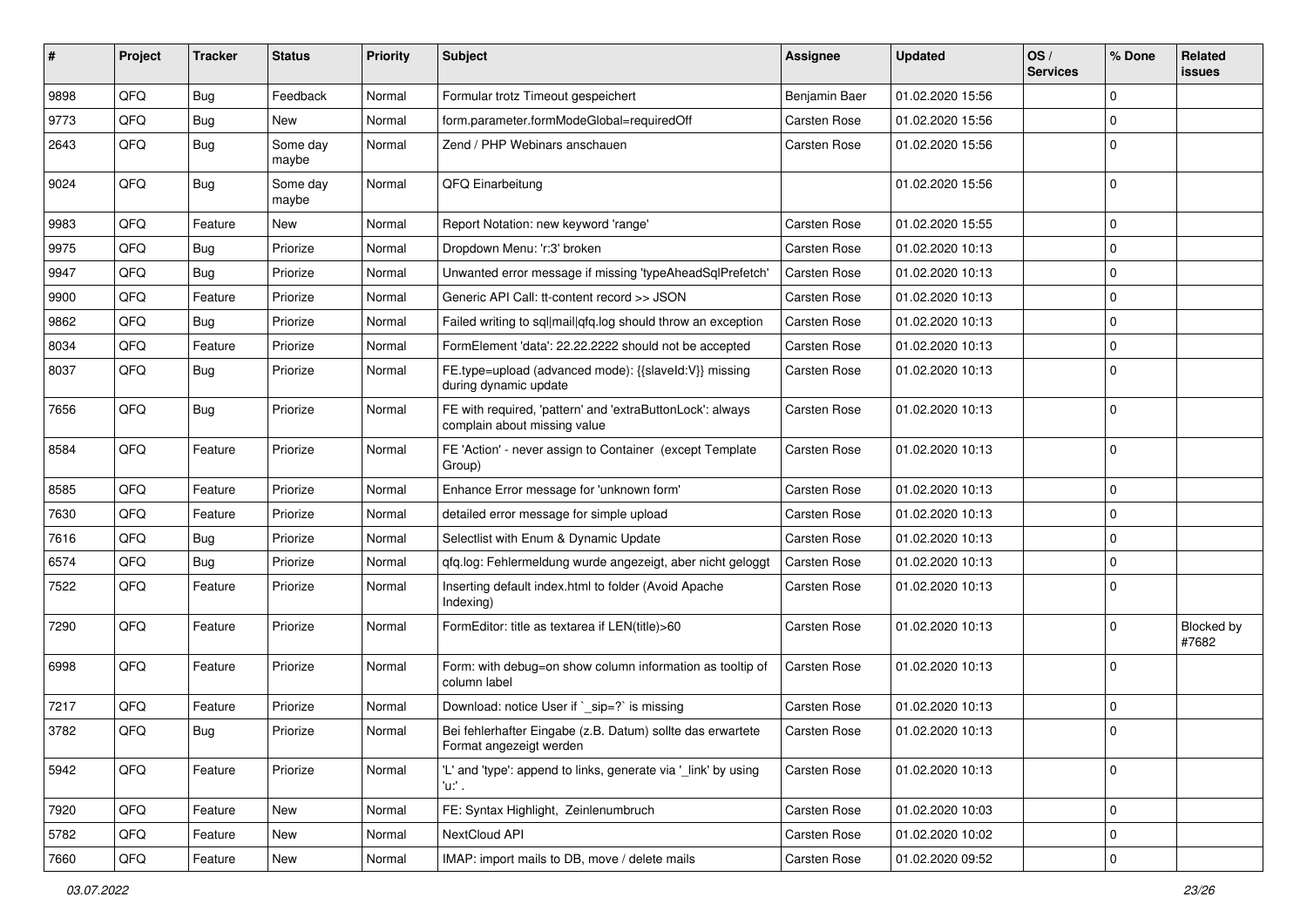| #    | Project | <b>Tracker</b> | <b>Status</b>     | <b>Priority</b> | <b>Subject</b>                                                                                                                        | <b>Assignee</b>     | <b>Updated</b>   | OS/<br><b>Services</b> | % Done      | Related<br><b>issues</b>                    |
|------|---------|----------------|-------------------|-----------------|---------------------------------------------------------------------------------------------------------------------------------------|---------------------|------------------|------------------------|-------------|---------------------------------------------|
| 9927 | QFQ     | Feature        | <b>New</b>        | Normal          | QFQ Update: a) Update nur machen wenn BE User<br>eingeloggt ist., b) Bei Fehler genaue Meldung welcher<br>Updateschritt Probleme hat. | Carsten Rose        | 22.01.2020 12:59 |                        | $\Omega$    |                                             |
| 9853 | QFQ     | Feature        | <b>New</b>        | Normal          | Check das SQL / QFQ / Mail Logfile geschrieben wird                                                                                   |                     | 09.01.2020 11:15 |                        | $\mathbf 0$ |                                             |
| 9777 | QFQ     | Feature        | New               | Normal          | Logging QFQ Variables                                                                                                                 | <b>Carsten Rose</b> | 16.12.2019 17:17 |                        | $\mathbf 0$ |                                             |
| 8702 | QFQ     | Feature        | New               | Normal          | Load Record which is locked: missing user info                                                                                        | Carsten Rose        | 11.12.2019 16:16 |                        | $\mathbf 0$ | Related to<br>#9789                         |
| 7480 | QFQ     | Feature        | New               | Normal          | Record History (Undo / Redo)                                                                                                          | <b>Carsten Rose</b> | 11.12.2019 16:16 |                        | $\Omega$    | Related to<br>#2361                         |
| 6602 | QFQ     | Feature        | New               | Normal          | Formlet: in Report auf Mausklick ein mini-form oeffnen                                                                                | <b>Carsten Rose</b> | 11.12.2019 16:16 |                        | $\mathbf 0$ |                                             |
| 4756 | QFQ     | <b>Bug</b>     | New               | Normal          | Form dirty even nothing changes                                                                                                       | <b>Carsten Rose</b> | 11.12.2019 16:16 |                        | $\mathbf 0$ |                                             |
| 4023 | QFQ     | Feature        | New               | Normal          | prepared statements - FE action: salveld, sqllnsert,<br>sqlUpdate, sqlDelete, sqlBefore, sqlAfter                                     | Carsten Rose        | 11.12.2019 16:15 |                        | $\Omega$    |                                             |
| 2361 | QFQ     | Feature        | New               | Normal          | Logging wer/wann/wo welches Formular aufgerufen hat                                                                                   | <b>Carsten Rose</b> | 11.12.2019 16:15 |                        | $\mathbf 0$ | Related to<br>#4432,<br>Related to<br>#7480 |
| 3267 | QFQ     | Feature        | Some day<br>maybe | Normal          | 2 Forms auf einer Seite: real + Read only                                                                                             | <b>Carsten Rose</b> | 11.12.2019 16:03 |                        | $\mathbf 0$ |                                             |
| 3216 | QFQ     | Feature        | Some day<br>maybe | Normal          | dynamic update für checkbox label2                                                                                                    | <b>Carsten Rose</b> | 11.12.2019 16:03 |                        | $\mathbf 0$ | Related to<br>#2081                         |
| 3130 | QFQ     | Bug            | Some day<br>maybe | Normal          | Debug Info's nicht korrekt nach 'New > Save'.                                                                                         | <b>Carsten Rose</b> | 11.12.2019 16:03 |                        | $\mathbf 0$ | Related to<br>#3253                         |
| 2950 | QFQ     | Feature        | Some day<br>maybe | Normal          | Inhalt QFQ Records als File                                                                                                           |                     | 11.12.2019 16:03 |                        | $\mathbf 0$ |                                             |
| 2995 | QFQ     | Feature        | Some day<br>maybe | Normal          | Dropdown JQuery Plugin: 'chosen' - Moeglichkeit um Select<br>Listen mehr Funktion zu geben. Kein Bootstrap noetig.                    | <b>Carsten Rose</b> | 11.12.2019 16:03 |                        | $\mathbf 0$ |                                             |
| 2063 | QFQ     | Bug            | Some day<br>maybe | Normal          | Pills auf 'inaktiv' setzen falls keine Element auf dem Pill<br>sichtbar sind.                                                         | Benjamin Baer       | 11.12.2019 16:03 |                        | $\mathbf 0$ | Related to<br>#3752                         |
| 2084 | QFQ     | Feature        | Some day<br>maybe | Normal          | Mailto mit encryption: Subrecord                                                                                                      | Carsten Rose        | 11.12.2019 16:03 |                        | $\mathbf 0$ | Related to<br>#2082                         |
| 1635 | QFQ     | Feature        | Some day<br>maybe | Normal          | QFQ Extension content record: weitere Optionen<br>einblenden.                                                                         | <b>Carsten Rose</b> | 11.12.2019 16:03 |                        | $\mathbf 0$ |                                             |
| 1946 | QFQ     | Feature        | Some day<br>maybe | Normal          | Kontrolle ob der ReadOnly Modus bei den<br>Formularelementen korrekt implementiert ist                                                | Carsten Rose        | 11.12.2019 16:03 |                        | $\mathbf 0$ |                                             |
| 1623 | QFQ     | Feature        | Some day<br>maybe | Normal          | RealURL                                                                                                                               |                     | 11.12.2019 16:03 |                        | 30          |                                             |
| 1251 | QFQ     | Feature        | Some day<br>maybe | Normal          | QF: Combo                                                                                                                             |                     | 11.12.2019 16:03 |                        | 0           |                                             |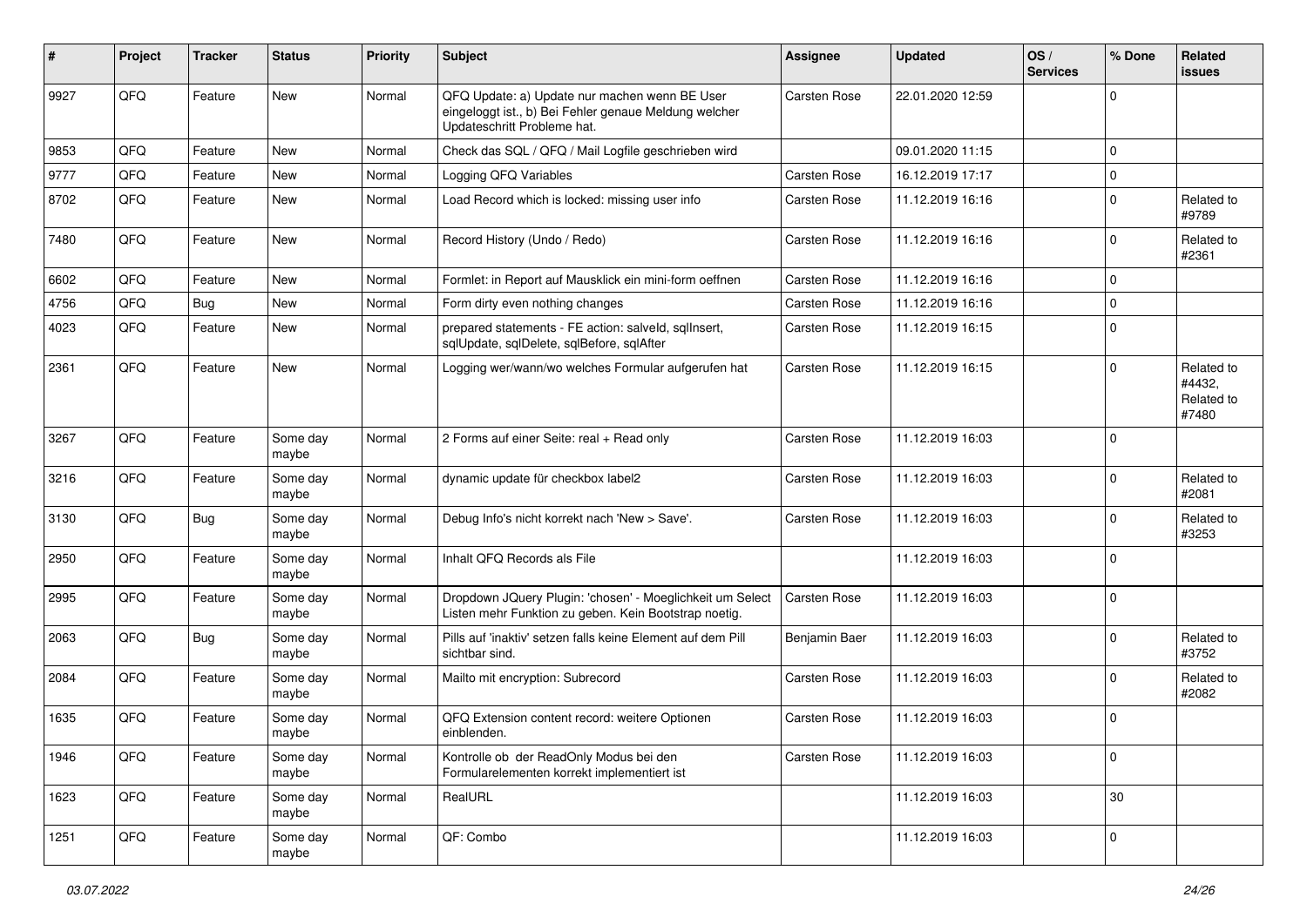| #    | Project | <b>Tracker</b> | <b>Status</b>     | Priority | <b>Subject</b>                                                                                                       | Assignee            | Updated          | OS/<br><b>Services</b> | % Done         | <b>Related</b><br><b>issues</b>             |
|------|---------|----------------|-------------------|----------|----------------------------------------------------------------------------------------------------------------------|---------------------|------------------|------------------------|----------------|---------------------------------------------|
| 1253 | QFQ     | Feature        | Some day<br>maybe | Normal   | QF: Colorpicker                                                                                                      |                     | 11.12.2019 16:03 |                        | $\Omega$       |                                             |
| 1510 | QFQ     | Feature        | Some day<br>maybe | Normal   | jquery von google laden, falls das nicht geht lokal                                                                  |                     | 11.12.2019 16:03 |                        | $\mathbf{0}$   |                                             |
| 4259 | QFQ     | Feature        | Some day<br>maybe | Normal   | Instant trigger a cron job                                                                                           | <b>Carsten Rose</b> | 11.12.2019 16:03 |                        | $\mathbf 0$    |                                             |
| 4293 | QFQ     | Bug            | Some day<br>maybe | Normal   | Download broken if token 'd:' is missing - but no error<br>message                                                   | <b>Carsten Rose</b> | 11.12.2019 16:03 |                        | $\mathbf 0$    | Related to<br>#7514                         |
| 4138 | QFQ     | <b>Bug</b>     | Some day<br>maybe | Normal   | style fehlt                                                                                                          |                     | 11.12.2019 16:03 |                        | $\mathbf 0$    |                                             |
| 4122 | QFQ     | Bug            | Some day<br>maybe | Normal   | file: Render Mode hat keinen Effekt                                                                                  |                     | 11.12.2019 16:03 |                        | $\Omega$       |                                             |
| 4197 | QFQ     | Feature        | Some day<br>maybe | Normal   | Unit Test fuer JSON Stream von QuickFormQuery.php ><br>doForm()                                                      | <b>Carsten Rose</b> | 11.12.2019 16:03 |                        | $\Omega$       |                                             |
| 4026 | QFQ     | Feature        | Some day<br>maybe | Normal   | sqlLog.sql: log number of FE.id                                                                                      | <b>Carsten Rose</b> | 11.12.2019 16:03 |                        | $\mathbf 0$    | Related to<br>#5458                         |
| 4027 | QFQ     | Feature        | Some day<br>maybe | Normal   | Missing: orange 'check' / 'bullet'                                                                                   |                     | 11.12.2019 16:03 |                        | $\Omega$       |                                             |
| 3991 | QFQ     | Feature        | Some day<br>maybe | Normal   | report: Columnname '_skipWrap' skips 'fbeg', 'fend'                                                                  | Carsten Rose        | 11.12.2019 16:03 |                        | $\Omega$       |                                             |
| 4008 | QFQ     | <b>Bug</b>     | Some day<br>maybe | Normal   | FormElemen.type=sendmail: wrong 'TO' if 'real<br>name <rea@mail.to>' is used</rea@mail.to>                           | Carsten Rose        | 11.12.2019 16:03 |                        | $\Omega$       |                                             |
| 3947 | QFQ     | Feature        | Some day<br>maybe | Normal   | Attack detectect: logout current user                                                                                | Carsten Rose        | 11.12.2019 16:03 |                        | $\overline{0}$ | Related to<br>#5458,<br>Related to<br>#6299 |
| 3942 | QFQ     | Feature        | Some day<br>maybe | Normal   | Action Elemente: neu generierte IDs via FE weitergeben                                                               | <b>Carsten Rose</b> | 11.12.2019 16:03 |                        | $\Omega$       | Related to<br>#3941                         |
| 3895 | QFQ     | <b>Bug</b>     | Some day<br>maybe | Normal   | typeahead pedantic: on lehrkredit Idap webpass - if only one<br>person is in dropdown, such person can't be selected | Carsten Rose        | 11.12.2019 16:03 |                        | $\Omega$       |                                             |
| 3882 | QFQ     | Bug            | Some day<br>maybe | Normal   | templateGroup: disable 'add' if limit is reached - funktioniert<br>nicht wenn bereits records existierten            | Carsten Rose        | 11.12.2019 16:03 |                        | $\Omega$       |                                             |
| 3941 | QFQ     | Feature        | Some day<br>maybe | Normal   | sqlAfter: es sollten mehrere moeglich sein                                                                           | Carsten Rose        | 11.12.2019 16:03 |                        | $\overline{0}$ | Related to<br>#3942                         |
| 3900 | QFQ     | Feature        | Some day<br>maybe | Normal   | Extend documentation of 'Copy / Paste'                                                                               | Carsten Rose        | 11.12.2019 16:03 |                        | $\mathbf 0$    | Related to<br>#3899                         |
| 3905 | QFQ     | Feature        | Some day<br>maybe | Normal   | Documentation: Best Practice anhand eines Online<br>Bewerbungstools                                                  | <b>Carsten Rose</b> | 11.12.2019 16:03 |                        | $\mathbf 0$    |                                             |